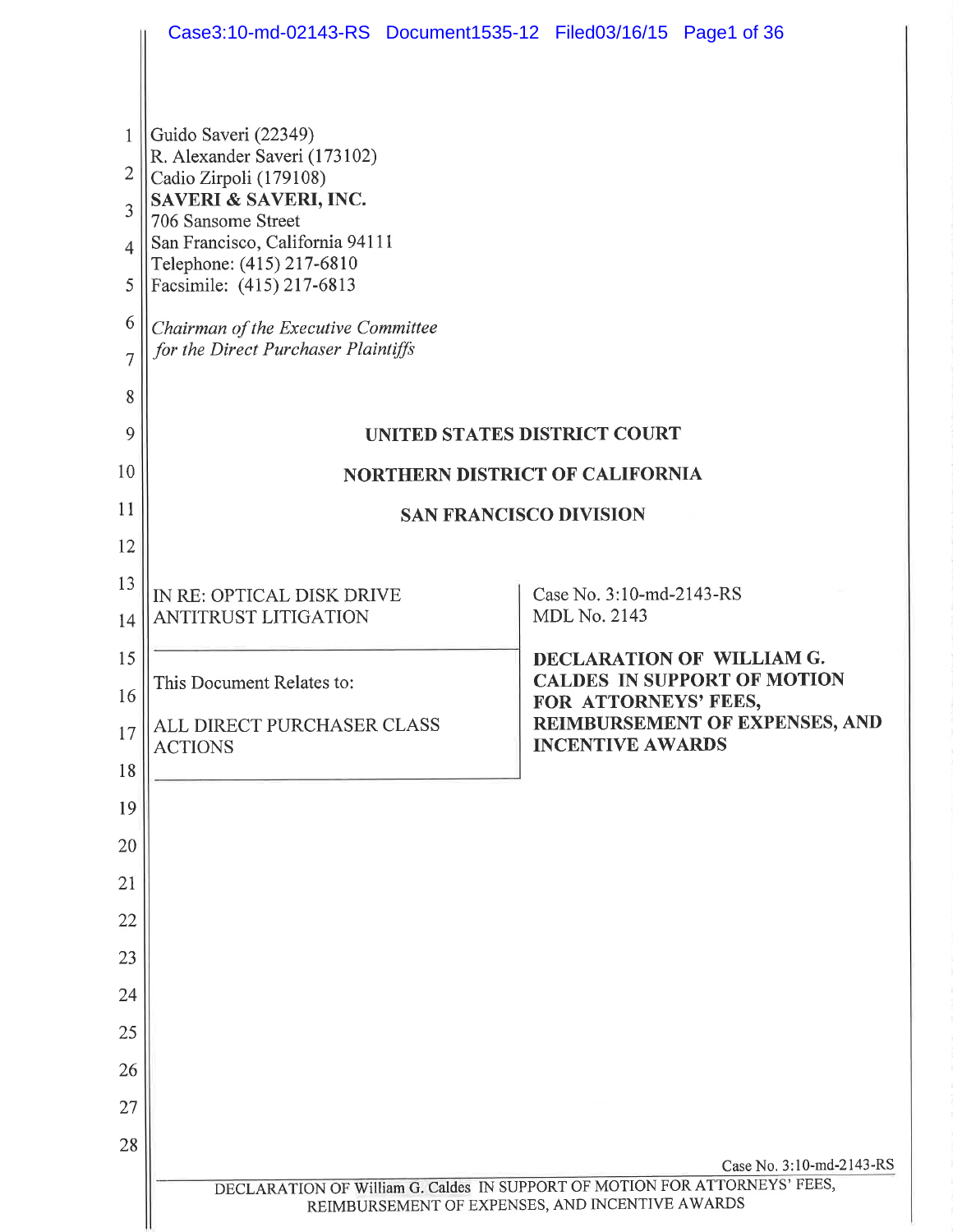I, William G. Caldes, declare and state as follows:  $\mathbf{1}$ 

I am a Partner of the law firm of Spector Roseman Kodroff & Willis, P. C. I  $\overline{2}$  $1.$ submit this declaration in support of Direct Purchaser Plaintiffs ("DPP") joint application for an 3 award of attorneys' fees in connection with the services rendered in this litigation. I make this  $\overline{4}$ Declaration based on my own personal knowledge, and if called as a witness, I could and would 5 competently testify to the matters stated herein. 6

My firm has served as counsel to JLK Systems Group Inc. and as counsel for the  $\overline{7}$  $\overline{2}$ . Direct Purchaser Class ("Class") throughout the course of this litigation. The background and 8 experience of Spector Roseman Kodroff & Willis, P. C. and its attorneys are summarized in the 9 curriculum vitae attached hereto as Exhibit 1. 10

Spector Roseman Kodroff & Willis, P. C. has prosecuted this litigation solely on a  $11$  $\overline{3}$ . contingent-fee basis, and has been at risk that it would not receive any compensation for 12 prosecuting claims against the Defendants. While Spector Roseman Kodroff & Willis, P. C. 13 devoted its time and resources to this matter, it has foregone other legal work for which it would 14 have been compensated. 15

During the pendency of the litigation SRKW attorneys and support staff performed  $4.$ 16 17 the following work at the direction of lead counsel: SRKW met with and corresponded with lead 18 counsel concerning the status and strategy for litigating this matter. SRKW was directed by lead 19 counsel to be responsible for all Class Plaintiff discovery issues relating to defendant Quanta. 20 This entailed meeting, conferring and corresponding with Quanta in regards to all discovery issues 21 including Quanta's responses to Class Plaintiffs' interrogatories and Class Plaintiffs' request for  $22$ production of documents. SRKW negotiated 30(b)(6) depositions with Quanta and Quanta's  $23$ production of transactional data. SRKW reviewed Quanta's transactional data and drafted related 24 25 motions to compel. SRKW performed foreign language document review and coding for all 26 defendants. SRKW performed research, including the affects of recent court decisions on this  $27$ litigation. SRKW also contributed to the drafting of Class Plaintiffs' Opposition to defendants' 28 Case No. 3:10-md-2143-RS DECLARATION OF William G. Caldes IN SUPPORT OF MOTION FOR AWARD OF ATTORNEYS' FEES AND REIMBURSEMENT OF EXPENSES, AND INCENTIVE AWARDS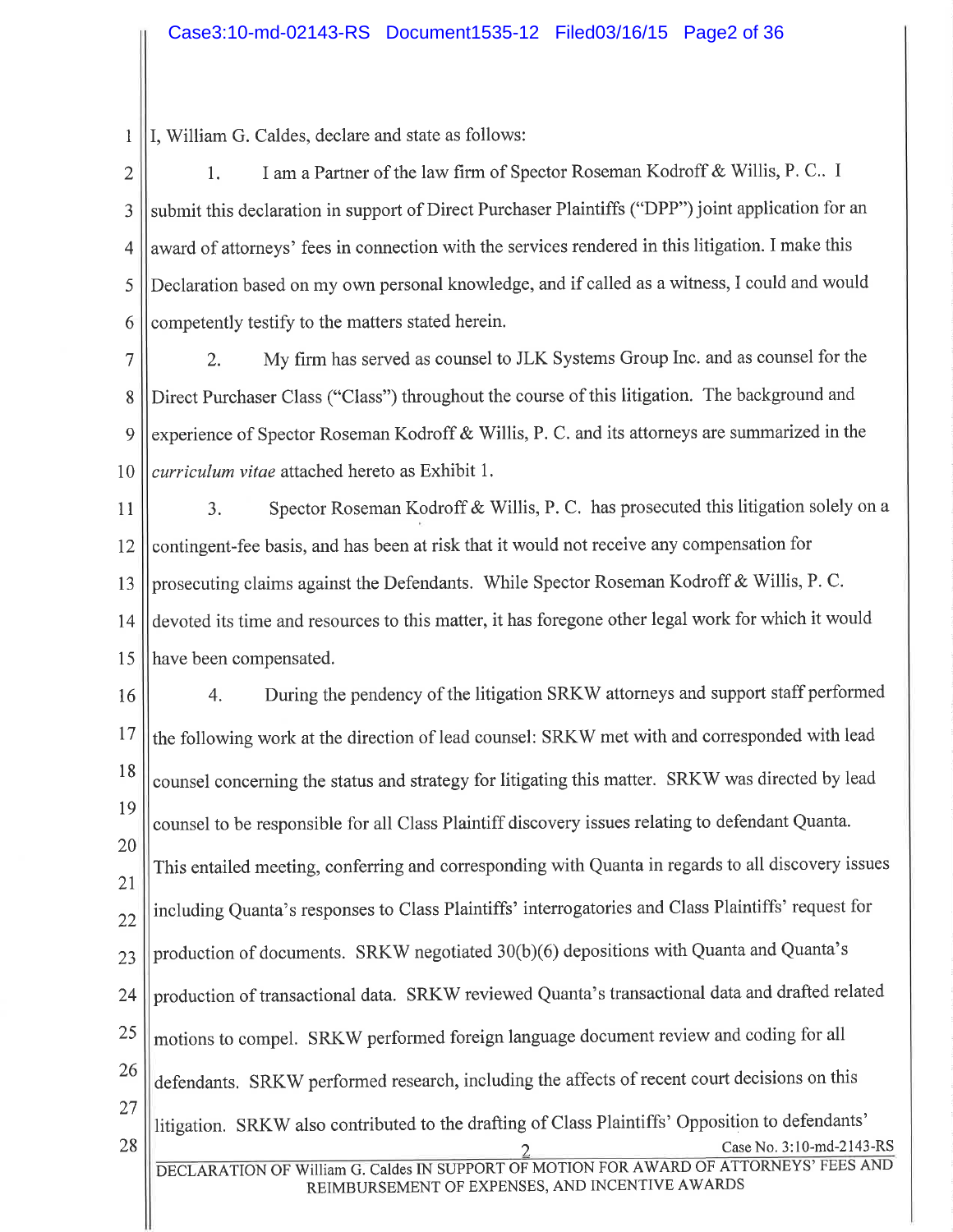Motion to Dismiss the Consolidated Amended Complaint and defendants' later Motion to Dismiss  $\mathbf{1}$  $\overline{2}$ Class Plaintiffs' Second Consolidated Amended Complaint.

3

Attached hereto as Exhibit 2 is my firm's total hours and lodestar, computed at 5.  $\overline{4}$ historical rates, for the period of May 7, 2010 through December 31, 2014. This period reflects 5 the time spent after the appointment of the Chairman of the Executive Committee for the DPPs 6 (the "Chairman") in this litigation. The total number of hours spent by Spector Roseman Kodroff  $\overline{7}$ & Willis, P. C. during this period of time was 1490.55 hours, with a corresponding lodestar of 8 \$616,740.75. This summary was prepared from contemporaneous, daily time records regularly 9 prepared and maintained by my firm. The lodestar amount reflected in Exhibit 2 is for work  $10$ assigned by the Chairman, and was performed by professional staff at my law firm for the benefit of the Class. 12

13

14

15

 $11$ 

The hourly rates for the attorneys and professional support staff in my firm 6. included in Exhibit 2 are the usual and customary hourly rates charged by Spector Roseman Kodroff & Willis, P. C.

My firm has expended a total of \$7,973.92 in unreimbursed costs and expenses in 7. 16 connection with the prosecution of this litigation. These costs and expenses are broken down in 17 the chart attached hereto as Exhibit 3. They were incurred on behalf of Direct Purchaser Plaintiffs 18 by my firm on a contingent basis, and have not been reimbursed. The expenses incurred in this 19 action are reflected on the books and records of my firm. These books and records are prepared 20 from expense vouchers, check records and other source materials and represent an accurate  $21$ recordation of the expenses incurred. 22

23

The Law firm of Spector Roseman Kodroff & Willis P. C. paid a total of 8. \$50,000.00 in assessments for the joint prosecution of the litigation against the Defendants.

included in this declaration, and I affirm that they are true and accurate.

25

9.

24

26

27

28

I declare under penalty of perjury under the laws of the United States of America that the

I have reviewed the time and expenses reported by my firm in this case which are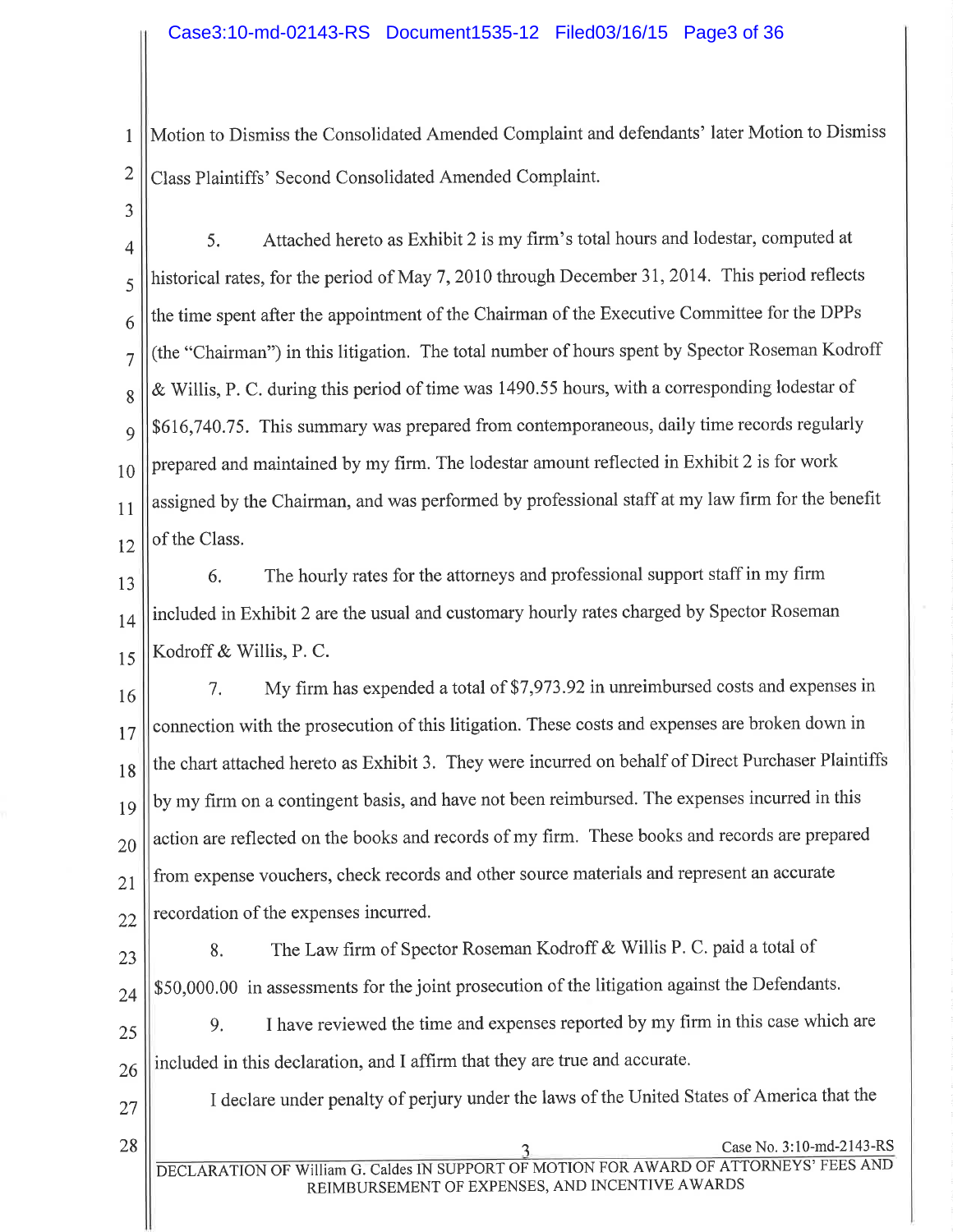|                | Case3:10-md-02143-RS Document1535-12 Filed03/16/15 Page4 of 36                                                                                                        |
|----------------|-----------------------------------------------------------------------------------------------------------------------------------------------------------------------|
| $\mathbf{1}$   | foregoing is true and correct.                                                                                                                                        |
| $\overline{2}$ | Executed on this 3rd day of February, 2015 at Philadelphia, Pa                                                                                                        |
| 3              |                                                                                                                                                                       |
| $\overline{4}$ |                                                                                                                                                                       |
| 5              | William G. Caldes                                                                                                                                                     |
| 6              |                                                                                                                                                                       |
| $\overline{7}$ |                                                                                                                                                                       |
| 8              |                                                                                                                                                                       |
| 9              |                                                                                                                                                                       |
| $10\,$         |                                                                                                                                                                       |
| 11             |                                                                                                                                                                       |
| 12             |                                                                                                                                                                       |
| 13             |                                                                                                                                                                       |
| 14             |                                                                                                                                                                       |
| 15             |                                                                                                                                                                       |
| 16             |                                                                                                                                                                       |
| 17             |                                                                                                                                                                       |
| 18             |                                                                                                                                                                       |
| 19             |                                                                                                                                                                       |
| 20             |                                                                                                                                                                       |
| 21             |                                                                                                                                                                       |
| 22             |                                                                                                                                                                       |
| 23             |                                                                                                                                                                       |
| 24             |                                                                                                                                                                       |
| 25             |                                                                                                                                                                       |
| 26             |                                                                                                                                                                       |
| $27\,$         |                                                                                                                                                                       |
| 28             | Case No. 3:10-md-2143-RS<br>DECLARATION OF William G. Caldes IN SUPPORT OF MOTION FOR AWARD OF ATTORNEYS' FEES AND<br>REIMBURSEMENT OF EXPENSES, AND INCENTIVE AWARDS |
|                |                                                                                                                                                                       |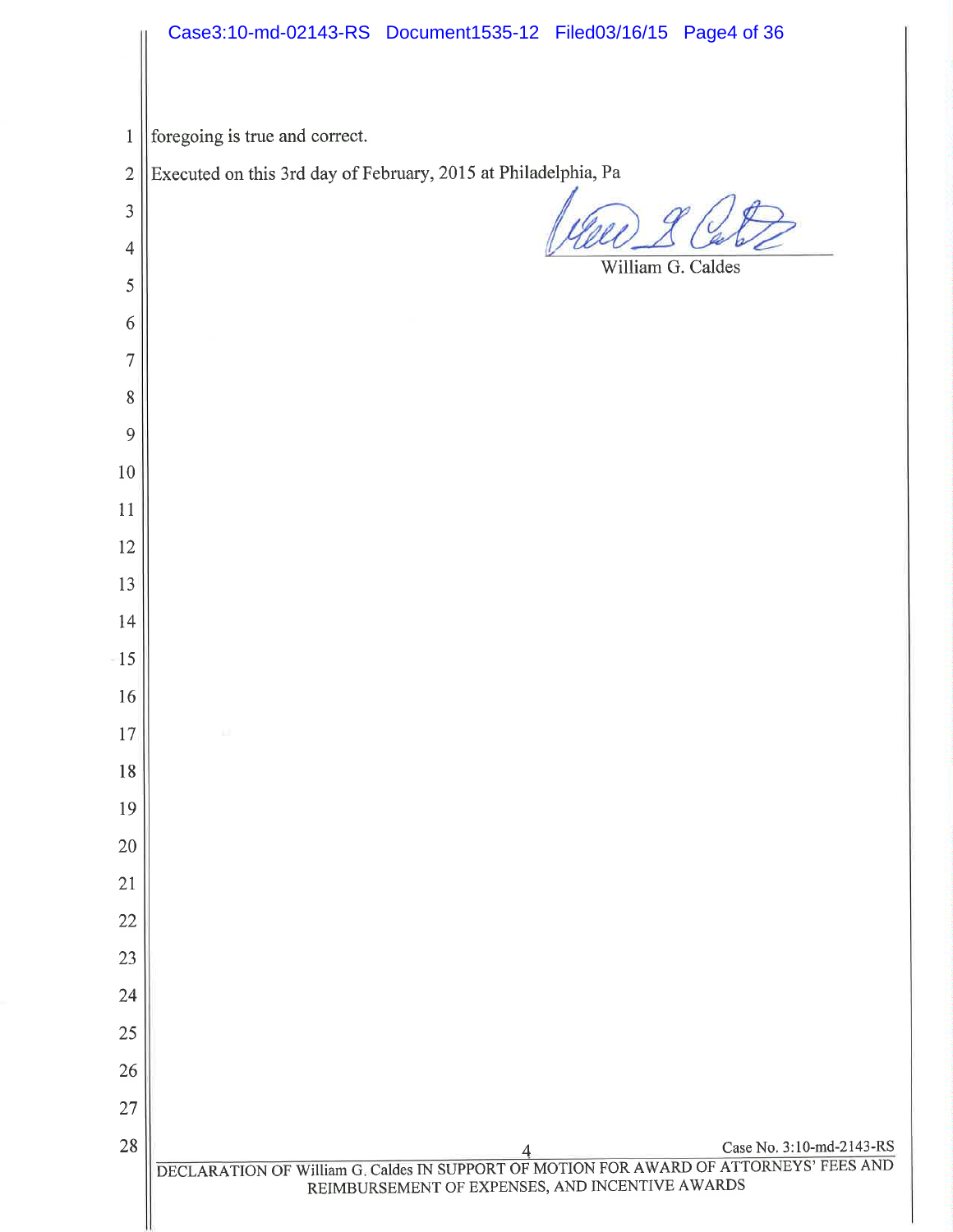Case3:10-md-02143-RS Document1535-12 Filed03/16/15 Page5 of 36

## **EXHIBIT 1**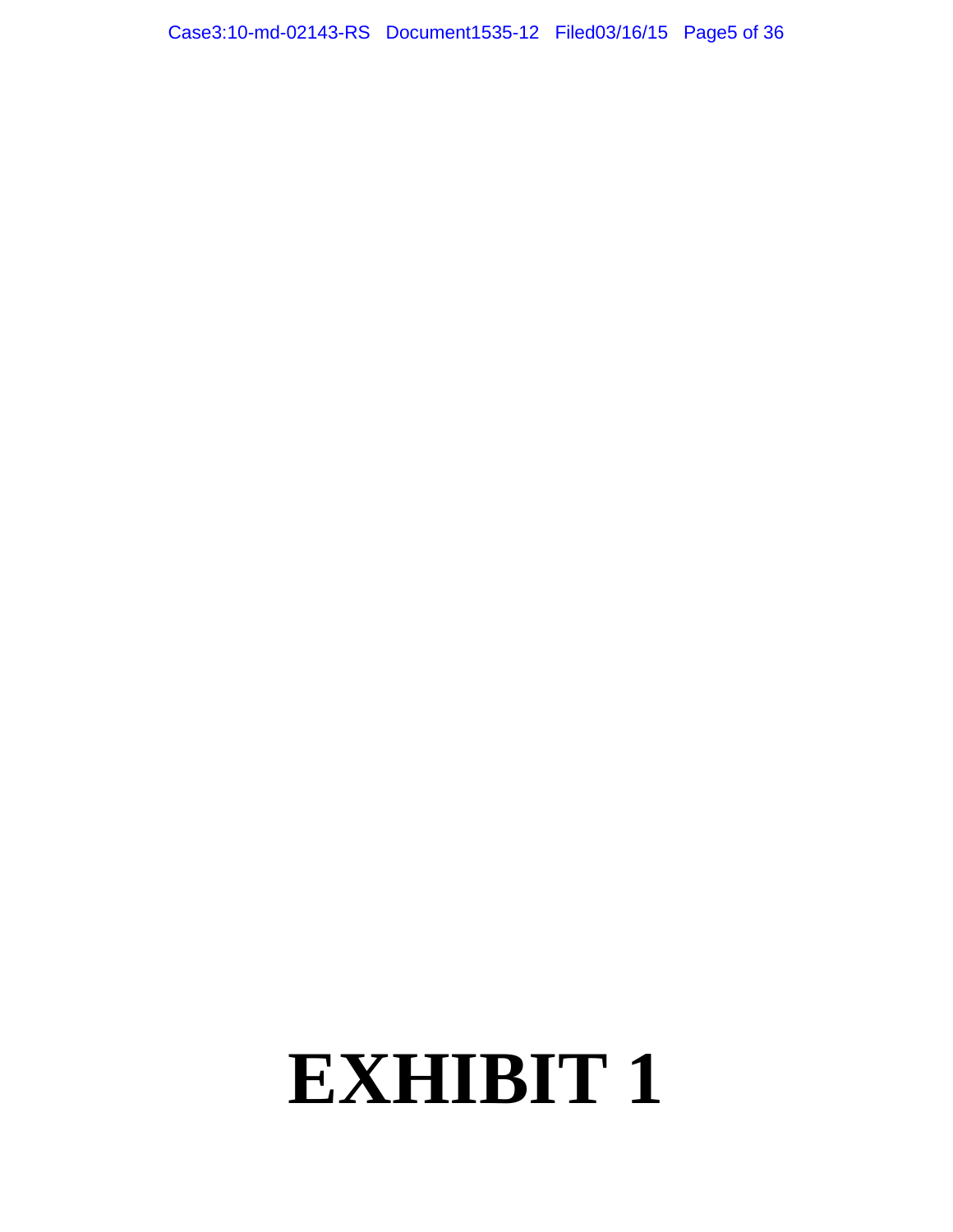## Exhibit 1 **SPECTOR ROSEMAN KODROFF & WILLIS**

A PROFESSIONAL CORPORATION ATTORNEYS AT LAW 1818 MARKET STREET, SUITE 2500 PHILADELPHIA, PENNSYLVANIA 19103 (215) 496-0300 FAX (215) 496-6611 http://www.srkw-law.com email: classaction@srkw-law.com

### **FIRM BIOGRAPHY**

 Spector Roseman Kodroff & Willis is a highly successful law firm with a nationwide practice that focuses on class actions and complex litigation, including securities, antitrust, consumer protection, and commercial claims. The firm is active in major litigation in state and federal courts throughout the country and internationally. The firm's reputation for excellence has been recognized by numerous courts which have appointed the firm as lead counsel in prominent class actions. As a result of the firm's efforts, defrauded consumers and shareholders have recovered billions of dollars in damages and implemented import corporate governance reforms. The firm is rated "AV" by Martindale-Hubbell, its highest rating for competence and integrity.

 Judges throughout the country have recognized the Firm's contributions in class action cases:

- "Lead class counsel Jeffrey Corrigan and the other lawyers from Spector Roseman Kodroff & Willis, P.C. - performed brilliantly in this exceptionally difficult case." *In re OSB Antitrust Litigation*, Master File No. 06-CV-00826 (PSD) (E.D. Pa. Dec. 9, 2008)
- "[Class counsel] did a wonderful job here for the class and were in all respects totally professional and totally prepared. I wish I had counsel this good in front of me in every case." *In re Parmalat Securities Litigation*, No. 04 Civ. 0030 (LAK) (S.D.N.Y.) (approval hearing March 2, 2009)
- "I think perhaps the most important for the class is the recovery, and I think the recovery has been significant and very favorable to the class given my understanding of the risks in the litigation. And so perhaps that's always the starting point for judging and assessing the quality of representation. The class I think was well represented, in that it got a very significant recovery in the circumstances". *In re SCOR Holding (Switzerland) AG Litigation*, No. 04 Civ. 07897 (MBM) (S.D.N.Y.) (formerly known as Converium Holdings)
- "[O]utstanding work [of counsel] … was done under awful time constraints" and the "efforts here were exemplary…under lousy time constraints." *In re Atheros Communications, Inc. Shareholder Litigation*, C.A. No. 6124-VCN (Del. Ch.)
- "Plaintiffs' counsel have been excellent in this complex, hard-fought litigation and innovative in its notice program and efforts to find class members." *New England Carpenters Health Benefits Fund v. First Databank, Inc.*, C.A. 05-11148 (D. Mass.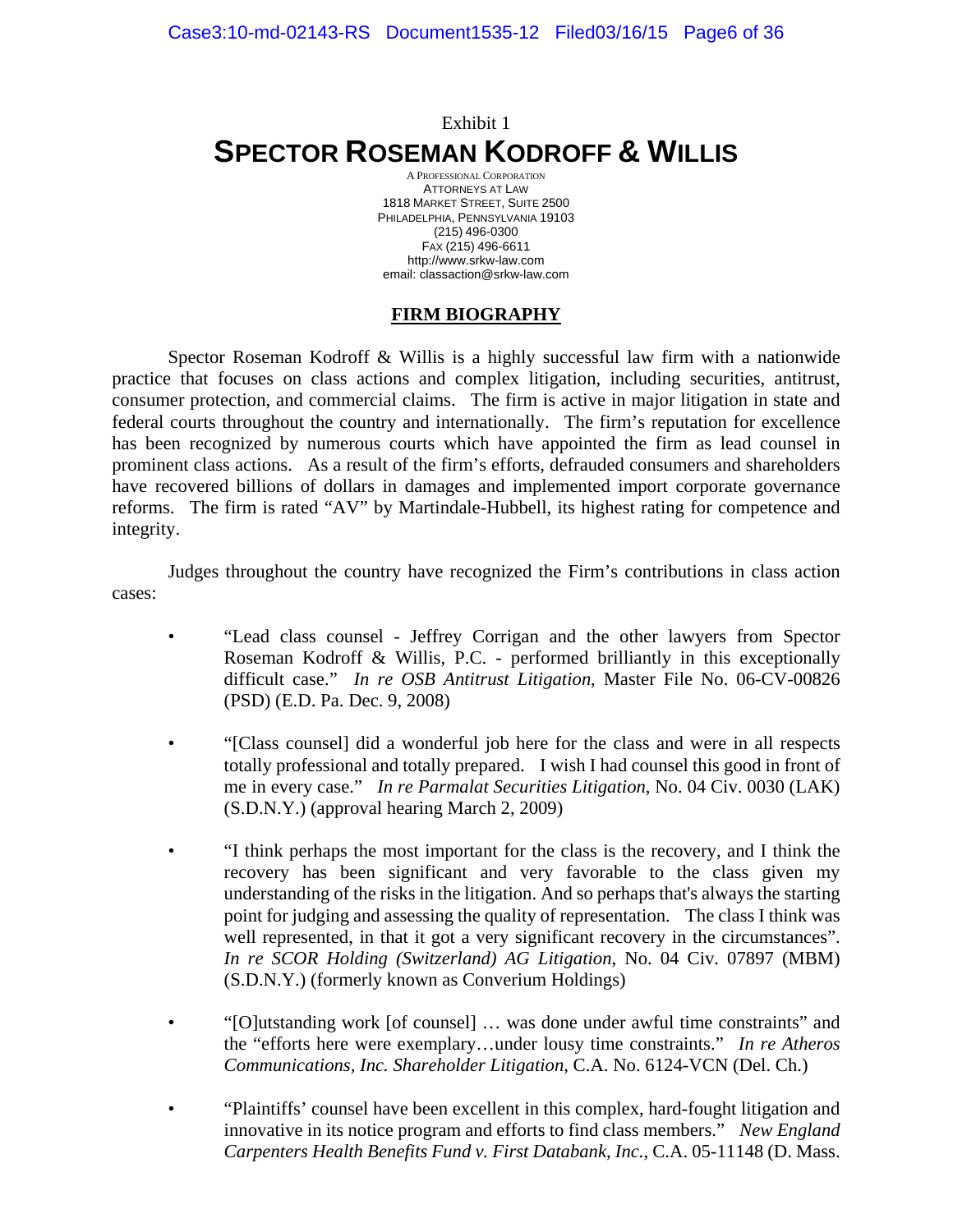Aug. 3, 2009)

- "Here, Plaintiffs' counsel are highly experienced in complex antitrust litigation, as evidenced by the attorney biographies filed with the Court. . . . They have obtained a significant settlement for the Class despite the complexity and difficulties of this case." *Stop & Shop Supermarket Co. v. SmithKline Beecham Corp.*, C.A. No. 03-4578 (E.D. Pa. May 19, 2005)
- "Counsel are among the most experienced lawyers the national bar has to offer in the prosecution and defense of significant class actions." *In re Lupron Marketing and Sales Practices Litigation*, 345 F. Supp. 2d 135, 137-38 (D. Mass. 2004)
- "[T]he class attorneys in this case have worked with enthusiasm and have been creative in their attempt to compensate as many members of the consumer class as possible. . . . This Court has consistently noted the exceptional efforts of class counsel." *In re Relafen Antitrust Litigation*, 231 F.R.D. 52, 80 (D. Mass. 2005)

### **Securities/Corporate Governance Litigation**

 SRKW's securities practice group has actively managed important class actions involving securities fraud, winning not only significant damages but also important corporate governance reforms. Some of the Firm's most notable cases include:

- • *In re Abbott Labs-Depakote Shareholder Derivative Litigation*, Case No.: 1:11-cv-08114 (VMK) (N.D.Ill). As the lead counsel, SRKW negotiated cutting-edge corporate reforms including new legal and regulatory compliance responsibilities at both the board and management levels, a clawback policy which goes well beyond the requirements under the Dodd-Frank Act of 2010, a change of the "tone at the top" to foster a culture of legal and regulatory compliance, "flow of information" protocols, and other significant reforms designed to address oversight deficiencies that resulted in Abbott having to pay \$1.6 billion in criminal and civil penalties due to the illegal marketing and sale of its Depakote drug (the second largest penalties ever paid for off-label marketing at that time).
- • *In re Lehman Brothers Holdings, Inc. Equity/Debt Securities Litigation*, No. 08-cv-5523 (S.D.N.Y.). SRKW was one of the firms prosecuting the U.S. action against Lehman Brothers arising from a massive fraud pertaining to the credit market meltdown. In this securities class action, SRKW represents one of the lead plaintiffs, the Northern Ireland Local Government Officers' Superannuation Committee ("NILGOSC"). The case settled for over \$600 million.
- *In re Parmalat Securities Litigation*, No. 04 Civ. 0030 (LAK) (S.D.N.Y.). SRKW was one of the co-lead counsel for the lead plaintiffs, who are European institutional bond holders, in this widely-known case, often called the "Enron of Europe." This is a massive worldwide securities fraud action involving the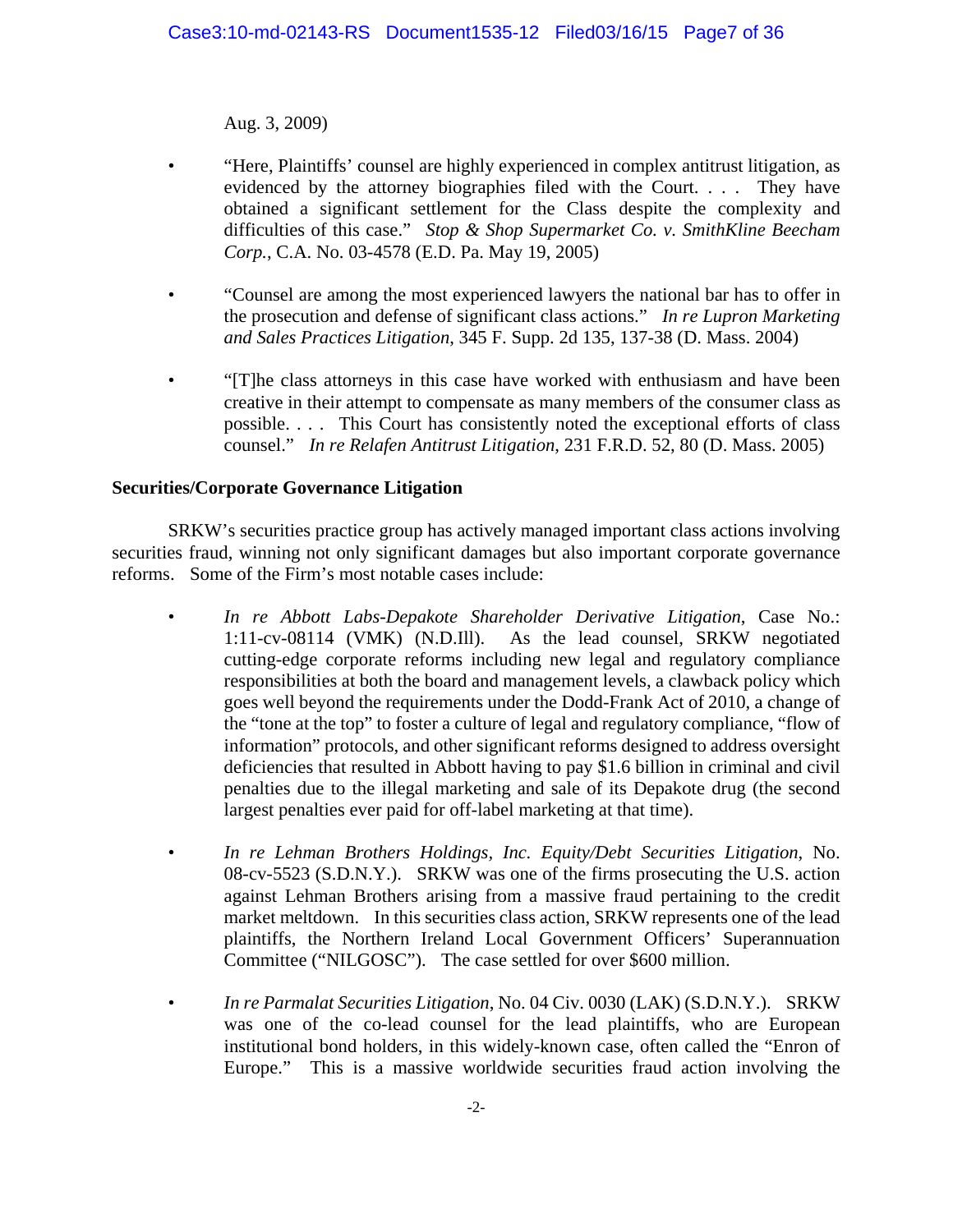collapse of an international dairy conglomerate, in which major financial institutions and accounting firms created schemes to materially overstate Parmalat's revenue, income, and assets, and understate its considerable and expanding debt. The case has been heavily litigated for five years, resulting in settlements of \$98 million.

In addition, settlements with certain accounting firms provided that these defendants confirm their endorsement of specific corporate governance principles of behavior designed to advance investor protection and to minimize the likelihood of future deceptive transactions. This is the first time in a Section 10(b) case that shareholders were able to negotiate corporate governance measures from a defendant other than the issuer.

- *In re SCOR Holding (Switzerland) AG Litigation*, No. 04 Civ. 07897 (MBM) (S.D.N.Y.). In the *Converium* U.S. class action, SRKW was one of the co-lead counsel representing a European institutional investor which served as one of the lead plaintiffs in that action. The Firm negotiated a \$145 million recovery for a global class of investors, which involved settling the action on two continents – *the first trans-Atlantic resolution to a securities class action*. Part of the settlement, on behalf of foreign investors, was approved in the Netherlands under the then newly enacted Act on Collective Statement of Mass Claims. What is particularly noteworthy about the *Converium* litigation is that the Amsterdam Court of Appeal, in a landmark decision, ruled that it had jurisdiction to declare the two international settlements of that action binding. What makes the *Converium* decision groundbreaking is that, in addition to showing its willingness to provide an effective forum for European and other investors to settle their claims on a pan-European or even global basis, the Amsterdam Court of Appeal substantially broadened its jurisdictional reach – to the benefit of investors in this case and in future actions. The Dutch Court secured jurisdiction even though the claims were not brought under Dutch law, the alleged wrongdoing took place outside the Netherlands, and none of the potentially liable parties and only a limited number of the potential claimants are domiciled in the Netherlands. The decision means that European Union Member States, as well as Switzerland, Iceland and Norway, must recognize it, under the Brussels I Regulation and the Lugano Convention. Without the approval of the settlements by the Amsterdam Court of Appeal, common stock holders of Converium, who were excluded from the U.S. action, would not have been able to recover a portion of their losses.
- *Utah Retirement Systems v. Strauss*, No. 09-cv-3221 (E.D.N.Y.). SRKW served as counsel in an individual (opt-out) action brought on behalf of the Utah Retirement Systems relating to the scandal at American Home Mortgage – one of the companies involved in the subprime market meltdown. This action alleged violations of the Securities Act of 1933 and the Securities and Exchange Act of 1934, as well as various state laws. Although the monetary terms of the settlement are confidential, SRKW was able to negotiate an amount that was nearly four times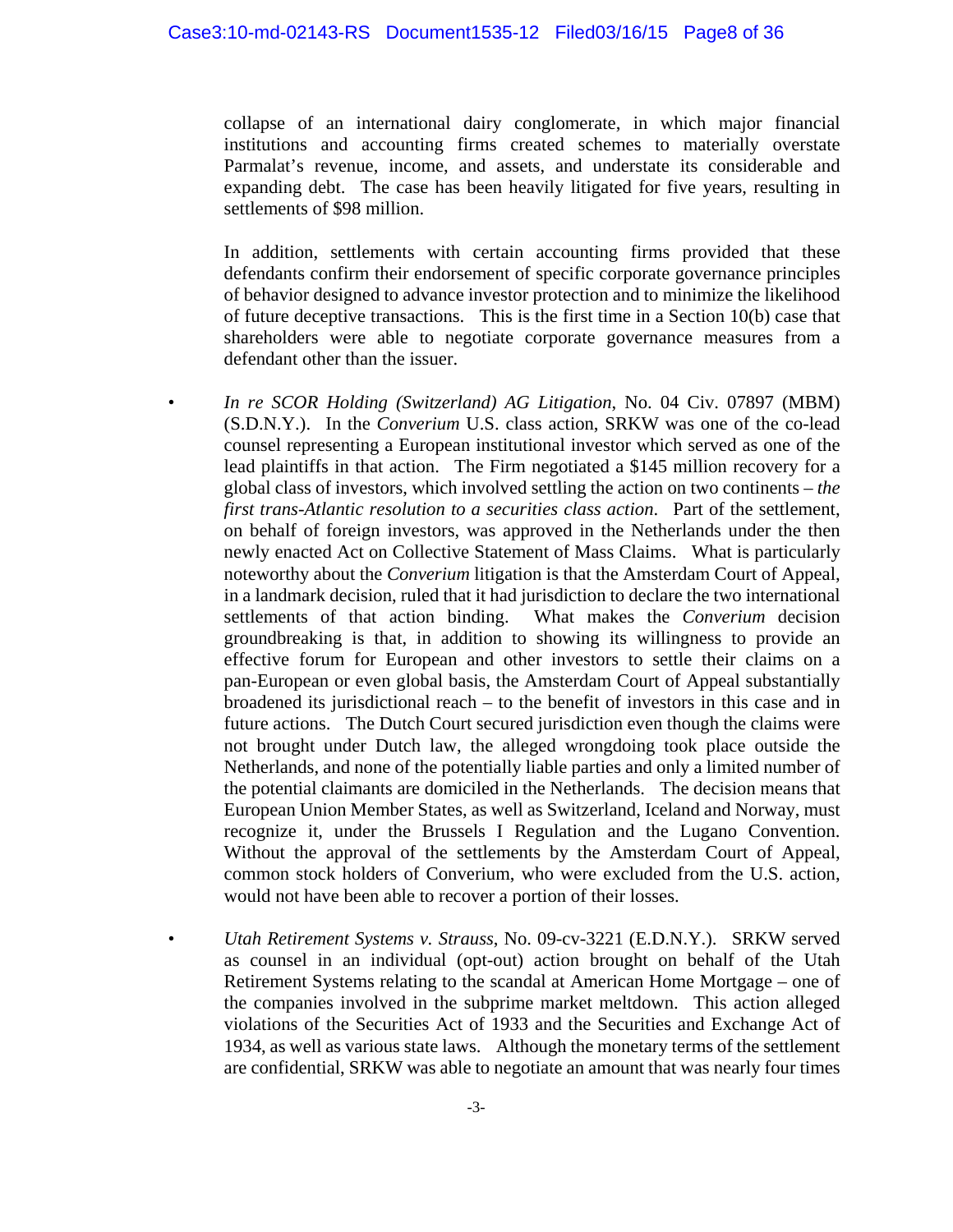more than what the Utah Retirement Systems would have received had it participated in the class action.

- *In re Laidlaw, Inc. Bondholders Securities Litigation*, No. 3-00-2518-17 (D.S.C.). SRKW was a member of the Executive Committee in this complex accounting case which resulted in a settlement of \$42,875,000.
- *In re Abbott Laboratories, Inc. Derivative Shareholder Litigation*, C.A. No. 99-C 07246 (N.D. Ill.) (Abbott I). SRKW was co-lead counsel for plaintiffs. The case was dismissed twice but reversed on appeal, and settled in 2004 for substantial corporate governance reforms funded by \$27 million from directors. The ABA's *Securities Litigation Journal* called the Seventh Circuit's opinion the second most important decision in 2003.
- *Felzen v. Andreas (Archer Daniels Midland Co. Derivative Litigation)*, C.A. No. 95-2279 (C.D. Ill.). As co-lead counsel, SRKW negotiated broad corporate governance changes in the company's board structure including strengthening the independence of the board of directors, creating corporate governance and regulatory oversight committees, requiring that the audit committee be composed of a majority of outside directors, and establishing a \$8 million fund for educational seminars for directors and the retention of independent outside counsel for the oversight committees.

 The Firm is in the forefront of advising and representing foreign institutional investors in U.S. class actions and in group actions in Europe, Australia and Japan. During the past 14 years, SRKW has been working with and representing various European investors and conducting educational seminars on securities class actions, as well as speaking at international shareholder and corporate governance conferences. The Firm is currently counsel to numerous large European entities.

#### **Pharmaceutical Marketing Litigation**

 Since 2001, the Firm has been at the vanguard of identifying and pursuing healthcare reforms. It has developed an extensive practice in representing consumers and third-party payors in class actions against pharmaceutical companies over the unlawfully high pricing of prescription drugs. These cases have proceeded in state and federal courts on a variety of legal theories, including state and federal antitrust law, state consumer protection statutes, common law claims of unjust enrichment, and the federal RICO statute.

 As part of their work in this area, the Firm's attorneys have formally and informally consulted with the Attorneys General of a number of states who have been actively involved in drug and health care litigation. The Attorney General of Connecticut chose SRKW in a competitive bidding process to help lead the state's pharmaceutical litigation involving use of the Average Wholesale Price. The Firm's clients also include large employee benefit plans as well as individual consumers.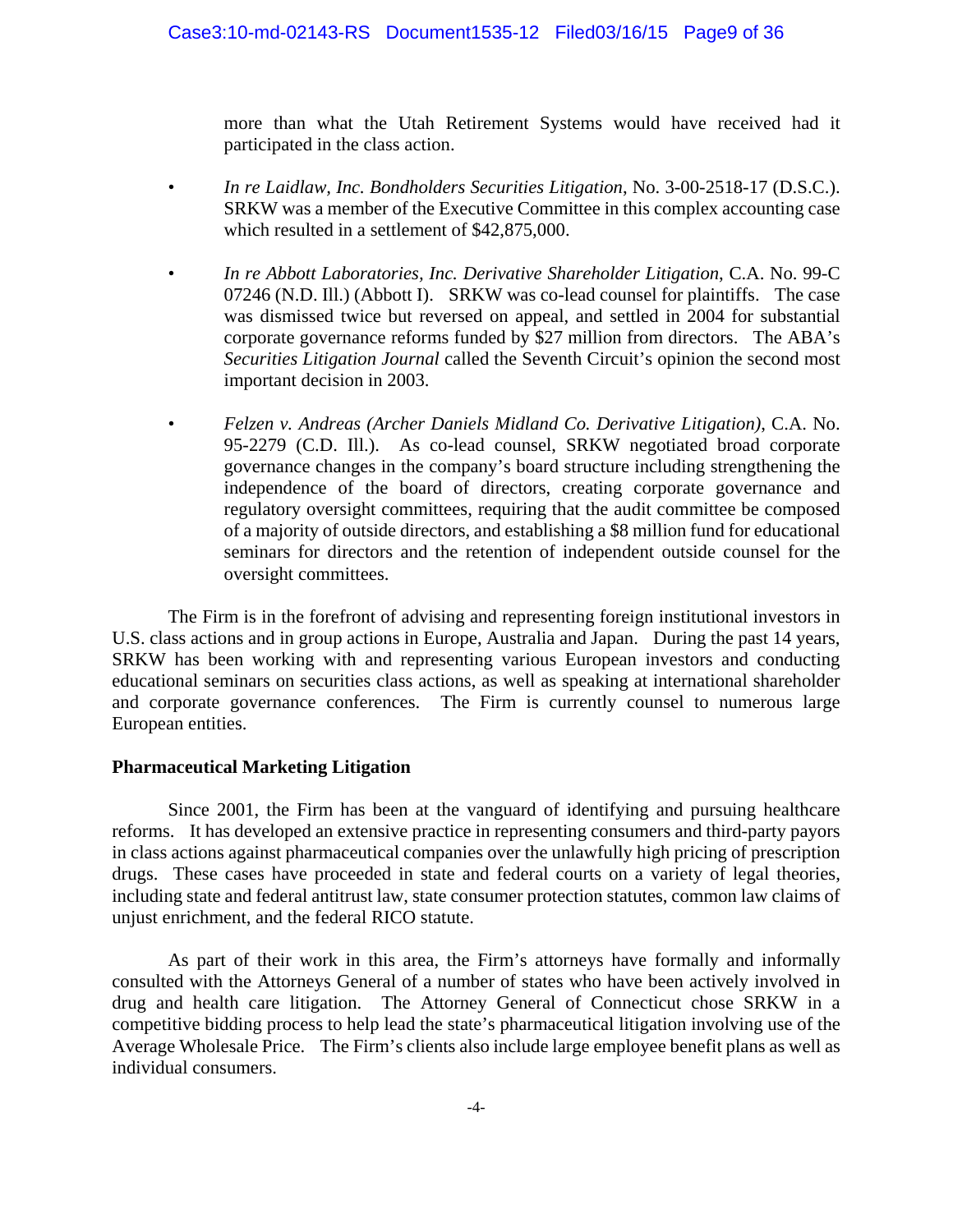Some of the Firm's important pharmaceutical cases include the following:

- SRKW, as co-lead counsel, devised the legal theory for claims against most major pharmaceutical companies for using the Average Wholesale Price to inflate the price paid by consumers and third-party payors for prescription and doctor-administered drugs. The larger AWP case, *In re Pharmaceutical Industry Average Wholesale Price Litigation*, MDL No. 1456 (D. Mass.), was tried in part to the court in November-December 2006. On June 21, 2007, the judge issued a 183-page opinion largely finding for plaintiffs, and requesting additional evidence on damages. Moreover, plaintiffs have reached settlements in amounts exceeding \$230 million. SRKW was co-lead counsel for the class.
- *In re Lupron Marketing and Sales Practices Litigation*, MDL No. 1430 (D. Mass.). SRKW, as co-lead counsel, negotiated a settlement of \$150 million for purchasers of the cancer drug Lupron.
- *New England Carpenters Health Benefits Fund v. First Databank, Inc.*, C.A. 05-11148 (D. Mass.) and *District 37 Health and Securities Fund v. Medi-Span*, C.A. No. 07-10988 (D. Mass.). SRKW was co-lead counsel for a group of third-party payors who pay for prescription drugs at prices based on the AWP. The complaints allege that First DataBank and Medispan, two of the largest publishers of AWP, fraudulently published inflated AWP prices for thousands of drugs. The claims against McKesson settled for \$350 million. In addition, the settlement requires First DataBank and Medispan to lower the AWP price they publish for hundreds of drugs (by reducing the formulaic ratio they use to calculate AWP); and to eventually cease publishing AWP prices. Plaintiffs' experts conservatively estimate that the savings from this settlement will be in the hundreds of millions of dollars.
- *Stop & Shop Supermarket Co. v. Smithkline Beecham Corp. C.A.* 03-4578 (E.D. Pa.). SRKW was co-lead counsel on behalf of direct purchasers of the drug Paxil. The complaint alleged that the drug company misled the U.S. Patent and Trademark Office in obtaining the patents protecting Paxil and then used the patents to prevent lower-cost, generic versions of the drug from coming to market. A settlement of \$100 million was approved by the court.
- *In re TriCor Indirect Purchaser Antitrust Litigation*, C.A. No. 05-360 (D. Del.). SRKW was co-lead counsel for indirect purchasers in prosecuting state antitrust and consumer protection claims against Abbott Laboratories and Labatoires Fournier for suppressing competition from generic versions of TriCor. The indirect purchaser case settled for \$65.7 million to the class plus a substantial settlement for opt-out insurers.
- *In re Relafen Antitrust Litigation*, C.A. No. 01-12239 (D. Mass.). SRKW was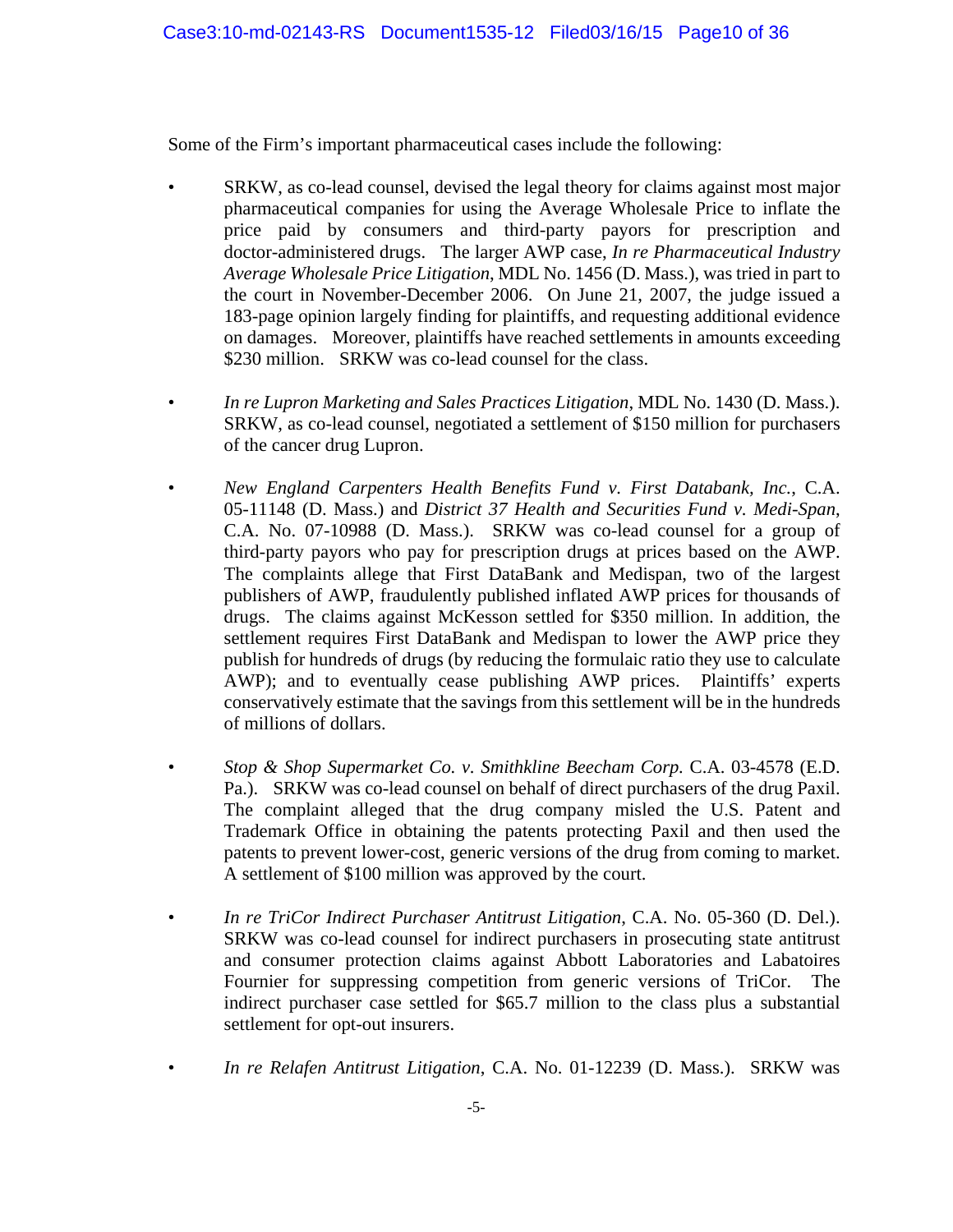co-lead counsel for indirect purchasers in prosecuting state antitrust and consumer protection claims against GlaxoSmithKline for suppressing competition from generic versions of its drug Relafen by fraudulently obtaining a patent on the compound. The indirect purchaser settlement for \$75 million was approved by the court (the overall settlement for all plaintiffs exceeded \$400 million).

- *Vista Healthplan, Inc. v. Cephalon, Inc.,* CA No. 06-1833 (E.D. Pa.) and *In re Effexor XR Antitrust Litigation*, CA No. 11-5479 (D.N.J.). SRKW is serving as co-lead counsel in on-going litigation over pay-for-delay settlements involving the drugs Provigil and Effexor XR. The firm represents end -payors (consumers and healthplans) who were denied the chance to buy cheaper generic alternatives because of manipulation of the patent challenge and generic drug approval system by the brand name companies and some generic manufacturers.
- *In re Niaspan Antitrust Litigation* MDL No. 2460 (E.D. Pa) and *In re Suboxone Antitrust Litigation* MDL No. 2445(E.D. Pa). SRKW was appointed to serve as Liaison Counsel for a purported class of end payors for the drugs Niaspan and Suboxone. In each case, the complaint alleges that the end payors were overcharged by defendants' illegal efforts to keep generic versions off the market which caused the class to pay supra competitive monopolistic prices.

## **Antitrust Litigation**

 SRKW's antitrust practice group regularly oversees important antitrust cases. Among the Firm's most significant cases are:

- *In re Automotive Parts Antitrust Litigation,* MDL 12-2311 (E.D. Mich.). SRKW was appointed Co-Lead Counsel for plaintiffs in this price fixing action which involves a world-wide conspiracy to fix the prices of numerous automotive parts, including, wire harnesses, heat and control panel, instrument panel clusters, ball bearings, etc.
- *In re Domestic Drywall Antitrust Litigation,* MDL 12-2437 (E.D. Pa.). SRKW has been appointed as Co-Lead Counsel for plaintiffs in this nation-wide price fixing class action.
- *In re Blood Reagents Antitrust Litigation*, MDL 09-2081 (E.D. Pa.). SRKW was appointed sole Lead Counsel in this nation-wide, price-fixing class action. In January 2012, Spector Roseman negotiated a \$22 million settlement with one defendant, and Judge DuBois certified plaintiffs' class in August 2012 (currently pending appeal).
- *McDonough, et al., v. Toys R Us, et al.* (E.D. Pa.). SRKW was appointed co-lead counsel on behalf of six sub-classes of purchasers of baby products from Babies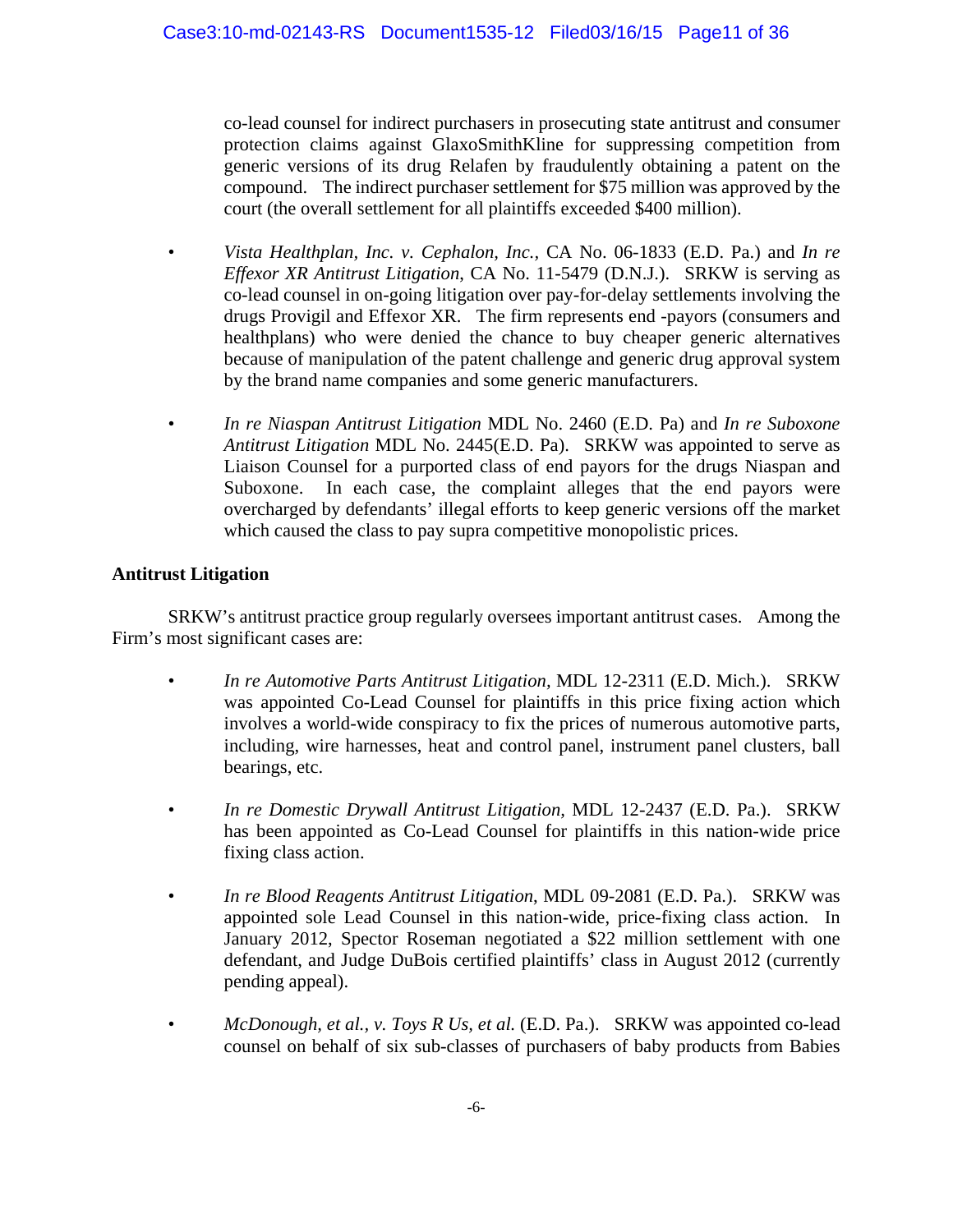"R" Us, one of the rare cases in which a class of purchasers damaged as a result of resale price maintenance has been certified.

- *In re Linerboard Antitrust Litigation*, MDL No. 1261 (E.D. Pa.). SRKW was appointed co-lead counsel for plaintiffs in this price-fixing antitrust action which settled for total of \$202 million, the largest antitrust settlement ever in Third Circuit.
- *In re OSB Antitrust Litigation*, Master File No. 06-CV-00826 (PSD) (E.D. Pa.). SRKW was lead counsel for a nationwide class of direct purchasers, which settled for \$120 million.
- *In re Flat Glass Antitrust Litigation*, MDL No. 1200 (W.D. Pa.). SRKW was co-lead counsel for plaintiffs in this price fixing/market allocation antitrust action which settled for \$120 million.
- *In re DRAM Antitrust Litigation*, MDL No. 1486 (N.D. Cal.). SRKW was a member of the executive committee in this action against all major manufacturers of "dynamic random access memory" ("DRAM"), alleging that defendants conspired to fix the prices they charged for DRAM in the United States and throughout the world. The case settled with all defendants for more than \$300 million.
- *In re Vitamins Antitrust Litigation*, Misc. No. 99-0197 (D. D.C.). SRKW was a member of the executive committee and co-chair of the discovery committee for plaintiffs in this price-fixing antitrust action which settled for \$300 million.

## **Privacy Litigation**

SRKW is also litigation numerous cases relating to privacy.

• *In re Google Inc. Street View Electronic Communications Litigation* (N.D. Cal.). SRKW was appointed Co-Lead Counsel for plaintiffs in this action. Google used its "Street View" vehicles to access wireless internet networks located in the United States and more than thirty countries around the world. Google's Street View vehicles traveled through cities and towns and collected data sent and received over the wireless networks they encountered, including all or part of e-mails, passwords, videos, audio files, and documents, as well as network names and router information. This data was captured and stored without the knowledge or authorization of class members. Plaintiffs allege that Google's conduct violated Title III of the Omnibus Crime Control and Safe Streets Act of 1968, as amended by the Electronic Communications Privacy Act of 1986, 18 U.S.C. § 2511, *et seq*, also known as the Wiretap Act. The District Court denied Google's motion to dismiss and Court of Appeals for the Ninth Circuit affirmed the denial of Google's motion to dismiss*.* The panel held that Google's data collection could be a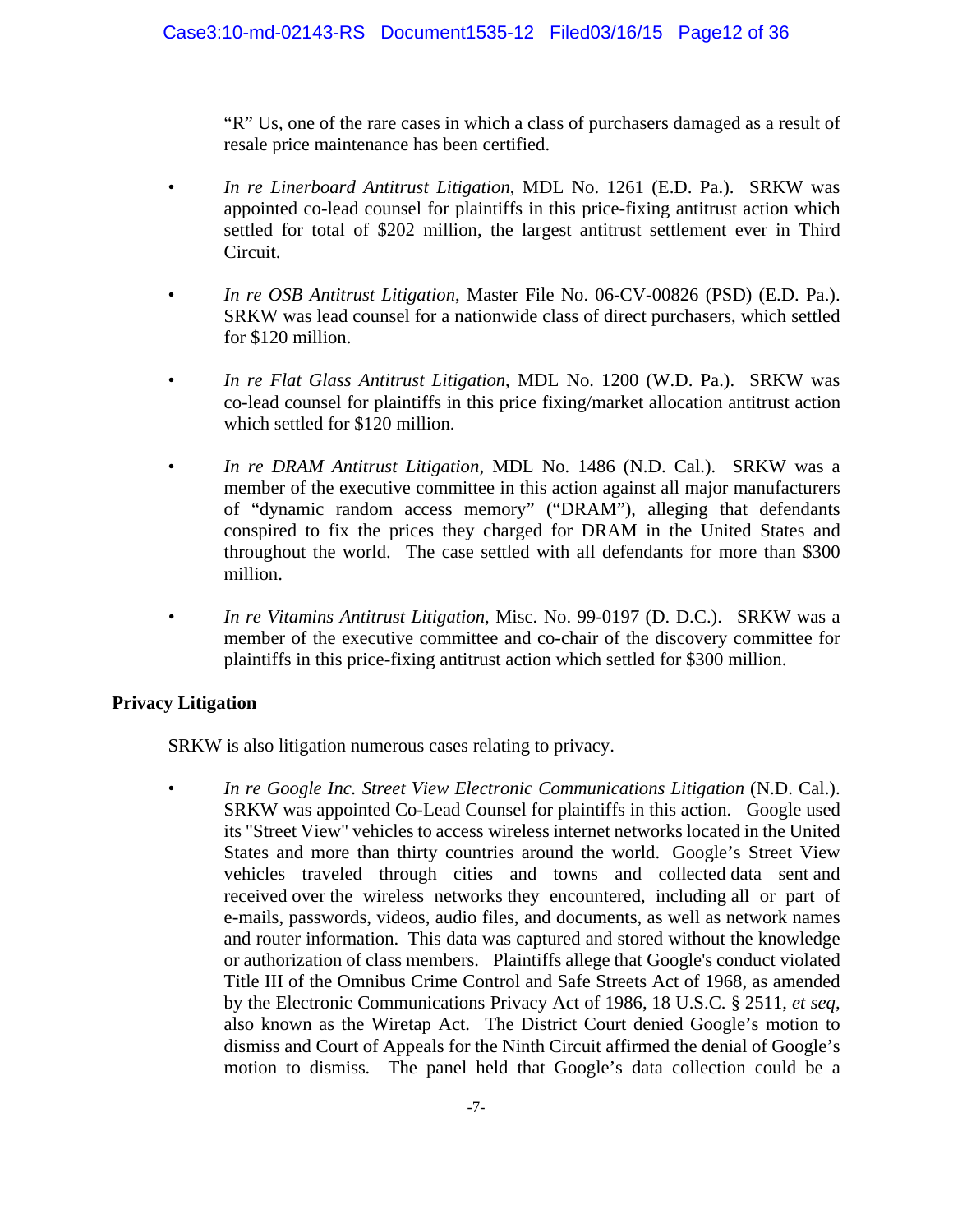violation of the Wiretap Act because Wi-Fi communications are "electronic communications" that are not "readily accessible to the general public." The Court rejected Google's argument that Wi-Fi communications are "radio communication" and its contention that this permitted Google to freely intercept them so long as they are not encrypted. Google is seeking Supreme Court review.

- *In Re: Heartland Payment Systems Inc. Customer Data Security Breach* MDL No. 2046 (S.D. TX). SRKW represents banks in a class action after Heartland disclosed on January 20, 2009 that it had been the victim of a security breach within its processing system in 2008. The data stolen included the digital information encoded onto the magnetic stripe built into the backs of credit and debit cards; with that data, thieves can fashion counterfeit credit cards by imprinting the same stolen information onto fabricated cards.
- *In re: Target Corporation Customer Data Breach* MDL No. 14-2522 (D. Minn). SRKW represents banks in a class-action lawsuit against Target claiming the retail giant ignored warnings from as early as 2007 that the company's point-of-sale (POS) system was vulnerable to attack, a move that put more than 40 million credit and debit card records at risk and compromised the personal information of up to an additional 70 million customers after Target's systems were penetrated by attackers from on or about November 27, 2013 through December 15, 2013.

#### **PARTNERS**

 **EUGENE A. SPECTOR**, founding partner, has extensive experience in complex litigation, and has represented both plaintiffs and defendants in antitrust and securities. Mr. Spector has handled many high profile cases, including such antitrust class actions as *In re Linerboard Antitrust Litigation*, MDL No. 1261 (E.D. Pa.), in which he was co-lead counsel and which settled for more than \$200 million, the largest antitrust case settlement ever in the Eastern District of Pennsylvania, where Judge Dubois stated: "The Court has repeatedly stated that the lawyering in this case at every stage was superb ...." 2004 WL 1221350, \*6 (E.D. Pa. June 2, 2004). Mr. Spector was also co-lead counsel in *In re Relafen Antitrust Litigation*, No. 01-12239 (D. Mass.), in which a settlement of \$75 million was obtained for the class, which Judge Young described as "the result of a great deal of very fine lawyering." Mr. Spector has been involved in securities class action litigation including *Rosenthal v. Dean Witter*, which resulted in a landmark decision by the Colorado Supreme Court that recognized, for the first time, that securities fraud could be proved without reliance being alleged. This precedent-setting case was important because under state securities law the reliance element sometimes proved difficult, especially when large numbers of people were involved in a class action suit.

 Mr. Spector is currently serving as sole lead counsel in *In Re Blood Reagents Antitrust Litigation*, MDL No. 02081 (E.D. Pa.); as co-lead counsel in such antitrust cases as *In re Domestic Drywall Anitrust Litigation*, MDL No. 2437 (E.D. Pa.); *In Re Automotive Parts Antitrust Litigation*, MDL No. 2311 (E.D. Mich.); *McDonough, et al. v. Toys "R" Us, Inc. d/b/a Babies "R" Us, et al.*,2:06-cv-00242-AB (E.D. Pa.); *Elliott, et al. Toys "R" Us, Inc. d/b/a Babies "R" Us, et al.*,2:09-cv-06151-AB (E.D. Pa.); as a member of the direct purchaser Plaintiff's Executive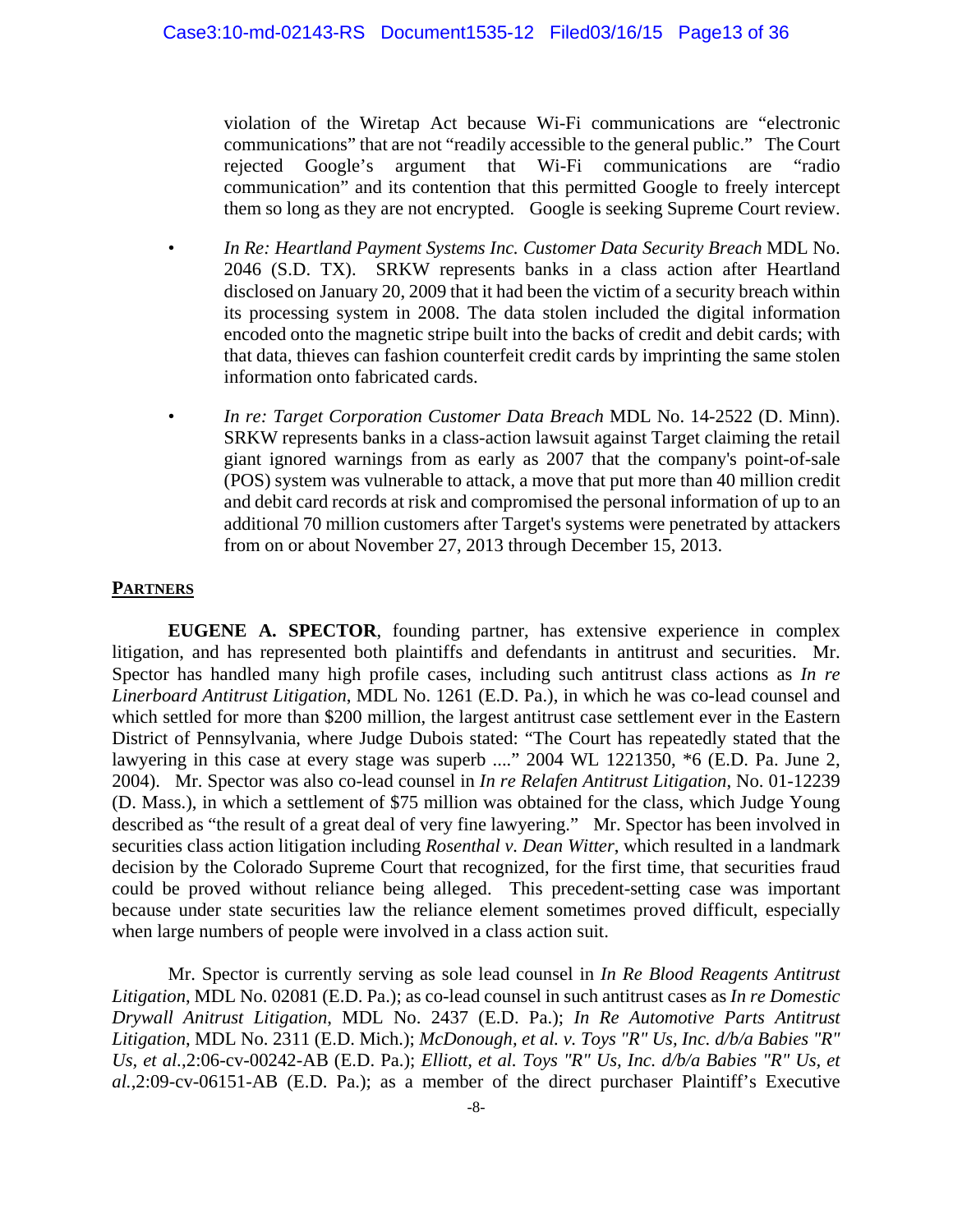#### Case3:10-md-02143-RS Document1535-12 Filed03/16/15 Page14 of 36

Committee in *In Re Fresh and Process Potatoes Antitrust Litigation*, MDL No. 2186 (D.Id.), *as a member of the Steering Committee for all Plaintiffs in In re Online DVD Rental Antitrust Litigation,* MDL No. 2029 (N.D. Cal.), and as a member of the trial team in *In re Rail Freight Fuel Surcharge Antitrust Litigation*, MDL No. 1869 (D.D.C.).

 Mr. Spector has served as lead or co-lead counsel for plaintiffs in numerous cases with successful results, such as:

- *In re Linerboard Antitrust Litigation*, MDL No. 1261 (E.D. Pa.) (settled for \$202 million, the largest antitrust settlement ever in the Third Circuit)
- *In re Relafen Antitrust Litigation*, C.A. No. 01-12239 (D. Mass.) (a drug marketing case that settled for \$75 million for indirect purchasers)
- *In re Flat Glass Antitrust Litigation*, MDL No. 1200 (W.D. Pa.) (a price-fixing/market allocation antitrust action that settled for \$120 million)
- *In re Mercedes Benz Antitrust Litigation, No. 99-4311* (D.N.J.) ( a price-fixing class action against Mercedes-Benz U.S.A. and its New York tri-state area dealers in which a \$17.5 million settlement was obtained for the class)
- *Cohen v. MacAndrews & Forbes Group, Inc.*, No. 7390 (Del. Ch.) (a class action on behalf of shareholders challenging a going-private transaction under Delaware corporate law in which a benefit in excess of \$11 million was obtained for the class)

Mr. Spector has also served as lead counsel or co-lead counsel in a number of other securities fraud class action cases and shareholder derivative actions: *Shanno v. Magee Industrial Enterprises, Inc.*, No. 79-2038 (E.D. Pa.) (trial counsel for defendants); *In re U.S. Healthcare Securities Litigation*, No. 88-559 (E.D. Pa.) (trial counsel); *PNB Mortgage and Realty Trust by Richardson v. Philadelphia National Bank*, No. 82-5023 (E.D. Pa.); *Swanick v. Felton*, No. 91-1350 (E.D. Pa.); *In re Surgical Laser Technologies, Inc. Securities Litigation*, No. 91-CV-2478 (E.D. Pa.); *Tolan v. Adler*, No. C-90-20710-WAI (PVT) (N.D. Cal.); *Rosenthal v. Dean Witter, Reynolds, Inc.*, No. 91-F-591 (D. Colo.); *Soenen v. American Dental Laser, Inc.*, No. 92 CV 71917 DT (E.D. Mich.); *In re Sunrise Technologies Securities Litigation*, Master File No. C-92-0948-THE (N.D. Cal.); *The Berwyn Fund v. Kline*, No. 4671-S-1991 (Dauphin Cty. C.C.P.); *In re Pacific Enterprises Securities Litigation*, Master File No. CV-92-0841-JSL (C.D. Cal.); *In re New America High Income Fund Securities Litigation*, Master File No. 90-10782-MA (D. Mass.); and *In re RasterOps Corp. Securities Litigation*, No. C-92-20349-RMW(EAI) (N.D. Cal. 1992).

 Further, Mr. Spector has actively participated as plaintiffs' counsel in national class action antitrust cases, including *In re Dynamic Random Access Memory (DRAM) Antitrust Litigation*, No. M-02-1486 PJH (N.D. Cal.) (executive committee); *In re Vitamins Antitrust Litigation*, Misc. No. 99-0197 (TFH) (D.D.C.) (Chair of the discovery committee); *In re Neurontin Antitrust Litigation*, MDL No. 1479 (D. N.J.) (executive committee); *Ryan-House v. GlaxoSmithKline, plc*, No. 02-CV-442 (ED Va.) (co-chair class certification committee); *In re Bulk [Extruded] Graphite*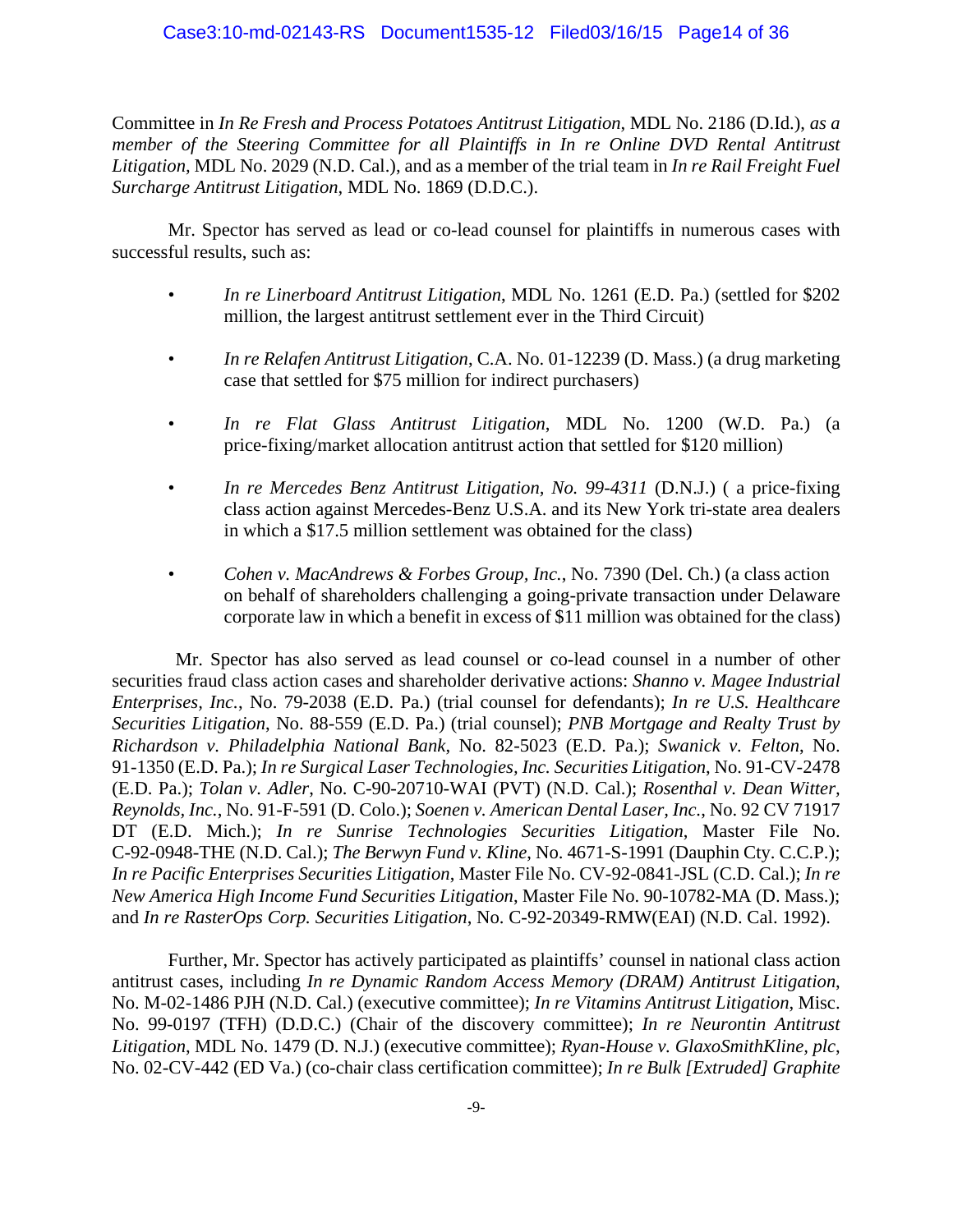*Products Antitrust Litigation*, Master File No. 02-CV-06030 (D. N.J.) (chair of experts committee); *In re Publication Paper Antitrust Litigation,* No 04-MD-1631 (D. Conn.); *In re Polyester Staple Antitrust Litigation,* No. 03-CV-1576 (W.D.N.C.); *Chlorine & Caustic Soda Antitrust Litigation*, No. 86-5428 (E.D. Pa.); *In re Brand Name Prescription Drug Antitrust Litigation*, MDL No. 997 (N.D. Ill.); *Polypropylene Carpet Antitrust Litigation,* MDL No. 1075 (N.D. Ga.); *NASDAQ Market Markers Antitrust Litigation,* MDL No. 1023 (S.D.N.Y.); *Potash Antitrust Litigation,* MDL No. 981 (D. Minn.); *Commercial Tissue Products Antitrust Litigation*, MDL No. 1189 (N.D. Fla.); *High Fructose Corn Syrup Antitrust Litigation*, MDL No. 1087 (C.D. Ill.).

 In 2002, Mr. Spector obtained a jury verdict of \$4.5 million in *Heiser v. SEPTA*, No. 3167 July Term 1999 (Phila. C.C.P.), an employment class action.

 Mr. Spector is admitted to practice in the Commonwealth of Pennsylvania; the United States Supreme Court; the United States Courts of Appeals for the First, Third, Fifth, Sixth, Ninth, Tenth, and Eleventh Circuits; and the United States District Court for the Eastern District of Pennsylvania and the Eastern District of Michigan. He is a graduate of Temple University (B.A. 1965) and an honors graduate of Temple University School of Law (J.D. 1970), where he was an editor of the *Temple Law Quarterly*. He served as law clerk to the Honorable Herbert B. Cohen and the Honorable Alexander F. Barbieri, Justices of the Pennsylvania Supreme Court (1970-71).

 Mr. Spector has written a number of articles over the years which appeared in the *National Law Journal*, the *Legal Intelligencer*, and other trade and legal publications; and he has appeared on CNBC to discuss securities fraud. He is a member of the American, Federal, Pennsylvania and Philadelphia Bar Associations; the American Bar Association's Antitrust and Litigation Sections and the Securities Law Sub-Committee of the Litigation Section; and the Federal Courts Committee of the Philadelphia Bar Association. Mr. Spector has been appointed to the Advisory Board of the American Antitrust Institute and has been named as a leading U.S. plaintiffs' antitrust lawyer by Who's Who Legal Competition 2014, published by the Global Competition Review. Mr. Spector also has been appointed to serve on the Board of Visitors of the James E. Beasley School of Law of Temple University. He is A-V rated by Martindale-Hubbell and has been named by Law & Politics to its list of Pennsylvania "Superlawyers."

**ROBERT M. ROSEMAN,** founding partner of SRKW, chairs the Firm's international and domestic securities practice. His practice focuses on investor protection issues, including the enforcement of the federal securities laws and state laws involving fiduciary duties of directors and officers, and under the laws in the various jurisdictions in Europe where group actions can be brought. An important component of his practice involves protecting U.S. and European investors in European proceedings. In that role, he works with U.S. and European institutional investors on investor protection and corporate governance matters.

 Most notable example of Mr. Roseman's role is Co-Lead Counsel is in the *Converium/SCOR* action, where he prosecuted the first US securities class action settled on two continents (for a collective \$145 million). The European portion of this settlement is being adjudicated before the Court of Appeal in Amsterdam using the Dutch Act on the Collective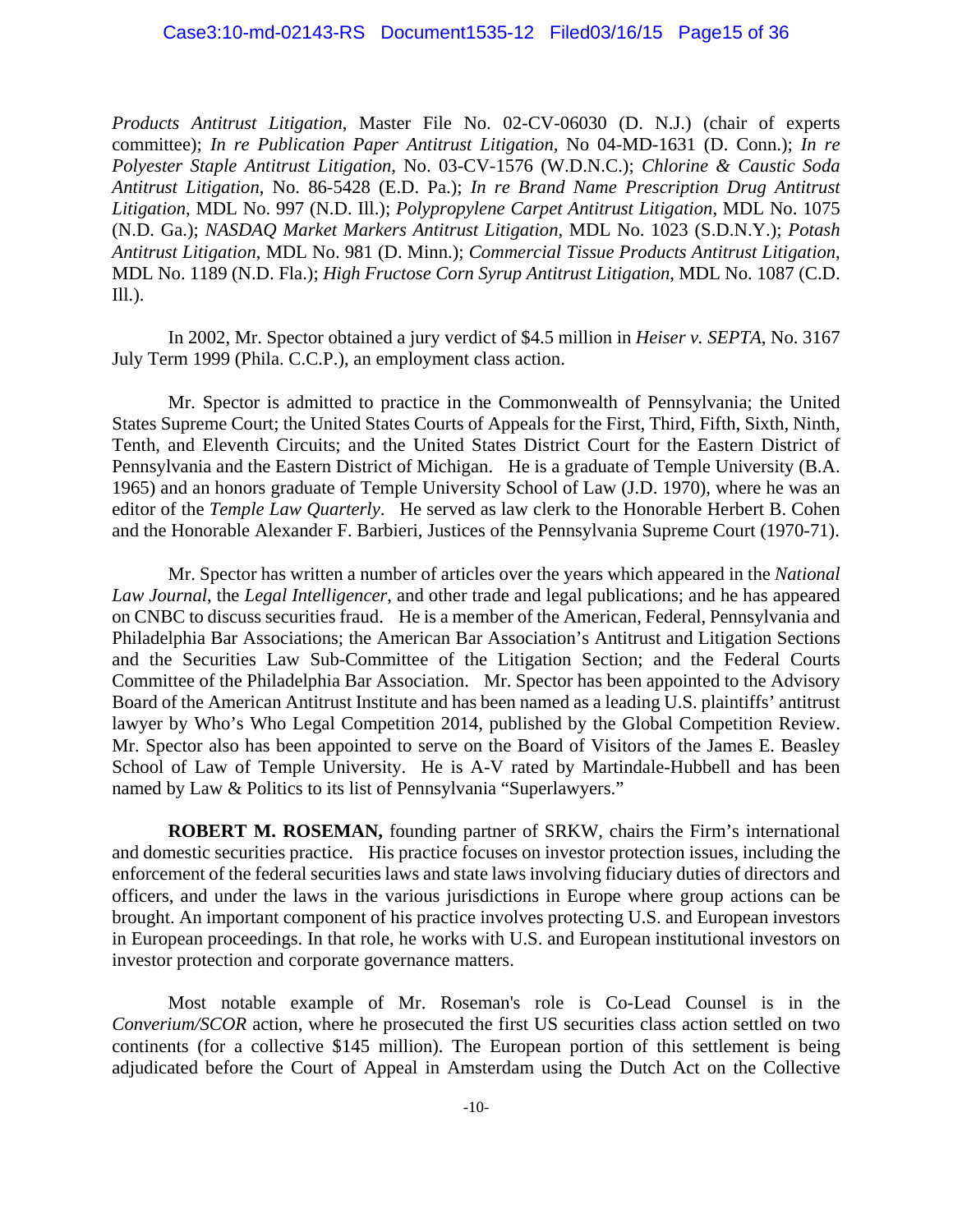Settlements of Mass Damage Claims. Importantly, Mr. Roseman's international expertise helped secure a key decision from the Dutch Court of Appeal in this case that will likely make it easier in the future for European investors to claim monies recovered from actions brought in the Netherlands.

 Mr. Roseman represented European institutions and was co-lead counsel in the landmark *In re Parmalat Securities Litigation* action, the largest fraud in European corporate history that is frequently referred to as Europe's Enron, which settled for \$96.5 million. There, Mr. Roseman devised a unique legal theory against the bankrupt Parmalat which used Italian bankruptcy law to secure funds not normally available to investors. He also extracted corporate governance endorsements from defendants other than the issuer - a first in a US-based investor action.

 Among other notable cases, Mr. Roseman represented Brussels-based KBC Asset Management in *In re Royal Dutch/Shell Securities Litigation* and Brussels-based Fortis Investments in *In re Chicago Bridge and Iron Securities Litigation.* He represented the Northern Ireland Local Government Officers' Superannuation Committee, a UK institution, that is one of the lead plaintiffs in the US investor action involving Lehman Brothers and was co-lead counsel *In re Atheros Communications Shareholder Litigation*, in which he obtained a preliminary injunction of a merger where inadequate information about the transaction had been disclosed to shareholders.

 Mr. Roseman has been at the vanguard of using securities class actions and derivative suits to implement corporate governance changes at U.S. and European companies to help them operate more effectively and reduce the likelihood that wrongdoing will occur in the future. He litigated as lead counsel against the directors of Abbott Labs (involving off label marketing of Depakote) in which the company agreed for a four year period to implement cutting-edge, bespoke reforms addressing allegations of illegal conduct which are designed to prevent it from occurring in the future. As co-lead counsel Mr. Roseman litigated against the directors of Archer Daniels Midland Company in which the corporation agreed to implement significant reforms which, at that time, were "state of the art" corporate governance measures designed to strengthen the independence of the board of directors. Mr. Roseman also litigated against the directors of Abbott Laboratories (*Abbott I*) and settled the case for numerous corporate governance changes governing the way in which the board of directors addresses regulatory matters. The Seventh Circuit's landmark decision in this case was named second among the top ten securities law decisions of 2003 by the American Bar Association's *Securities Litigation Journal*.

 Mr. Roseman has written extensively on securities and investor protection issues, including Global Markets, Global Fraud: What We Can Learn from Europe's Enron', *Investment and Pensions Europe* (May 2006 supp.); Cost-Effective Monitoring of Corporate Fraud: Reducing the Time Necessary to Stay Informed, *Investment and Pensions Europe* (June 2006 supp.); and A Trans-Atlantic Trend, *Professional Investor* (May 2005). He also appeared in a roundtable discussion in *Global Pensions* (October 2006 supp.).

 Mr. Roseman has been a frequent speaker at numerous U.S. and international conferences on the issues of investor protection through litigation and engagement and the importance of using corporate governance measures as part of settlements to ensure that Board of Directors act in the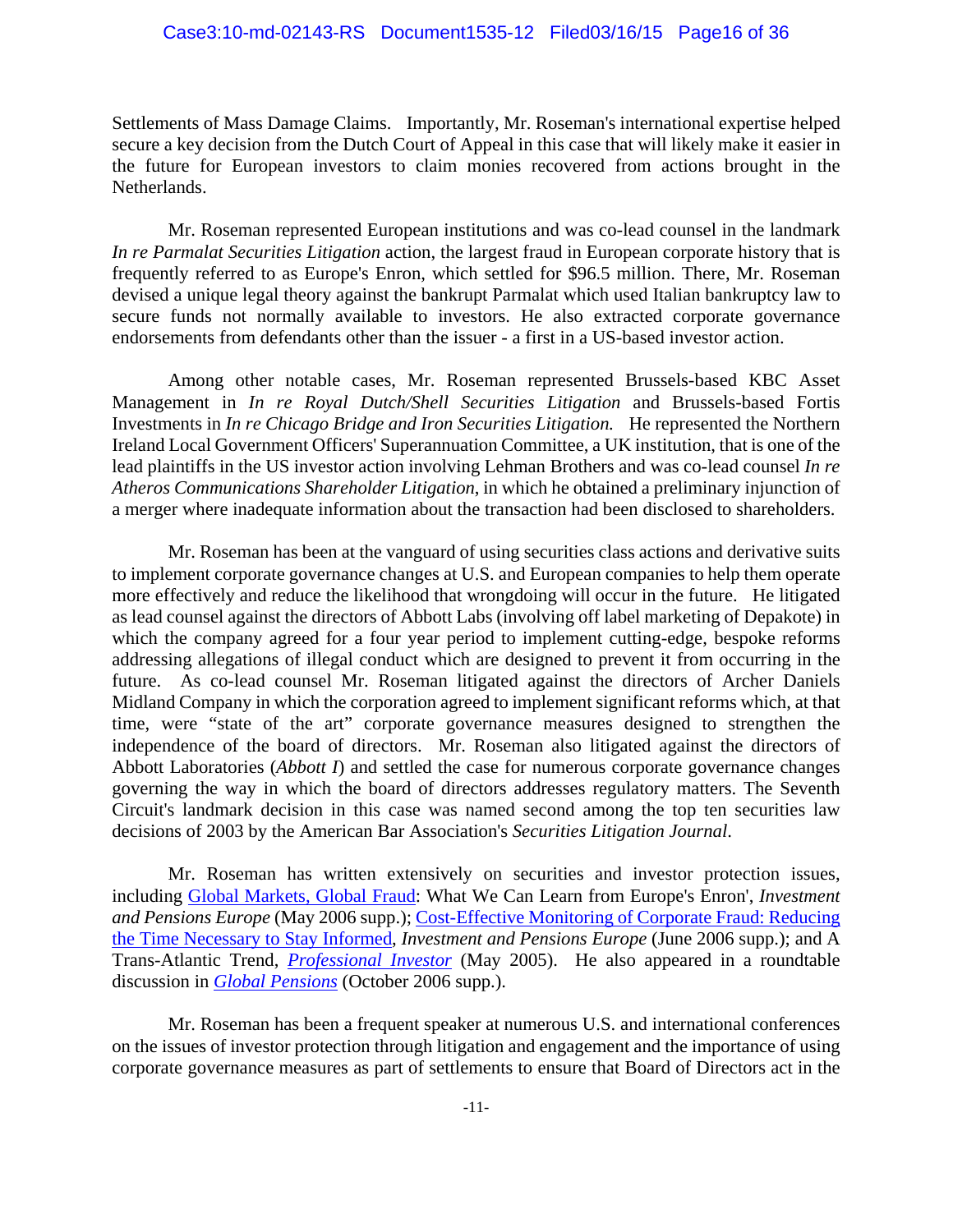best interest of the Company and its shareholders. In addition to speaking at numerous conferences in the U.S., Mr. Roseman appeared as an invited speaker at institutional investor conferences held in London, Paris, Munich, Milan, Barcelona, Brussels, Paris, Frankfurt and Dublin and the Annual Conference of the International Corporate Governance Network in Amsterdam in 2004 and Paris in 2011.

 Mr. Roseman obtained his J.D. in 1982 from Temple University School of Law and earned his B.S. *cum laude* in political science from the State University of New York in 1978. He is admitted to practice in Pennsylvania and New York, as well as the United States District Courts for the Eastern District of Pennsylvania and Central District of Illinois, the U.S. Courts of Appeals for the Third and Seventh Circuits, United States Court of Federal Claims, and United States Supreme Court. He is a member of the Philadelphia, Pennsylvania, New York State and Federal Bar Associations.

 Mr. Roseman recently served or is currently serving as lead or co-lead counsel in numerous major cases, including:

- *In re Abbott-Depakote Shareholder Derivative Litigation,* Case No. 1:11-cv-08114 (N.D. Ill.)
- *In re Lehman Brothers Holdings, Inc. Equity/Debt Securities Litigation*, 1:09-mdl-0217-LAK-GWG (S.D.N.Y.)
- *In re Life Partners Holdings, Inc. Derivative Litigation*, C.A. No. 2:11-CV-00043-AM (W.D. Tex.)
- *In re Atheros Communications, Inc. Shareholder Litigation*, Consolidated C.A. No. 6124-CVN (Del. Ch. Ct)
- *In re SCOR Holding (Switzerland) AG Litigation*, No. 04 Civ. 07897 (MBM) (S.D.N.Y.) (settled for \$145 million)
- *In re Parmalat Securities Litigation*, No. 04 Civ. 0030 (LAK) (S.D.N.Y.) (settled for \$98 million)
- *In re PSINet, Inc. Securities Litigation*, Civ. No. 00-1850-A (E.D. Va.) (settled for \$17,833,000 on the eve of trial)
- *Welmon v. Chicago Bridge & Iron Co. N.V.*, No. 06 Civ. 1283 (S.D.N.Y.)

 Mr. Roseman is admitted to practice in the Commonwealth of Pennsylvania and the State of New York; the United States Supreme Court; the United States Court of Federal Claims; the United States Court of Appeals for the Third and Seventh Circuits; and the United States District Courts for the Eastern District of Pennsylvania and the Central District of Illinois. He is also a member of the Philadelphia, Pennsylvania, New York State, and Federal Bar Associations. He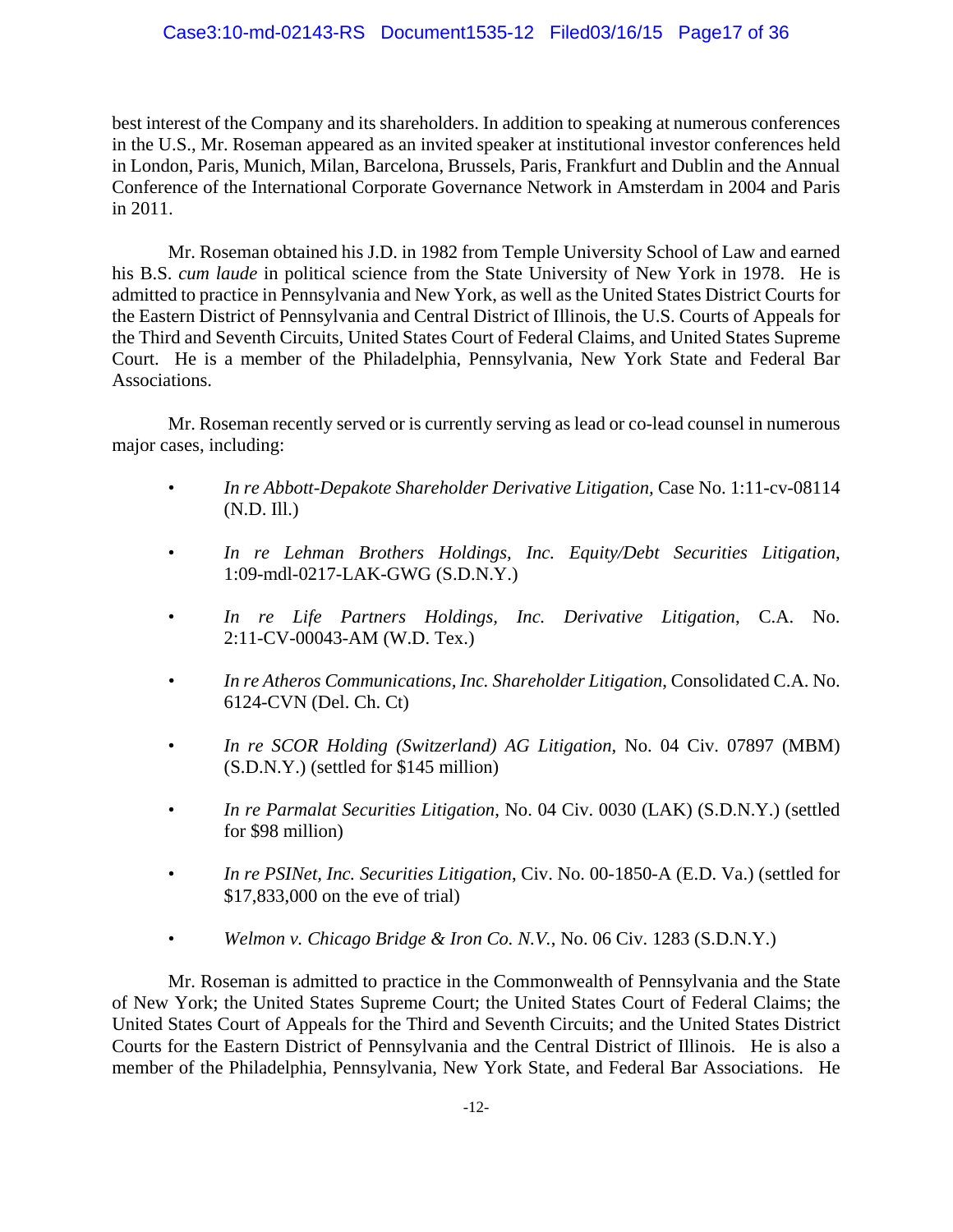has lectured extensively throughout Europe on the role of private litigation in enforcing U.S. securities laws. He earned a B.S. degree with honors in political science from the State University of New York in 1978, and a J.D. degree in 1982 from Temple University School of Law. He is AV-rated by Martindale-Hubbell and has been named by Law & Politics to its list of Pennsylvania "Superlawyers."

**JEFFREY L. KODROFF** concentrates his practice in healthcare antitrust, securities and consumer litigation. He was among the first attorneys to represent clients in class action litigation against national health maintenance organizations. (*Tulino v. U.S. Healthcare, Inc.*, No. 95-CV-4176 (E.D. Pa.)). He also filed the first class action complaint against the manufacturers of the cancer drug Lupron relating to the illegal marketing practices and use of the published Average Wholesale Price. Mr. Kodroff was co-lead counsel in *In re Lupron Marketing and Sales Practices Litigation*, MDL No. 1430 (D. Mass.), which settled for \$150 million. Mr. Kodroff was also co-lead counsel in a consolidated national class action against many of the largest pharmaceutical companies in the world, including GlaxoSmithKline, BMS, J&J, Schering-Plough and AstraZeneca, for their illegal marketing and use of a false Average Wholesale Price. See *In re Pharmaceutical Industry Average Wholesale Price Litigation*, MDL No. 1456 (D. Mass.)(settlement over \$300 million.)

 He has also served as lead or co-lead counsel in other substantial pharmaceutical marketing cases, including *New England Carpenters Health Benefits Fund v. First Databank, Inc. and McKesson Corp.*, C.A. 05-11148 (D. Mass.); and *District 37 Health and Securities Fund v. Medi-Span*, C.A. No. 07-10988 (D. Mass. 2007). This litigation massive class action was against pharmaceutical wholesaling giant McKesson Corporation ("McKesson") and pharmaceutical pricing publishers First DataBank, Inc. ("FDB") and Medi-Span. The case addressed an unlawful 5% mark-up in the Average Wholesale Prices ("AWPs") of various drugs, causing consumers and third party payors to overpay for pharmaceuticals. The case settled for \$350 million plus an agreement to roll back AWPs by 5% thereby saving the Class and others hundreds of millions of dollars.

 Mr. Kodroff has also been very active in litigation against brand named pharmaceutical companies in their attempts to keep generic drugs from entering the market.

 Mr. Kodroff has served or is serving as co-lead counsel in numerous major cases, including:

- *In re OSB Antitrust Litigation*, Master File No. 06-CV-00826 (E.D. Pa., Judge Paul S. Diamond) (settled for \$120 million)
- *Stop & Shop Supermarket Co. v. Smithkline Beecham Corp.* C.A. 03-4578 (E.D. Pa., Judge Padova) (settled for \$150 million)
- *In re Express Scripts, Inc., PBM Litigation*, Master Case No. 05-md-01672-SNL (E.D. Mo.)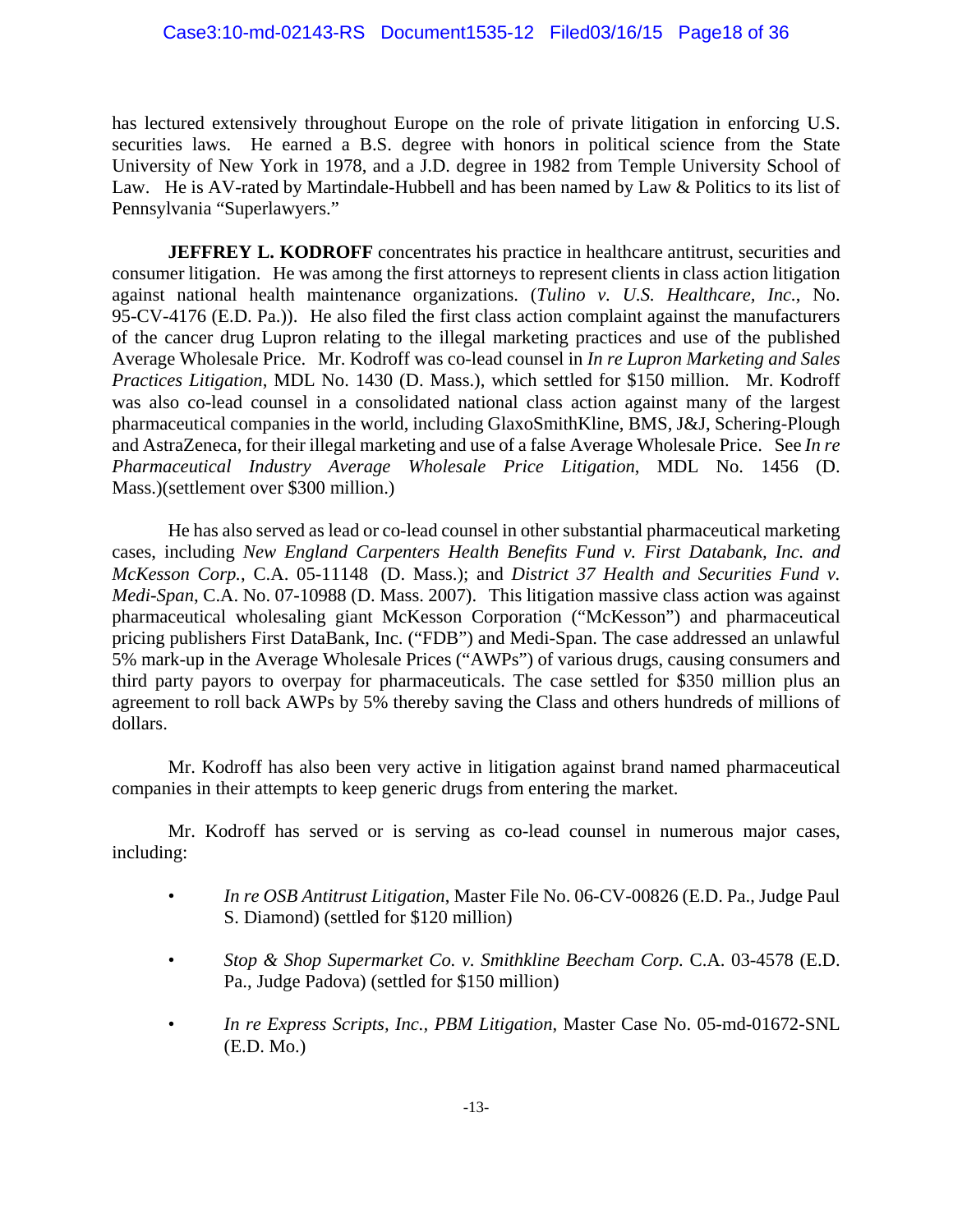- *In re Lovenox Antitrust Litigation*, Case No. CV05-5598 (C.D. Cal.)
- *In re DDAVP Indirect Purchaser Antitrust Litigation,* Case No. 05 Civ. 2237  $(S.D.N.Y.)$
- *Man-U Service Contract Trust, et al. v. Wyeth, Inc. (Effexor Antitrust Litigation)*  Civil Action No. 3:11-cv-05661 (D.N.J.)
- *In re: Merck Mumps Vaccine Antitrust Litigation, Master File No. 2:12-cv-03555* (E.D. Pa., Judge C. Darnell Jones, II)
- *Vista Healthplan Inc. v. Cephalon, Inc., et al.,* Case No. 2:06-cv-1833 (E.D. Pa., Judge Mitchell S. Goldberg) (Provigil)

 Mr. Kodroff has served as lead or co-lead counsel in many class action securities fraud cases, including *In re Unisys Corporation Securities Litigation*, No. 99-CV-5333 (E.D. Pa.); *In re Dreyfus Aggressive Growth Mutual Fund Litigation*, No. 98 Civ. 4318 (HB) (S.D.N.Y.); *Kalodner v. Michaels Stores, Inc.*, No. 3:95-CV-1903-R (N.D. Tex.); *In re Valuevision International, Inc. Securities Litigation*, Master File No. 94-CV-2838 (E.D. Pa.); *In re GTECH Holdings Corp. Securities Litigation*, Master File No. 94-0294 (D.R.I.); *In re Surgical Laser Technologies, Inc. Securities Litigation*, No. 91-CV-2478 (E.D. Pa.); and *The Berwyn Fund v. Kline*, No. 4671-S-1991 (Dauphin Cty. C.C.P.).

 He has also served as lead or co-lead counsel in many consumer class actions including the current case *In re Google Inc. Street View Electronic Communications Litigation,* Case No. C 10-md-02184 JW (N.D. Cal.), which arise out of Google's interception of electronic communications by its Street View vehicles. Other consumer class actions in which Mr. Kodroff has served as lead or co-lead counsel include: *Kaufman v. Comcast Cablevision of Phila., Inc.*, No. 9712-3756 (Phila. C.C.P.); *LaChance v. Harrington*, No. 94-CV-4383 (E.D. Pa.); *Smith v. Recordex*, No. 5152, June Term 1991 (Phila. Cty. C.C.P.); *Guerrier v. Advest Inc.*, C.A. No. 90-709 (D. N.J.); and *Pache v. Wallace*, C.A. No. 93-5164 (E.D. Pa.).

 Mr. Kodroff has served as a Continuing Legal Education presenter on class actions and health care issues as well as making presentations at conferences including the NCPERS Health Care Symposium and the Pennsylvania Public Employees Retirement System Conference.

 He also serves on the advisory board for the Bureau of National Affairs Class Action Litigation Report. Mr. Kodroff also appeared with one of his clients before the U.S. House of Representatives, Subcommittee on Housing and Community Opportunity, Committee on Banking and Financial Services on the issue of predatory lending.

 Mr. Kodroff is admitted to practice in the Commonwealth of Pennsylvania and the United States District Courts for the Middle and Eastern Districts of Pennsylvania. He is a member of the Pennsylvania, Philadelphia and American Bar Associations. A graduate of LaSalle University, where he earned his undergraduate degree in finance (magna cum laude, 1986), Mr. Kodroff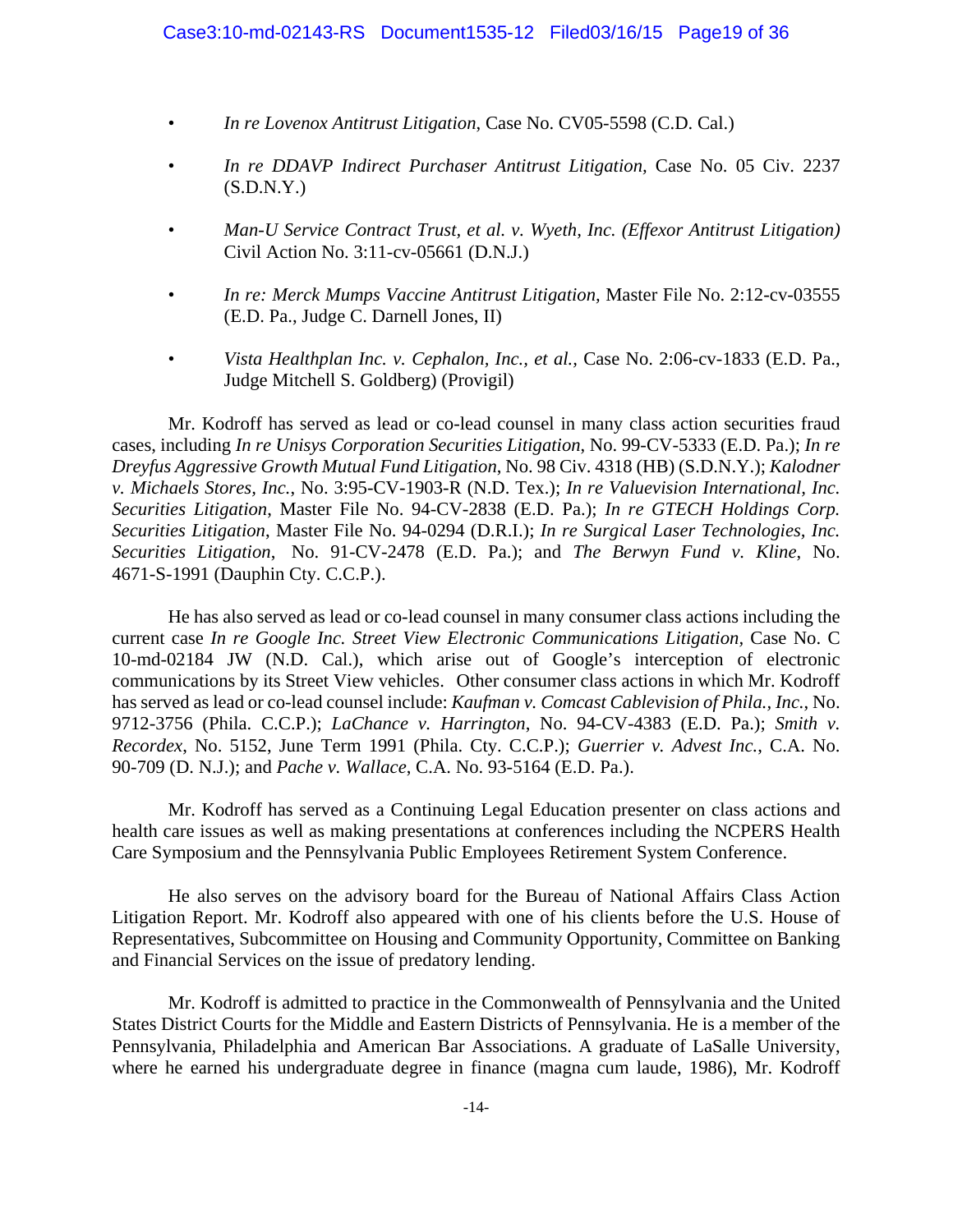received his law degree from Temple University School of Law (1989). He is a resident of Dresher, Pennsylvania. Mr. Kodroff is AV-rated by Martindale-Hubbell.

**MARK S. WILLIS,** resident partner in the firm's Washington, D.C. office, heads the Firm's securities and international business development group and focuses his domestic and international litigation practice on investor protection and corporate governance matters. He was recently selected by Lawdragon Magazine for its "New Star" listing of top attorneys in the U.S.

 Mr. Willis has litigated securities fraud actions for over eighteen years, working with a number of European and American institutional investors on various investor protection and corporate governance matters. He acted as co-lead counsel, representing Italian, French and Belgian institutional clients, in the *In re Parmalat Securities Litigation*, involving the largest fraud in European corporate history. He acted as co-lead counsel in the *In re Converium Holding AG Securities Litigation*, where a \$145 million trans-Atlantic settlement on behalf of a global class of investors has recently been reached. He also acts as co-lead counsel in the *In re Chicago Bridge Securities Litigation*, where he represented a large institutional investor and where a settlement was recently reached involving a \$10.5 million recovery for investors that included innovative governance reforms regarding insider trading. Mr. Willis also represents a large Belgian institution in the pan-European settlement of *In re Royal Dutch Shell Securities Litigation* pending before the Court of Appeals in Amsterdam, where European investors will share in the distribution of \$450 million.

 In other matters, Mr. Willis litigated against Caremark International involving charges that Caremark committed federal Medicare fraud. It subsequently pled guilty and paid the U.S. Government a fine of approximately \$160 million and \$25 million in a civil settlement. He also litigated against National Health Labs, which resulted in a \$65 million settlement, and settled claims against Nextel Communications and Motorola.

 Mr. Willis has written extensively on corporate, securities and investor protection issues, often with an international focus. Among other publications, he has authored chapters in industry journals entitled "Company Laws of the European Union" and "Admission of Securities to Official Listing on Stock Exchanges Within the European Union and the Subsequent Disclosure Obligations." He published a related article in the *International Law News* titled "A Brief Overview of the European Union's Efforts to Harmonize the Requirements for Listing Securities." Mr. Willis wrote about investor protection issues in an article published in the July/August 2003 edition of *Professional Investor* and co-authored articles published in 2005 in *Professional Investor* and the *European Lawyer* regarding European investor protection issues. He also co-authored two articles published in 2006 in *Investment & Pensions Europe*. Mr. Willis also participated in a roundtable discussion regarding class actions for the October 2006 edition of *Global Pensions*. He was also the co-author of the Comment entitled "Corporation Code Sections 309 and 1203: California Redefines Directors' Duties Towards Shareholders," Pepperdine Law Review, Volume 16, No. 4 (1989).

 Mr. Willis has been a frequent speaker at institutional investor conferences on the issues of investor protection through the U.S. federal securities laws and the importance of using corporate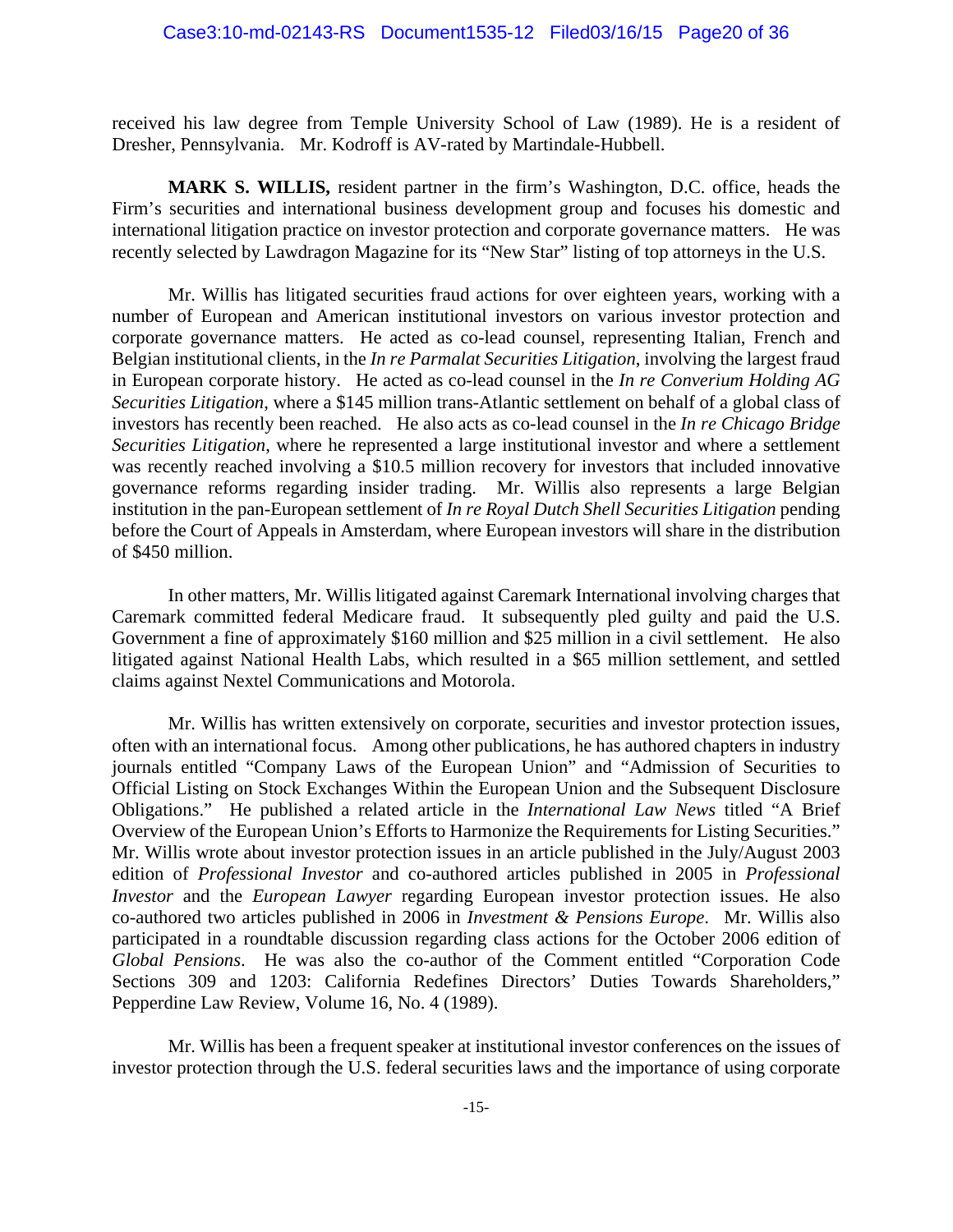#### Case3:10-md-02143-RS Document1535-12 Filed03/16/15 Page21 of 36

governance measures to force companies to put the interests of their shareholders first. In addition to numerous forums in the United States, Mr. Willis has addressed these topics at institutional investor conferences and other forums in London, Paris, Munich, Frankfurt, Brussels, Milan, Lisbon, and Melbourne.

 Mr. Willis obtained a Masters in International Law, with an emphasis in securities regulation, from the Georgetown University Law Center in 1993. He graduated from Pepperdine University School of Law in 1989, where he was a member of the Moot Court Team and won the Dalsimer Moot Court Competition. Mr. Willis received his B.A. in English History from Brigham Young University in 1986. He is admitted to practice in the District of Columbia and the Commonwealth of Massachusetts.

**JEFFREY J. CORRIGAN** joined SRKW in 2000 as a partner to help direct the Firm's complex antitrust litigation. From 1990 until 2000, he was a Trial Attorney with the U.S. Department of Justice in the New York office of the Antitrust Division.

 Mr. Corrigan has extensive experience investigating and prosecuting complex antitrust and other white collar criminal cases. He was lead counsel on numerous federal grand jury investigations and has significant federal trial experience as well. His cases include *United States v. Tobacco Valley Sanitation*, Cr. H-90-4 (D. Conn. 1991); and *United States v. Singleton*, Crim. No. 94-10066 (D. Mass. 1995). He was nominated by the Antitrust Division in 1999 for the Attorney General's Distinguished Service Award for his lead role on a major case involving bid-rigging at state courthouses in Queens and Brooklyn in New York City, which resulted in 49 guilty pleas. *United States v. Abrishamian*, No. 98 CR 826 (E.D.N.Y. 1998). Mr. Corrigan also played a major part in *United States v. Canstar Sports USA, Inc.*, C.A. No. 93-7 (D. Vt. 1993), a complex civil antitrust case.

 Mr. Corrigan is currently serving as sole Liaison and Interim Lead Class Counsel in *In re Blood Reagents Antitrust Litigation*, MDL 09-2081 (E.D. Pa.), a nation-wide, price-fixing class action into the market for blood reagents, which are used for testing blood. Mr. Corrigan is also currently serving as Interim Co-Lead Counsel for direct purchaser plaintiffs in *In re Domestic Drywall Antitrust Litigation,* MDL 12-2437 (E.D. Pa.), a nation-wide price fixing class action.

 He has been co-lead counsel in *In re OSB Antitrust Litigation*, Master File No. 06-CV-00826 (PSD) (E.D. Pa.), where a nationwide class of direct purchasers settled for \$120 million; and *In re Mercedes-Benz Antitrust Litigation*, Master File No. 99-4311 (D. N.J.) (settled for \$17.5 million). He was also active in *In re Linerboard Antitrust Litigation*, C.A. No. 98-5055 (E.D. Pa.), which settled for \$202 million; *In re Buspirone Antitrust Litigation*, MDL Docket No.1413 (S.D.N.Y.) which in 2003 settled for \$670 million for all plaintiff groups; and *In re Flat Glass Antitrust Litigation*, MDL No. 1200 (W.D. Pa.), which settled for \$120 million.

 Mr. Corrigan is a 1985 graduate of The State University of New York at Stony Brook, where he earned his B.A. in economics. He received his J.D. in 1990 from Fordham University School of Law, where he was a member of the Moot Court Board. Mr. Corrigan is admitted to practice in the states of New York and New Jersey, and in the United States Court of Appeals for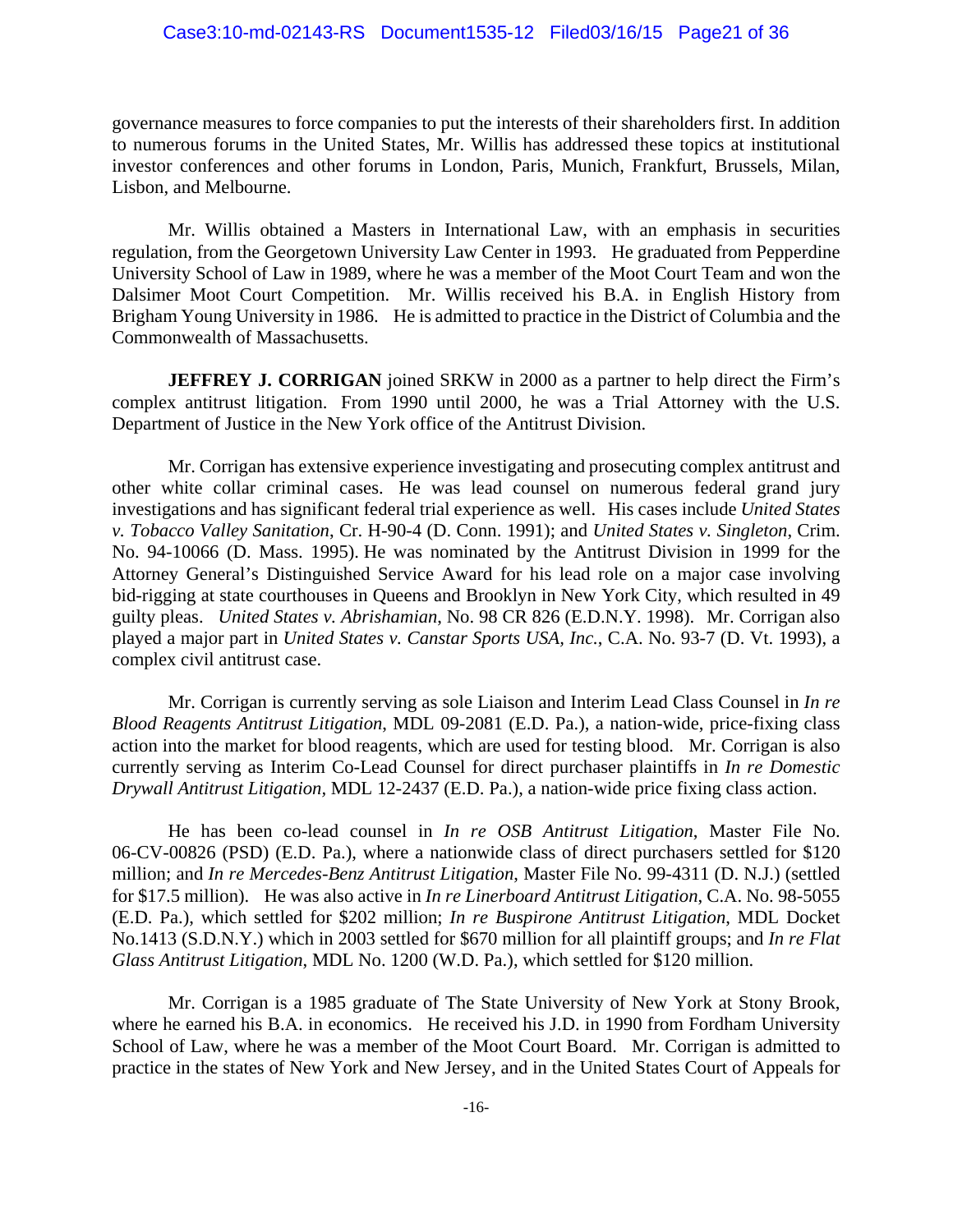the Third Circuit and the D.C. Circuit; and the United States District Courts for the District of New Jersey, Southern District of New York and the Eastern District of New York.

**ANDREW D. ABRAMOWITZ,** a partner in the Firm, graduated *cum laude* and Phi Beta Kappa from Franklin and Marshall College in 1993, where he earned a B.A. in Government. Mr. Abramowitz received his J.D. in 1996 from the University of Maryland School of Law, where he was Assistant Editor for *The Business Lawyer*, published jointly with the American Bar Association. He was formerly an associate at Polovoy & Turner, LLC, in Baltimore, where he practiced commercial litigation and corporate transactional law, and was a law clerk at the Office of the Attorney General of Maryland in the Department of Business and Economic Development.

 Mr. Abramowitz has served one of the lead counsel numerous cases under the federal securities laws and state law governing fiduciary duties. Recent cases include *In re Abbott Depakote Shareholder Derivative Litigation*, No. 11 Civ. 08114 (VMK) (N.D. Ill.); *In re Life Partners Holdings, Inc. Derivative Litigation*, C.A. No. 2:11-CV-00043-AM (W.D. Tex.); *Scandlon v. Blue Coat Systems, Inc.*, No. CV 11-04293 (RS) (N.D. Cal.); *In re Synthes Inc. Shareholder Litigation*, C.A. No. 6452-CS (Del. Ch.); and *Utah Retirement Systems v. Strauss, et al.*, No. 09 Civ. 3221(TCP)(ETB) (E.D.N.Y.) (American Home Mortgage, Inc.). Notably, in *In re Atheros Communications, Inc. Shareholder Litigation*, C.A. No. 6124-VCN (Del. Ch.), Mr. Abramowitz was on the team whose efforts secured a preliminary injunction which halted the shareholder vote on Qualcomm Incorporated's proposed \$3.1 billion acquisition of Atheros Communications, Inc. until shareholders were provided with additional material information regarding the merger. He also represented lead plaintiffs in *In re Parmalat Securities Litigation*, No. 04 Civ. 0030 (LAK) (S.D.N.Y.), often called the "Enron of Europe," which was a massive worldwide securities fraud action involving the collapse of an international dairy conglomerate.

 Other cases in which Mr. Abramowitz has participated include *In re Royal Dutch/Shell Securities Litigation*, C.A. No. 04-374 (D. N.J.); *In re SCOR Holding (Switzerland) AG Litigation*, No. 04 Civ. 07897 (MBM) (S.D.N.Y.); *In re Gerova Financial Group, Ltd. Securities Litigation*, No. 11 MD 2275-SAS (S.D.N.Y.); *Inter-Local Pension Fund of the Graphic Communications Conference of the International Brotherhood of Teamsters v. Cybersource Corp.*, *et al.* (Del. Ch.); *In re PSINet, Inc. Securities Litigation*, Civ. No. 00-1850-A (E.D. Va.); *In re Unisys Corporation Securities Litigation*, No. 99-CV-5333 (E.D. Pa.); *O'Brien v. Ashcroft* (*Tyco Corp. Derivative Litigation*), No. 03-E-0005 (N.H. Super. Ct.); *Brudno v. Wise* (*El Paso Corp. Derivative Action*), C.A. No. 19953NC (Del. Ch.); *In re Xcel Energy, Inc. Securities Derivative & "ERISA" Litigation*, MDL No. 1511 (D. Minn.); *In re Bristol-Myers Squibb Derivative Litigation*, No. 02 Civ. 8571 (S.D.N.Y.); *Penn Federation BMWE v. Norfolk Southern Corp.*, C.A. No. 02-9049 (E.D. Pa.); *Rosenthal v. Dean Witter Reynolds, Inc.*, No. 91-CV-429 (Dist. Ct. Douglas Cty., Colo.); *In re Visa Check/MasterMoney Antitrust Litigation*, No. CV-96-5238 (S.D.N.Y.); *Moskowitz v. Mitcham Industries, Inc.*, C.A. No. H-98-1244 (S.D. Tex.); and *In re Flat Glass Antitrust Litigation*, C.A. No. 97-550 (W.D. Pa.).

 He also represents shareholders in matters relating to a stockholder's right to inspect the books and records of a corporation. This mechanism assists investors in determining whether a corporate board has committed wrongdoing. Examples of corporations from which books and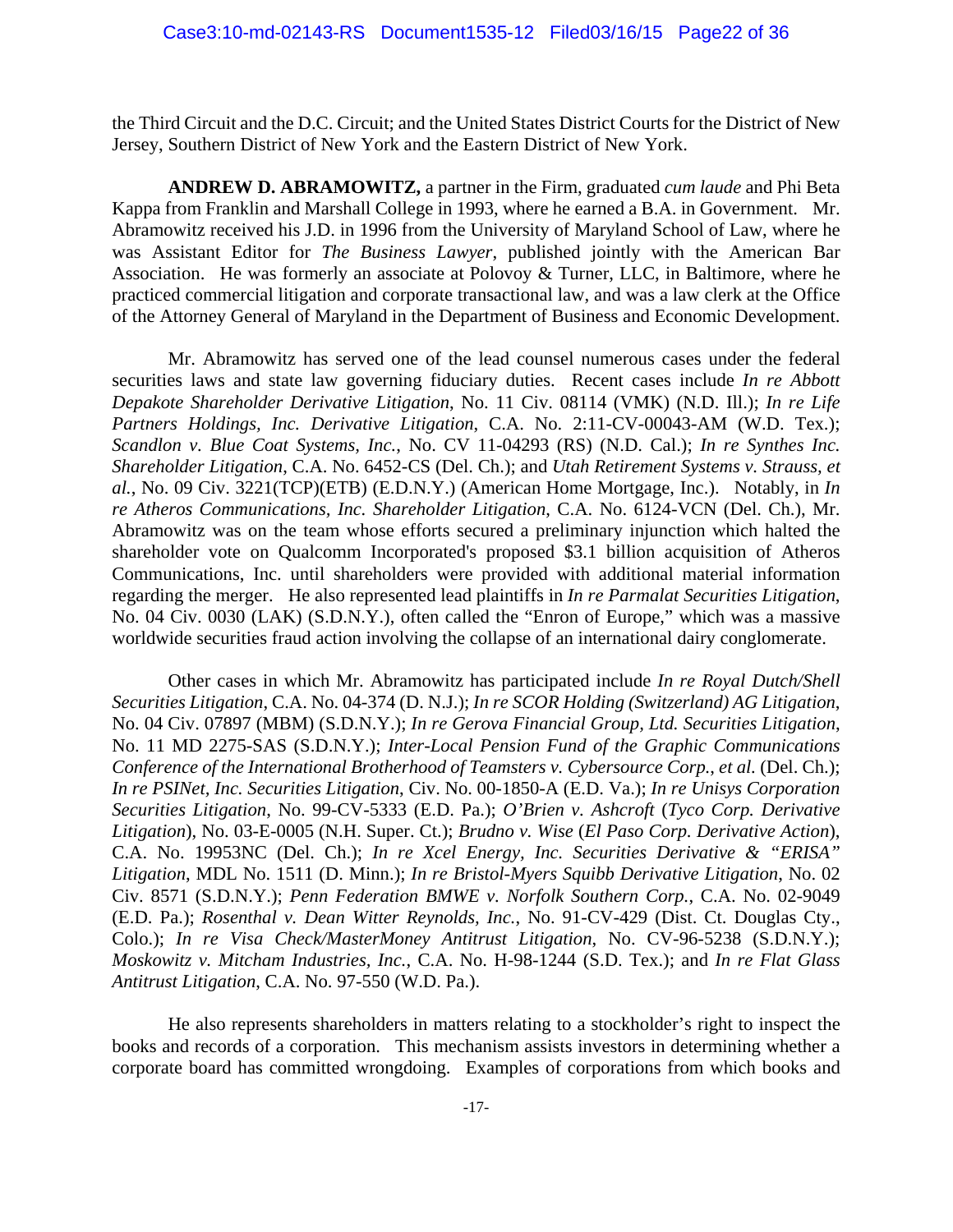records have been obtained include Community Health Systems, Inc., The McGraw-Hill Companies, and Cobalt International Energy, Inc. Mr. Abramowitz also facilitated the return of proceeds to European investors in bankruptcy proceedings and Federal Bureau of Investigation forfeiture actions relating to a multi-national Ponzi scheme (*In re Hartford Investments*, No. 09-17214(ELF)).

 In addition, Mr. Abramowitz serves on the Corporate Advisory Board of the Pennsylvania Association of Public Employee Retirement Systems (PAPERS), an organization dedicated to educating trustees and fiduciaries of public pension funds throughout Pennsylvania. He also frequently participates in the University of Pennsylvania School of Law's Mentor Program, where he serves as mentor to international students to provide insight and guidance regarding the practice of law in the U.S. He writes and speaks frequently on matters relating to securities litigation and corporate governance.

 Mr. Abramowitz is admitted to practice in the State of Maryland and the United States District Court for the District of Maryland, as well as the United States District Court for the District of Colorado. He is a member of the Maryland Bar Association.

**JOHN MACORETTA** represents both individuals and businesses in a wide variety of litigation and, occasionally, transactional matters. He currently represents consumers and healthcare payors in several cases alleging that brand name pharmaceutical companies illegally kept generic drug competitors off the market. Mr. Macoretta is also involved in electronic privacy litigation, including the *In re Google Streetview Electronic Communications Litigation*, No. 10-md-02184 (N.D. Cal.) where he is a co-lead counsel representing consumers whose private wi-fi communications were intercepted. Mr. Macoretta also represents investors in stock-broker arbitration and class-action securities fraud litigation.

 He has been involved in a number of significant cases, including *In re Pharmaceutical Industry Average Wholesale Price Litigation*, MDL No. 1456 (D. Mass.) (where he acted as one of the trial counsel); *In re Lupron Marketing and Sales Practices Litigation*, MDL No. 1430 (D. Mass.); *In re Unisys Corporation Securities Litigation*, No. 99-CV-5333 (E.D. Pa.); *Masters v. Wilhelmina Model Agency, Inc.*, No. 02 Civ. 4911 (S.D.N.Y.); *In re Dynamic Random Access Memory (DRAM) Antitrust Litigation*, C.A. No. M-02-1486 PJH (N.D. Cal.).

 Mr. Macoretta graduated with honors from the University of Texas Law School in 1990 and received his undergraduate degree *cum laude* from LaSalle University in 1986. He is admitted to practice in the Commonwealth of Pennsylvania and the State of New Jersey; the United States Court of Appeals for the First, Third and Ninth Circuits; and the United States District Courts in the District of New Jersey, the Eastern District of Michigan and the Middle and Eastern Districts of Pennsylvania. In addition to being a member of the Philadelphia Bar Association, Mr. Macoretta also serves as an arbitrator in the Philadelphia Court of Common Pleas and the US District Court. Mr. Macoretta also serves as a *pro bono* attorney representing Philadelphia residents whose homes are facing foreclosure.

 **WILLIAM G. CALDES** is a 1986 graduate of the University of Delaware, where he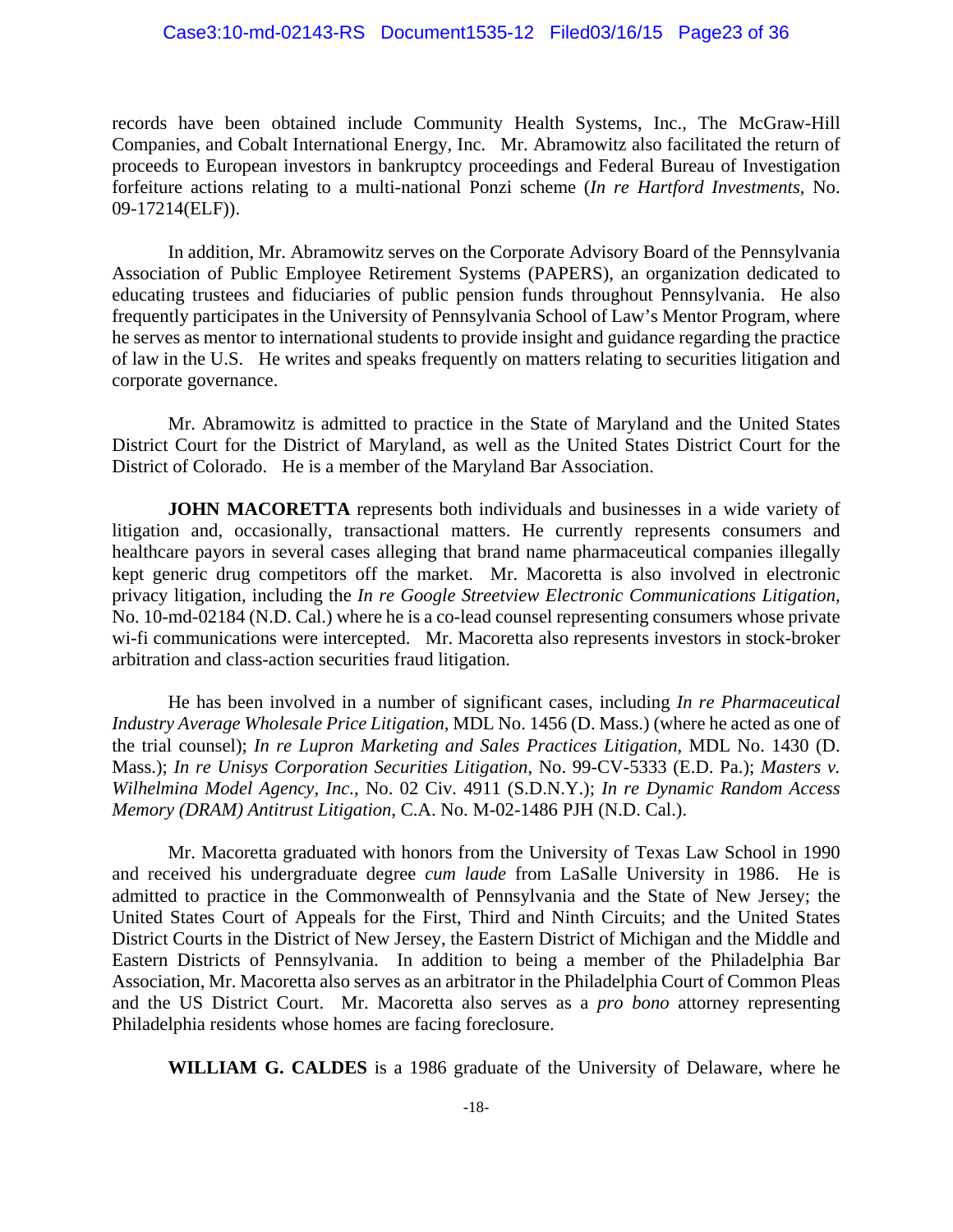earned a B.A. with a double major in Economics and Political Science. Mr. Caldes received his J.D. in 1994 from Rutgers School of Law at Camden, and then served as law clerk to the Honorable Rushton H. Ridgway of the New Jersey Superior Court, Cumberland County.

Among the recent cases in which Mr. Caldes has participated are *In re Automotive Parts Antitrust Litigation,* MDL No. 2311 (E.D. Mich.); *McDonough, et al. v. Toys "R" Us, Inc. d/b/a Babies "R" Us, et al.,* No. 2:06-cv-00242-AB (E.D.Pa.); *Elliott, et al. v. Toys "R" Us, Inc. d/b/a Babies "R" Us, et al.,* No. 2:09-cv-06151-AB (E.D.Pa.); *In re Online DVD Rental Antitrust Litigation,* MDL No. 2029 (N.D.Cal.); *In re Processed Eggs Antitrust Litigation,* MDL No. 2002 (E.D.Pa.); *In re Air Cargo Shipping Services Antitrust Litigation,* MDL No. 1775 (E.D.N.Y.); *In Re: Municipal Derivatives Antitrust Litigation,* No. 1:08-md-01950-VM (S.D.N.Y.); *In Re Optical Disk Drive Products Antitrust Litigation,* No. 3:10-ms-02143-RS (N.D.Cal.); *In Re Aftermarket Filters Antitrust Litigation,* No. 1:08-cv-04883 (N.D.Ill.); *In re McKesson HBOC, Inc. Securities Litigation,* Master File No. 99-CV-20743 (N.D.Cal.); *In re K-Dur Antitrust Litigation,* MDL No. 1419 (D.N.J.); *In re Relafen Antitrust Litigation,* C.A. No. 01-12222 (D.Mass); *In re Buspirone Antitrust Litigation,* MDL No. 1413 (S.D.N.Y.); *In re Linerboard Antitrust Litigation,* C.A. No.98-5055 (E.D.Pa.); *In re Dynamic Random Assess. Memory (DRAM) Antitrust Litigation,* No.M-02-1486 PJH (N.D. Cal.); *In re Baycol Products Litigation,* No. 1431 (D. Minn.); and *In re Vitamins Antitrust Litigation,* Misc. No. 99-0197(TFH) (D.D.C.).

 He has also participated in such cases as *General Refractories Co. v. Washington Mills Electro Minerals Corp.*, No. 95-CV-580S(S) (E.D.N.Y.); *In re Brand Name Prescription Drugs Antitrust Litigation*, No.94-C-897 (N.D. Ill.); *In re NASDAQ Market-Makers Antitrust Litigation,* MDL No. 1023 (S.D.N.Y.); *In re Flat Glass Antitrust Litigation*, MDL No. 1200 (W.D. Pa.); and *In re Carpet Antitrust Litigation*, MDL No. 1075 (N.D. Ga.).

 Mr. Caldes is admitted to practice in the Commonwealth of Pennsylvania, the State of New Jersey, the United States District Court for the District of New Jersey, the United States District Court for Eastern District of Pennsylvania and the United States Court of Appeals for the 3rd Circuit.

**JAY S. COHEN** has focused his practice on complex and class action litigation, particularly antitrust cases, consumer protection and shareholder rights. He has been actively involved in *In re OSB Antitrust Litigation*, Master File No. 06-CV-00826 (PSD) (E.D. Pa.); *In re Linerboard Antitrust Litigation*, C.A. No. 98-5055 (E.D. Pa.); *In re Industrial Silicon Antitrust Litigation*, Master File No. 95-2104 (W.D. Pa.); *In re Chlorine and Caustic Soda Antitrust Litigation*, Master File No. 86-5428 (E.D. Pa.); *In re Nylon Carpet Antitrust Litigation*, No. 4:98-CV-0267-HLM (N.D. Ga.); *In re Polypropylene Carpet Antitrust Litigation*, No. 4:95-CV-193-HLM (N.D. Ga.); and *Paper Systems, Inc. v. Mitsubishi Corp.*, No. 96-C-0959 (E.D. Wis.).

 Mr. Cohen has been lead counsel in class actions successfully prosecuted on behalf of consumers nationwide and in Pennsylvania, including *Duboff v. SmithKline Beecham, PLC.*, No. 5004 December Term 1990 (Phila. C.C.P.); *Tracy v. AAMCO Transmissions, Inc.*, No. 4840 October Term 1990 (Phila. C.C.P.); and, as co-lead counsel, in *Mauger v. Home Shopping*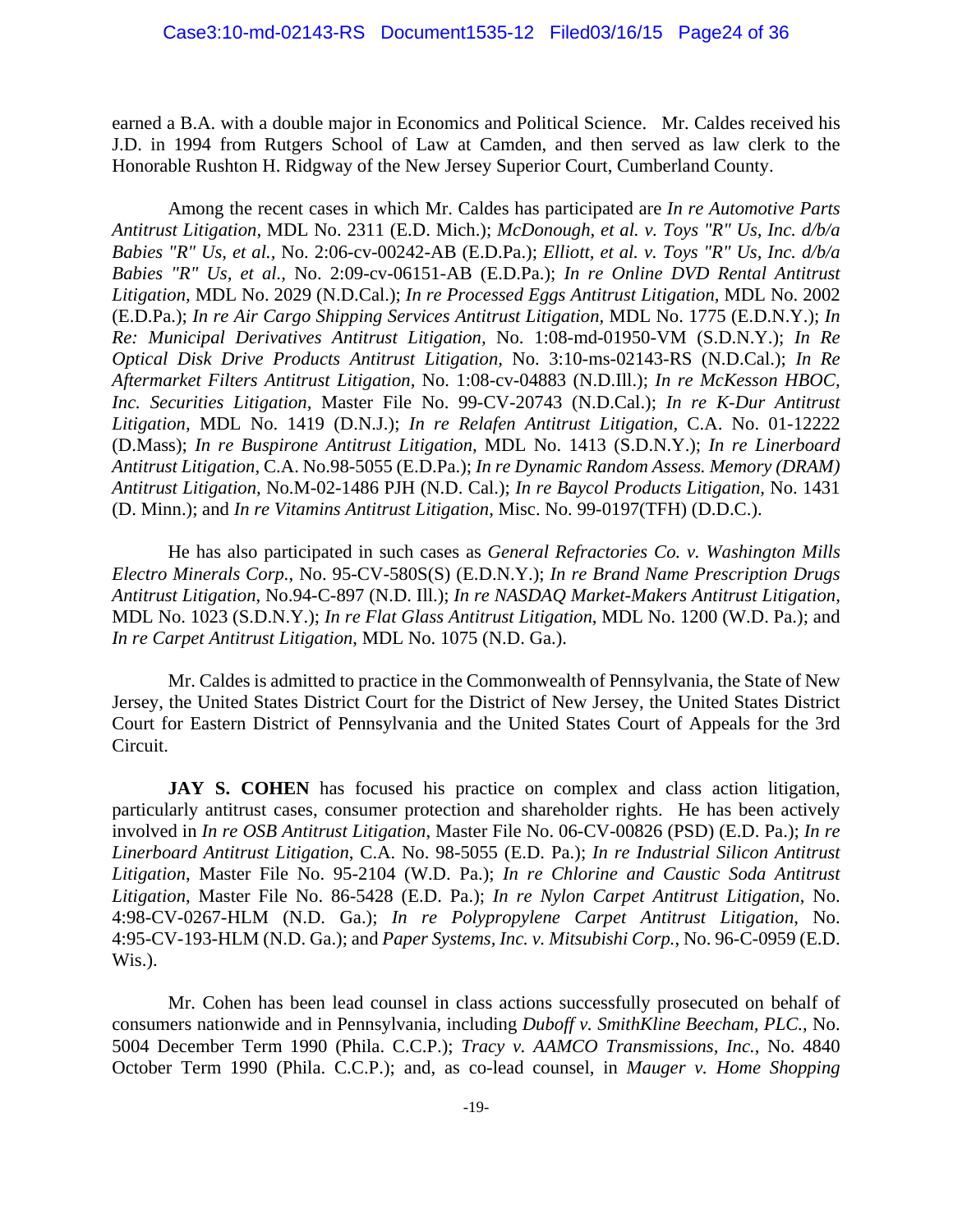*Network, Inc.*, No. 91-6152-20-1 (Bucks Cty. C.C.P.).

 Mr. Cohen led the class action securities department of Gross & Sklar in 1987, where he had litigated shareholder rights cases since 1983. Mr. Cohen was actively involved in successful class actions on behalf of defrauded investors, including *In re Oak Industries Securities Litigation*, Master File No. 83-0537 (S.D. Cal.); *In re Nucorp Energy Securities Litigation*, MDL No. 514 (S.D. Cal.); *Wilkes v. Heritage Bancorp, Inc.*, No. 90-11151-F (D. Mass.); *Philadelphia Electric Co. Derivative Litigation*, No. 7090 March Term 1987 (Phila. Cty. C.C.P.); *In re Flight Transportation Corp. Securities Litigation*, Master Docket No. 4-82-874 (D. Minn.); *Priest v. Zayre Corp.*, C.A. No. 86-2411-2 (D. Mass.); *Tolan v. Computervision Corp.*, C.A. No. 85-1396-N (D. Mass.); *In re U.S. Healthcare, Inc. Securities Litigation*, Master File No. 88-0559 (E.D. Pa.); and *In re SmithKline Beecham Securities Litigation*, Master File No. 88-7474 (E.D. Pa.).

 Mr. Cohen was also associated with the firm of Kohn, Savett, Marion & Graf (now Kohn, Swift & Graf) (1978-1982). There, he participated in a number of cases with multi-million dollar results, including *In re Fine Paper Antitrust Litigation*, MDL No. 323 (E.D. Pa.); *In re Folding Carton Antitrust Litigation*, Master File No. 250 (N.D. Ill.); *In re Glassine and Greaseproof Paper Antitrust Litigation*, MDL No. 475 (E.D. Pa.); *In re Water Heaters Antitrust Litigation*, MDL No. 379 (E.D. Pa.); *In re Corrugated Containers Antitrust Litigation*, MDL No. 310 (N.D. Tex.).

 Mr. Cohen served as a Captain in the United States Army Judge Advocate General's Corps in Falls Church, Virginia from 1974 to 1977, where his practice was limited to criminal appeals. He also served as Case Notes Editor of *The Advocate*, which was a worldwide publication devoted to military law.

 Mr. Cohen is admitted to practice in the Commonwealth of Pennsylvania; the United States Court of Appeals for the Third and Sixth Circuits; the United States District Court for the Eastern District of Pennsylvania; the U.S. Court of Appeals for the Armed Forces; and the U.S. Army Court of Criminal Appeals. Mr. Cohen received a B.A. degree *cum laude* from Temple University in 1971, and graduated with a J.D. degree from Temple University School of Law in 1974. He is a member of the Philadelphia Bar Association.

**DAVID FELDERMAN** is a 1991 graduate of the University of Pennsylvania where he earned a B.A. degree in Economics. He received his J.D. degree *cum laude* from Temple University School of Law in 1996. Upon graduation from law school, Mr. Felderman served as a law clerk to the Honorable Bernard J. Goodheart in the Court of Common Pleas, Philadelphia County. Mr. Felderman joined SRKW in 2000. He was formerly associated with McEldrew & Fullam, P.C., where his practice focused on medical malpractice litigation.

 Mr. Felderman has worked on the following cases: *In re Sunoco, Inc.*, April Term, 2012, No. 3894 (Pa. Common Pleas, Phila. County); *In re Harleysville Mutual,* November Term, 2011, No. 2137 (Pa. Common Pleas, Phila. County); *In re Lehman Brothers Holdings, Inc. Equity/Debt Securities Litigation*, No. 08-cv-5523 (S.D.N.Y.); *In re Alltel Shareholder Litigation*, Civ. No. 2975-CC (Del. Chancery); *In re SCOR Holding (Switzerland) AG Litigation*, No. 04 Civ. 7897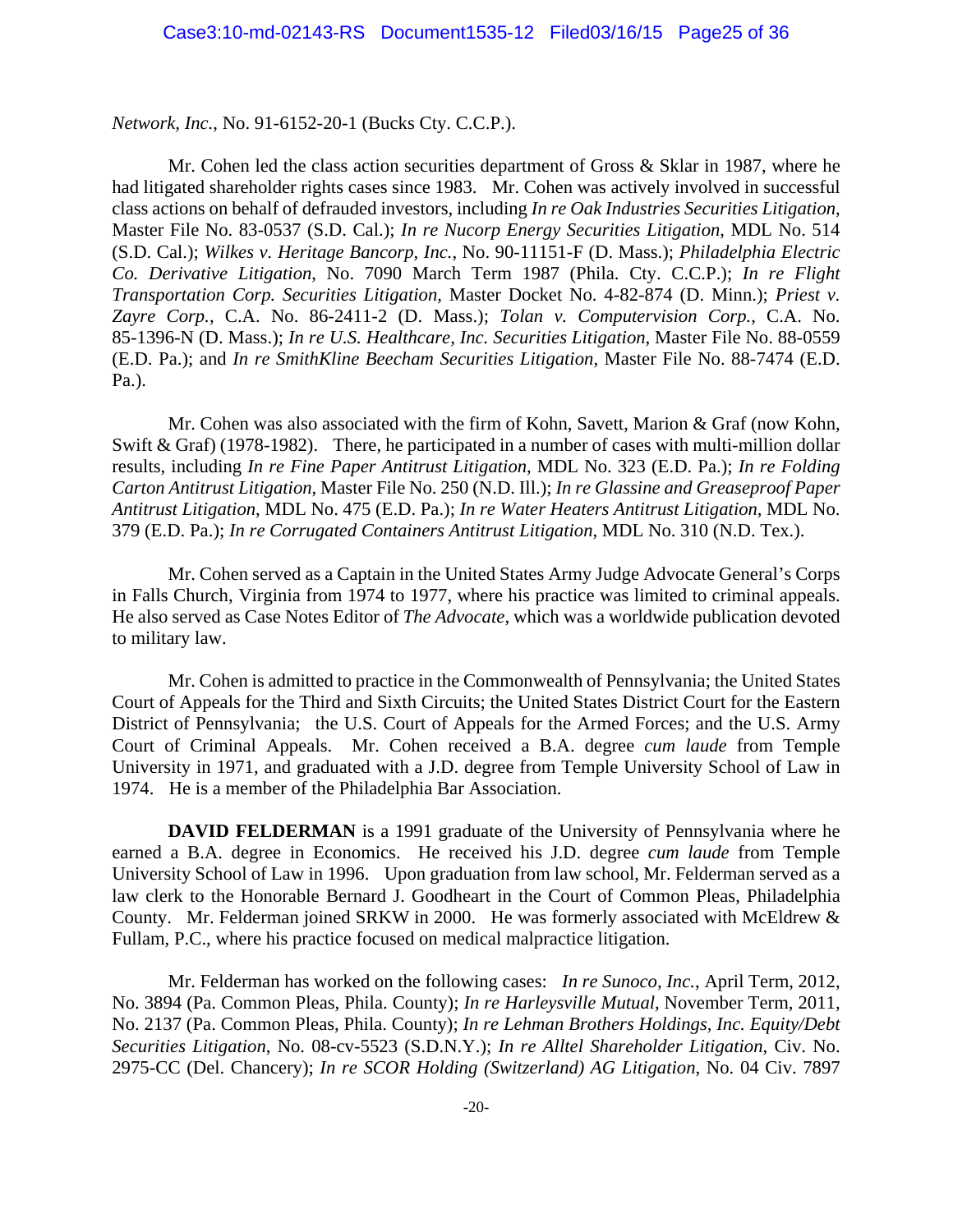(DLC) (S.D.N.Y.); *Ong v. Sears Roebuck and Co.*, C.A. No. 03-4142 (N.D. Ill.); and *Welmon v. Chicago Bridge & Iron Co. N.V.*, No. 06 Civ. 1283 (S.D.N.Y.).

 He has also been involved in *In re AOL Time Warner Securities Litigation*, MDL Docket 1500 (S.D.N.Y.); *In re McKesson HBOC, Inc. Securities Litigation,* Master File No. 99-CV-20743 (N.D. Cal.); *In re Lupron Marketing and Sales Practices Litigation*, MDL Docket No. 1430 (D. Mass); *In re Managed Care Litigation,* C.A. No. 00-1334-MD (S.D. Fla.); *In re Monosodium Glutamate Antitrust Litigation,* MDL Docket No. 1328 (D. Minn); *In re Flat Glass Antitrust Litigation*, MDL No. 1200 (W.D. Pa.); and *In re Linerboard Antitrust Litigation*, C.A. No. 98-5055 (E.D. Pa.).

 Mr. Felderman is admitted to practice in the Commonwealth of Pennsylvania and the State of New Jersey, as well as in the United States Court of Appeals for the Third Circuit; and the United States District Courts for the Eastern District of Pennsylvania and the District of New Jersey. He is currently a member of the American and Philadelphia Bar Associations. Mr. Felderman served a three year term (2000-2002) as a member of the Executive Committee of the Philadelphia Bar Association's Young Lawyers Division. As part of this commitment, he co-Chaired Legal Line, P.M. which won a national award from Lexis-Nexis during the second year he co-Chaired the program. Mr. Felderman also previously served as a member of the Philadelphia Bar Association's State Civil Committee and the Pennsylvania Trial Lawyers Association's New Lawyer Section Leadership Council. In addition, he was a Charter Member of the Philadelphia Bar Foundation's Young Lawyers Division of the Andrew Hamilton Circle.

#### **ASSOCIATES**

**DANIEL J. MIRARCHI** earned his B.A. from Temple University in 1995 and his law degree from the St. John's University School of Law in 1999. During law school, Mr. Mirarchi was a legal extern for Justice Arthur Cooperman of the New York State Supreme Court, Queens County, and served as an intern to the Philadelphia District Attorney's Office and the Pennsylvania Attorney General's Office.

 Among the recent cases in which Mr. Mirarchi has participated include: *In re Abbott Depakote Shareholder Derivative Litigation*, No. 11 Civ. 08114 (VMK) (N.D. Ill.); *Avalon Holdings, Inc., et al. v. BP, plc, et al.* (S.D. Tex.); *Houston Municipal Employees Pension System, et al. v. BP, plc, et al.* (S.D. Tex.); *In re Atheros Communications, Inc. Shareholder Litigation*, C.A. No. 6124-VCN (Del. Ch.); *In re Gerova Financial Group, Ltd. Securities Litigation*, No. 11 MD 2275-SAS (S.D.N.Y.); *Inter-Local Pension Fund of the Graphic Communications Conference of the International Brotherhood of Teamsters v. Cybersource Corp.*, *et al.* (Del. Ch.); *Utah Retirement Systems v. Strauss, et al.*, No. 09 Civ. 3221(TCP)(ETB) (E.D.N.Y.); *In re Parmalat Securities Litigation*, No. 04 Civ. 0030 (LAK) (S.D.N.Y.); *In re SCOR Holding (Switzerland) AG Litigation*, No. 04 Civ. 07897 (MBM) (S.D.N.Y.); *Welmon v. Chicago Bridge & Iron Co. N.V.*, No. 06 Civ. 1283 (S.D.N.Y.). He has also represented shareholders in matters relating to a stockholder's right to inspect the books and records of a corporation: *Eagle v. Community Health Systems, Inc.*, C.A. No. 7488-VCL (Del. Ch.) and *Stein, et al. v. The McGraw-Hill Companies, Inc.*, Index No. 650349/2013 (N.Y. Sup. Ct.). Mr. Mirarchi also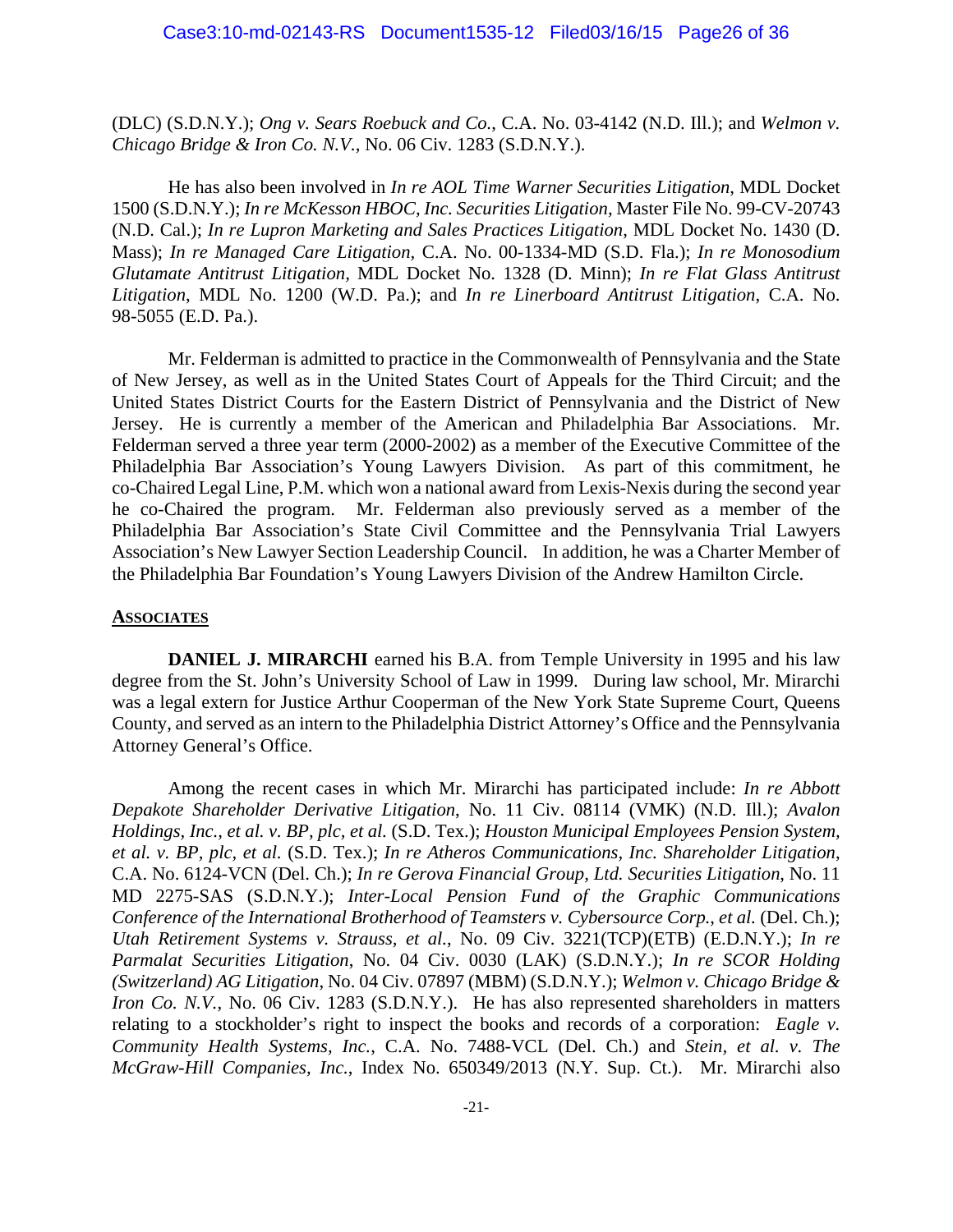facilitated the return of proceeds to European investors in bankruptcy proceedings and Federal Bureau of Investigation forfeiture actions relating to a multi-national Ponzi scheme in *In re Hartford Investments*, No. 09-17214(ELF).

 Prior to joining the Firm, Mr. Mirarchi was associated with the law firms of Wilson, Elser, Moskowitz, Edelman & Dicker; and Marks, O'Neill, O'Brien & Courtney, where he handled products liability, complex insurance coverage and commercial matters. He was also appointed staff counsel to the AHP Settlement Trust, the entity responsible for administering the class action settlement reached in the *In re Diet Drugs Products Liability Litigation,* MDL No. 1203 (E.D. Pa.).

 Mr. Mirarchi is admitted to practice in the State of Pennsylvania and the United States District Court for the Eastern District of Pennsylvania. He is a member of the Philadelphia and Pennsylvania Bar Associations.

**RACHEL E. KOPP** focuses her practice in antitrust, consumer practices and securities litigation. She is involved in a number of major cases, including *In Re Blood Reagents Antitrust Litigation*, No. 2:09-md-02081-JD (E.D. Pa.), *In Re: American Express Anti-Steering Rules Antitrust Litigation*, MDL 2221 (E.D.N.Y.) and *In Re Municipal Derivatives Antitrust Litigation*, MDL No. 1950 (S.D.N.Y.). She has also been heavily involved in *In re Parmalat Securities Litigation*, No. 04 Civ. 0030 (LAK) (S.D.N.Y.); *In Re Converium Holding AG Securities Litigation*, No. 04 Civ. 7897 (DLC) (S.D.N.Y.); *Welmon v. Chicago Bridge & Iron Co. N.V.,* No. 06 Civ. 01283 (JES) (S.D.N.Y.); and *In re Pharmaceutical Industry Average Wholesale Price Litigation*, MDL No. 1456 (D. Mass.). Ms. Kopp was selected to the Pennsylvania Rising Stars 2011-2013.

 Ms. Kopp is actively involved in the Philadelphia and American Philadelphia Bar Associations. Most recently, Ms. Kopp was elected to a three-year term on the Philadelphia Bar Association Board of Governors. For the 2013-2014 bar year, Ms. Kopp will serve as the American Bar Association Young Lawyers Division (ABA YLD) liaison to the ABA Standing Committee on Membership. Ms. Kopp served as the Membership Director of the ABA YLD, which is comprised of approximately 150,000 young lawyers worldwide, for the 2012-2013 bar year. Ms. Kopp also previously served as the ABA YLD's Administrative Director and frequently speaks on issues affecting young lawyers. In recognition of her service to the ABA YLD, Ms. Kopp received a Star of the Year award at the ABA Annual Meetings in 2013, 2012 and 2010.

 Ms. Kopp earned her Juris Doctor degree from Villanova University Law School, where she received a Public Interest Summer Fellowship, to serve as a legal intern at New York Volunteer Lawyers for the Arts and VH1 *Save The Music*. She received her undergraduate degree from the University of Maryland, where she received a B.A. in Government and Politics and concentrated in languages.

 Ms. Kopp is admitted to practice in Pennsylvania and New Jersey, as well as in the U.S. Court of Appeals for the Third Circuit and the U.S. District Court for the Eastern District of Pennsylvania.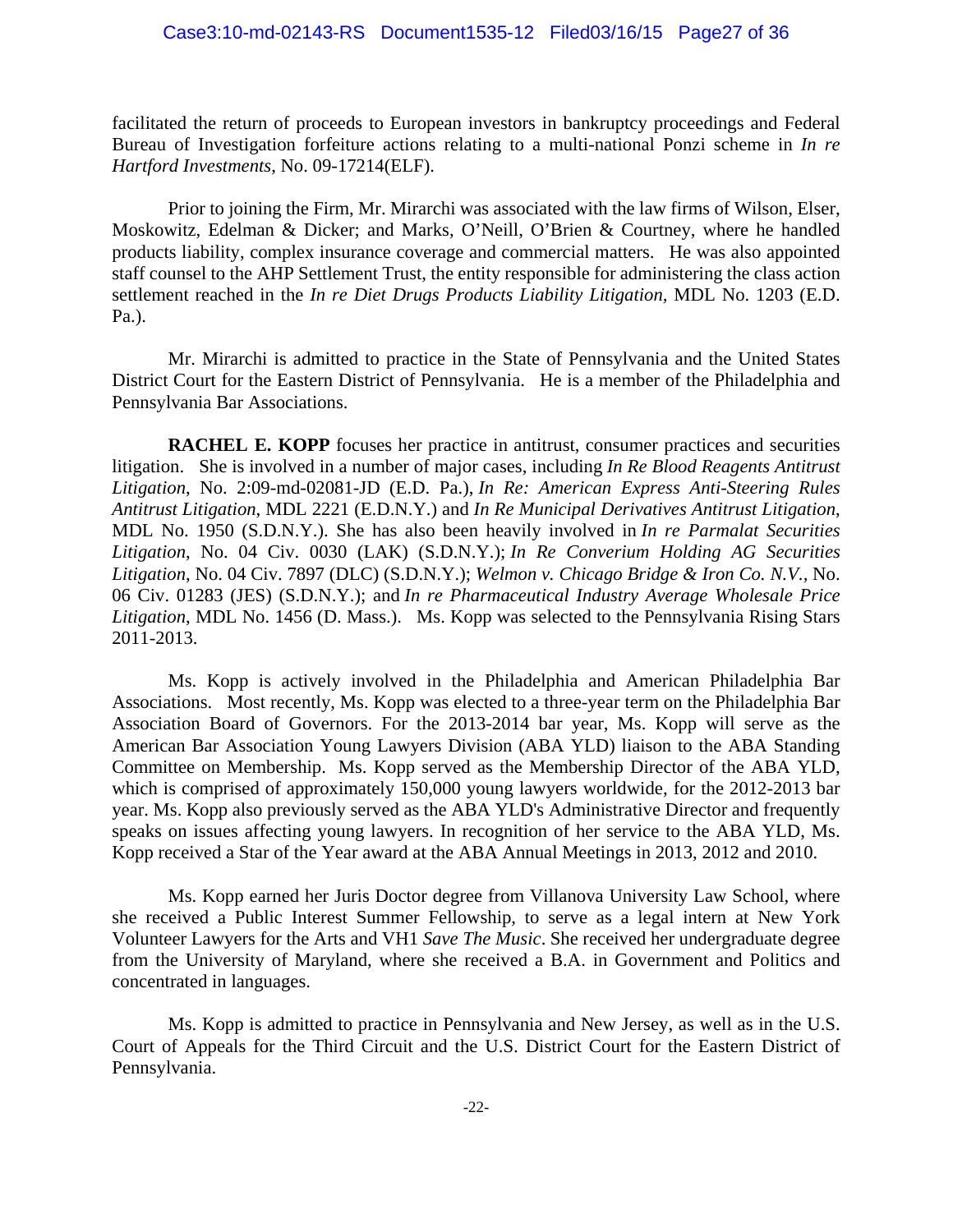**MARY ANN GEPPERT** graduated *cum laude* from St. Joseph's University in 2000, with a B.S. degree in Finance. She received her Juris Doctor degree from the Widener University School of Law in 2003, where she served as the Articles Editor of the Widener Law Symposium Journal. She also was a legal intern for the Honorable James J. Fitzgerald of the Philadelphia Court of Common Pleas.

 Prior to joining the Firm, Ms. Geppert was associated with the law firms of Margolis Edelstein and Weber Gallagher Simpson Stapleton Fires & Newby, LLP, both located in Philadelphia. She has successfully tried numerous lawsuits.

 Among the recent cases in which Ms. Geppert has participated are *In re Google Inc. Street View Electronic Communications Litigation*, C.A. No. 5:10-md-02184 (N.D. Cal.); *Vista Healthplan, Inc. v. Cephalon, Inc. et al.*, C.A. No. 2:06-cv-01833 (E.D. Pa.); and *In re Merck Mumps Vaccine Antitrust Litigation*, C.A. No. 2:12-cv-03555 (E.D. Pa.).

 Ms. Geppert is currently admitted to practice law in Pennsylvania, New Jersey, the United States District Court for the Eastern District of Pennsylvania, and the United States District Court for the District of New Jersey. Ms. Geppert currently serves as an Arbitrator for the Philadelphia Court of Common Pleas and is a member of the Pennsylvania and Philadelphia Bar Associations. Ms. Geppert was named as a Pennsylvania Rising Star by *Philadelphia Magazine* in 2010 and 2013.

**JONATHAN M. JAGHER** was a supervising Assistant District Attorney for the Middlesex District Attorney in Cambridge, Massachusetts. As a prosecutor, he tried approximately forty cases to a jury and conducted numerous investigations. Mr. Jagher was previously associated with the law firm of Bellotti & Barretto, P.C., in Cambridge, Massachusetts, handling civil litigation.

 Among the recent cases in which Mr. Jagher has participated are *In re Automotive Parts Antitrust Litigation,* MDL No. 2311 (E.D. Mich.); *In re OSB Antitrust Litigation,* Master File No. 06-CV-00826 (PSD) (E.D. Pa.); *In re Online DVD Rental Antitrust Litigation,* MDL No. 2029 (N.D.Cal.); *In re Processed Eggs Antitrust Litigation,* MDL No. 2002 (E.D. Pa.); and *In re Air Cargo Shipping Services Antitrust Litigation,* MDL No. 1775 (E.D.N.Y.).

 Mr. Jagher received a B.A. degree *magna cum laude* from Boston University in 1998, and a J.D. degree from Washington University School of Law in 2001. He is currently admitted to practice law in Pennsylvania, Massachusetts, the United States Court of Appeals for the Third Circuit, the United States District Court for the Eastern District of Pennsylvania, and the United States District Court for the District of Massachusetts.

**JEFFREY L. SPECTOR** graduated from the University of Pennsylvania in 2000 with a B.S. in Economics and concentrations in Marketing and Legal Studies. He received his J.D. degree from Temple University in 2007. Prior to attending law school, Mr. Spector worked for the William Morris Agency in New York as a part of its prestigious Agent Training Program.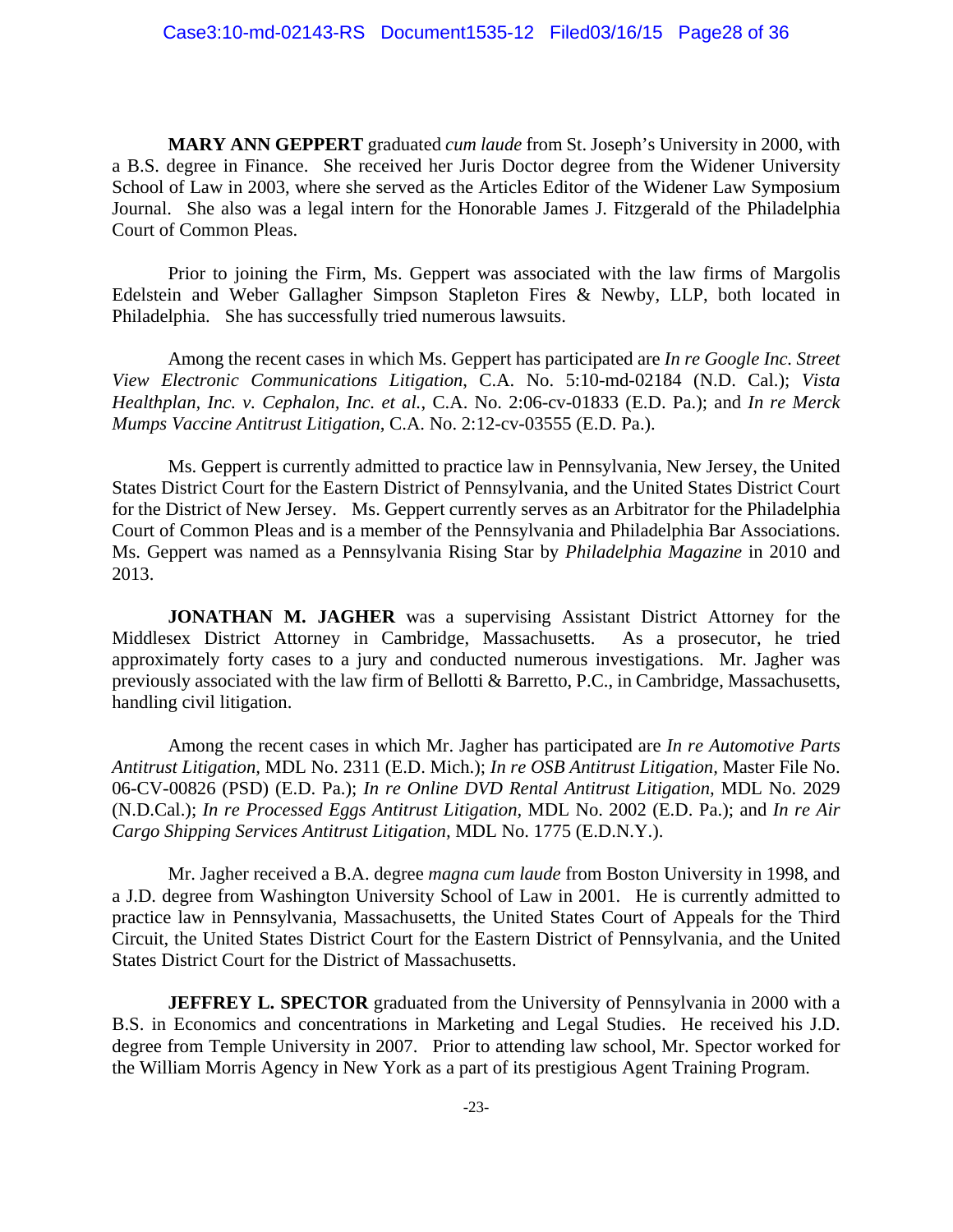Mr. Spector is currently participating in *In Re Blood Reagents Antitrust Litigation*, No. 2:09-md-02081-JD (E.D. Pa.); *In re Domestic Drywall Antitrust Litigation*, No. 13-md-2437 (E.D. Pa.); *McDonough, et al. v. Toys "R" Us, Inc. d/b/a Babies "R" Us, et al.*, No. 2:06-cv-00242-AB (E.D. Pa.); *Elliott, et al. v. Toys "R" Us, Inc. d/b/a Babies "R" Us, et al.*, No. 2:09-cv-06151-AB (E.D. Pa.); *In Re Automotive Parts Antitrust Litigation*, No. 2:12-md-02311 (E.D. Mich.); *In Re Municipal Derivatives Antitrust Litigation*, No. 1:08-md-01950-VM (S.D.N.Y.); *In Re NCAA Student-Athlete Name and Likeness Licensing Litigation*, No. 09-cv-1967-CW (N.D. Cal.); *In Re Optical Disk Drive Products Antitrust Litigation*, No. 3:10-ms-02143-RS (N.D. Cal.); and *In Re Fresh and Process Potatoes Antitrust Litigation*, No. 4:10-md-02186-BLW (D.Id.).

 Mr. Spector is admitted to practice law in Pennsylvania, New Jersey, and the United States District Courts for the Eastern District of Pennsylvania and the District of New Jersey, and the United States Court of Appeals for the 3rd Circuit. He is currently a member of the American and Philadelphia Bar Associations, as well as the Temple American Inn of Court.

**JOSHUA KAPLAN** is an associate with the firm's securities litigation practice. Among the recent cases in which Mr. Kaplan has participated are *Washington Federal v. United States*, No. 13 Civ. 00385 (MMS) (Fed. Cl.); *In re Life Partners Holdings, Inc. Derivative Litigation*, No. 11 Civ. 00043 (AM) (W.D. Tex.); *Avalon Holdings, Inc., et al. v. BP, plc, et al.* (S.D. Tex.); *Houston Municipal Employees Pension System, et al. v. BP, plc, et al.* (S.D. Tex.); and *In re Abbott Depakote Shareholder Derivative Litigation*, No. 11 Civ. 08114 (VMK) (N.D. Ill.).

 Prior to joining the firm, Mr. Kaplan worked as a Staff Attorney with the United States Court of Appeals for the Third Circuit in Philadelphia, where he advised the Court on various complex legal issues, including *habeas corpus*, employment law, and immigration matters.

 Mr. Kaplan graduated from the Georgetown University Law Center in 2008, where he served as a Legal Research and Writing Teaching Fellow; he graduated *cum laude* from the University of Miami in 2002. Mr. Kaplan is admitted to practice law in Pennsylvania and before the United States Court of Appeals for the Third Circuit, the United States District Court for the Eastern District of Pennsylvania, and the United States Court of Federal Claims. Mr. Kaplan is also a member of the Philadelphia Bar Association.

#### **OF COUNSEL**

**THEODORE M. LIEVERMAN** is Of Counsel to the Firm. During his 30 years of practice, he has concentrated on civil litigation and appeals involving complex issues of federal law, including claims under the Labor Management Relations Act, the Racketeer Influenced and Corrupt Organizations Act (RICO), federal civil rights statutes, constitutional law, the Employee Retirement Income Security Act (ERISA), the Labor-Management Reporting and Disclosure Act (LMRDA), and antitrust statutes. He has tried numerous cases to judges, juries, and administrative judges.

Mr. Lieverman was co-lead counsel in *In re TriCor Antitrust Litigation*, C.A. No. 05-360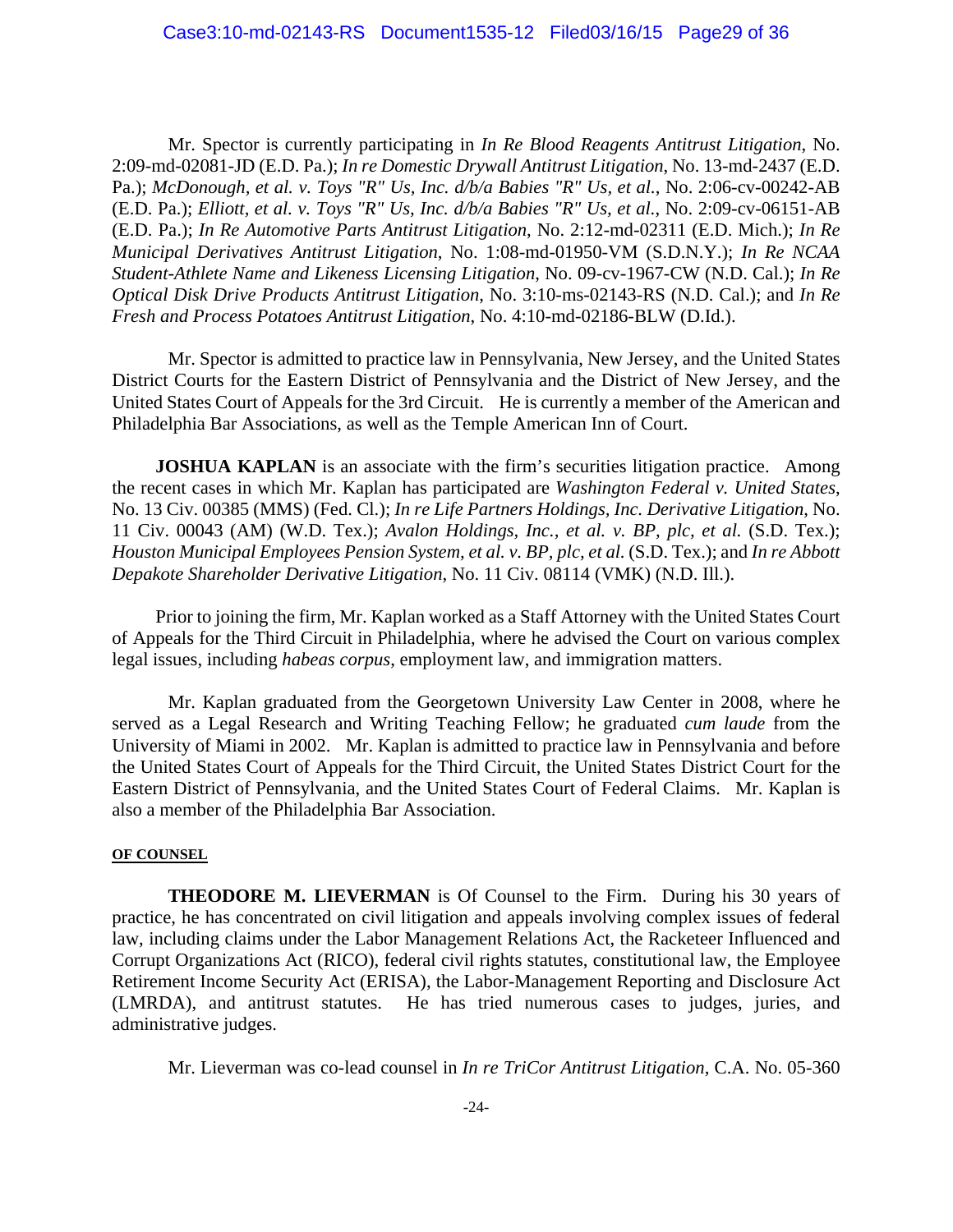(D. Del.) (settled for \$65.7 million to end-payor class, plus settlement for opt-out health insurers); *In re Relafen Antitrust Litigation*, C.A. No. 01-12239 (D. Mass.) (settled for \$75 million to end-payors); *Cement Masons Local 699 Health & Welfare Fund v. Mylan Laboratories*, Docket No. MER-L-000431-99 (N.J. Super. L.) (part of a \$147 million nationwide settlement); and lead counsel in *Penn Federation BMWE v. Norfolk Southern Corp.*, C.A. No. 02-9049 (E.D. Pa.) (settled for changes in the 401(k) plan and \$1 million to plan participants). In 2001, he was asked to file an amicus brief on behalf of a number of distinguished historians in the important copyright case of *New York Times Co. v. Tasini*, 533 U.S. 483 (2001). He also litigated one of the leading case on the use of labor-management cooperation programs in unionized workplaces. *E.I. duPont deNemours & Co.*, 311 NLRB No. 88 (1993).

 He is admitted to practice in Pennsylvania, New Jersey and Massachusetts; the United States Supreme Court; United States Courts of Appeals for the Second, Third, Eleventh, D.C. and Federal Circuits; and the United States District Courts for the Eastern and Middle Districts of Pennsylvania, the District of New Jersey, the Eastern District of Michigan and the Southern District of New York. He has served as an arbitrator for the United States District Court for the Eastern District of Pennsylvania and the Philadelphia Court of Common Pleas. He earned a B.A. with general and departmental honors in History from Vassar College and a J.D. degree from Northeastern University Law School.

 Mr. Lieverman has lectured on various legal issues to lawyers and union officials and has been an adjunct professor of law at Rutgers Law School-Camden. In 2011, he participated in the Fulbright Specialists Program by lecturing on electoral reform and U.S. constitutional law at the Faculty of Law, University of Belgrade, Serbia. He also served as an adjunct Professor at the Faculty of Law, Vytautas Magnus University, Kaunas, Lithuania.

**JAMES McGOVERN** is Of Counsel to the Firm and works primarily with the Firm's international and domestic securities group. Mr. McGovern concentrates his practice on investor protection issues. In this capacity, Mr. McGovern works closely with SRKW's institutional investor clients, including numerous state, county, and city public pension funds, Taft-Hartley funds and asset managers, to help ensure that their investment interests are adequately protected from the risks associated with corporate fraud and poor corporate governance.

Mr. McGovern co-authored two articles on issues related to bankruptcy filings: *Special Issues In Partnership and Limited Liability Company Bankruptcies* and *When Things Go Bad: The Ramifications of a Bankruptcy Filing.*

Mr. McGovern received his law degree from Georgetown University Law Center (J.D. *magna cum laude* 2002) where he graduated with high honors and was selected for the Order of the Coif. Prior to law school, he attended American University where he received a Presidential Scholarship and graduated with high honors (B.A. International Studies *magna cum laude* 1994) and (M.B.A. Finance *summa cum laude* 1998).

Mr. McGovern is admitted to practice law in Maryland and Washington, D.C.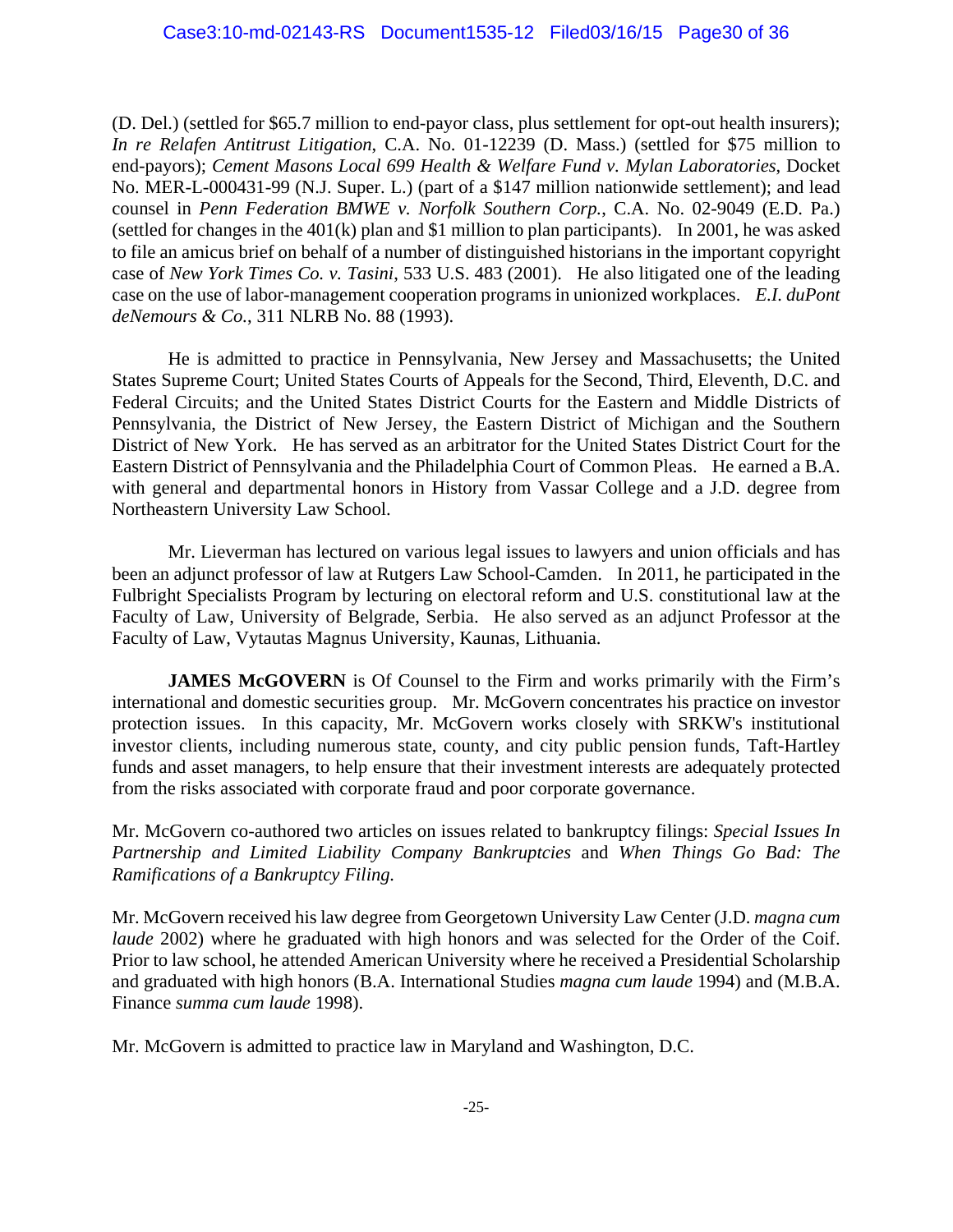**MARK BOGEN,** is Of Counsel to the Firm and concentrates his practice on securities and consumer class actions. Mr. Bogen has been involved in many successful securities, consumer and antitrust class actions. He has also served as a panelist and guest speaker on numerous panels at institutional investor conferences, discussing the importance of instituting corporate governance measures as part of the resolution of a class action case.

During the past 15 years, Mr. Bogen has written two weekly legal columns for the *Sun-Sentinel* newspaper, a *Chicago Tribune* subsidiary. In addition to writing these two weekly legal columns, Mr. Bogen also appeared on the local NBC affiliate in Florida as a legal consultant. Besides his involvement in class action law, Mr. Bogen has been legal counsel to the American Association of Professional Athletes, an association of over 4000 retired professional athletes. He has also served as an Assistant State Attorney and as a Special Assistant to the State Attorney's office in the State of Florida.

Mr. Bogen graduated from the University of Illinois with a B.S. in Political Science (1980) and earned his law degree from Loyola University in Chicago (J.D. 1983). Mr. Bogen is based in Boca Raton, Florida, and has been admitted to practice law in Illinois (1983) and Florida (1991).

**DAN MAGUIRE** is Of Counsel to the Firm and concentrates his practice with the Firms' international and domestic securities group.

Mr. Maguire bases his practice in California and focuses on investor protection issues. In this capacity, Mr. Maguire works closely with SRKW's public pension clients and Taft-Hartley funds in California. Mr. Maguire's aim is to assist the fiduciaries for these funds to help ensure that their investments are adequately monitored and protected from the risks associated with corporate fraud and poor corporate governance.

For 30-years prior to joining SRKW, Mr. Maguire was the general counsel for the San Francisco Employees Retirement System ("SFERS"). SFERS is a charter-based public pension plan. Based on assets, SFERS has been in the top 100 pensions plans in the United States for decades.

As general counsel for SFERS, Mr. Maguire worked with outside counsel on several well-known securities fraud class action cases as well as successful "opt-out" cases. While at SFERS, Mr. Maguire developed policies for portfolio monitoring, claims evaluation and securities litigation. Mr. Maguire also has an active civil litigation practice, with a specialty in products liability and risk management for self-insureds, which is unrelated to SRKW.

Mr. Maguire graduated from the University of San Francisco with a B.S. in History (1968) and earned his law degree from the University of San Francisco (J.D. 1973). Mr. Maguire is based in San Francisco and had been admitted to practice law in California (1973).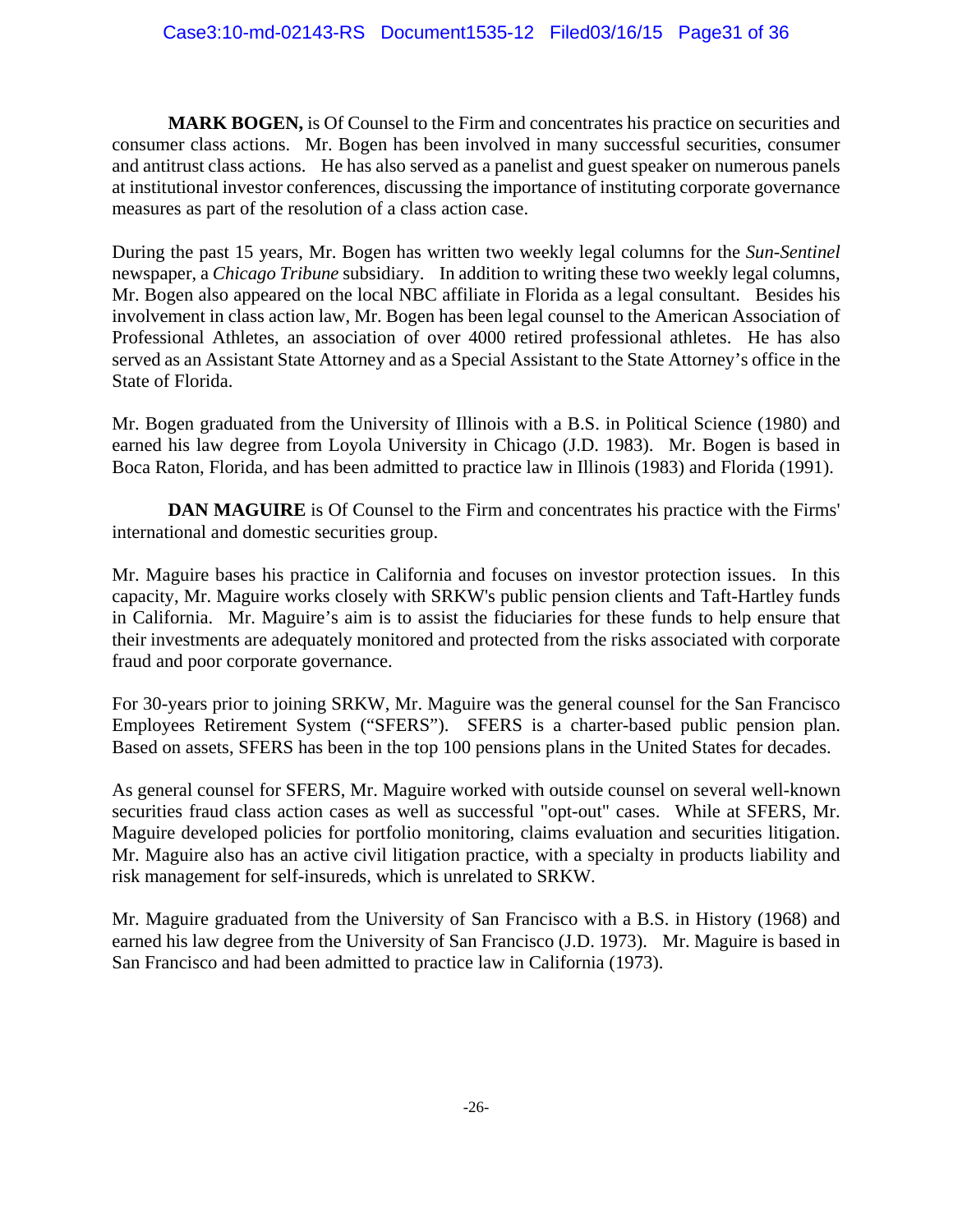# **EXHIBIT 2**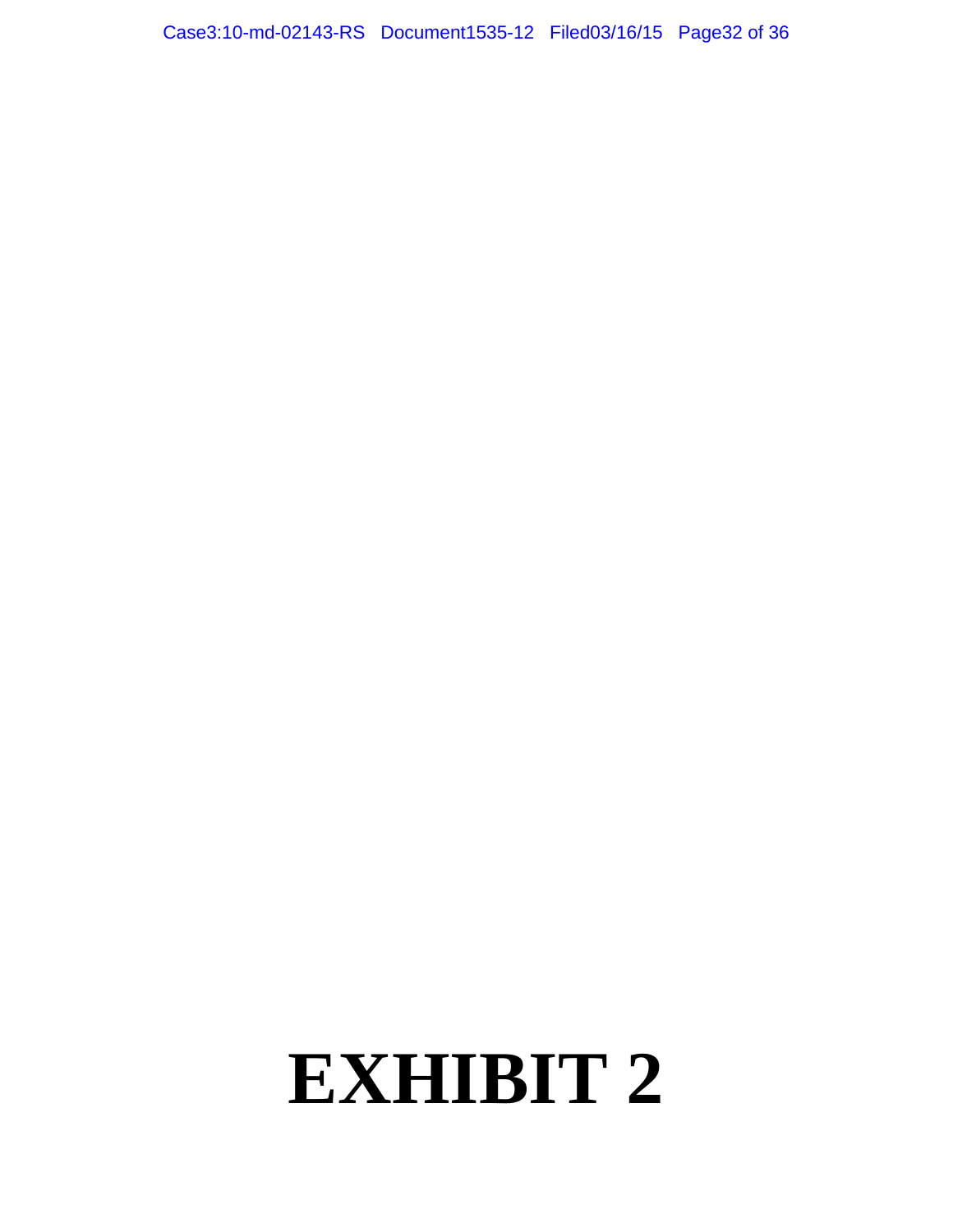## **EXHIBIT 2**

## In re Optical Disk Drive Antitrust Litigation, Case No. 3:10-md-2143-RS SPECTOR ROSEMAN KODROFF & WILLIS, PC Reported Hours and Lodestar

May 7, 2010 through December 31, 2014

## **TIME REPORT**

| <b>NAME</b>            | <b>TOTAL</b><br><b>HOURS</b> | <b>HOURLY</b><br><b>RATE</b> | <b>LODESTAR</b> |  |  |  |
|------------------------|------------------------------|------------------------------|-----------------|--|--|--|
| <b>ATTORNEYS</b>       |                              |                              |                 |  |  |  |
| Eugene Spector (P)     | 33.25                        | \$710                        | \$23607.50      |  |  |  |
| Eugene Spector (P)     | 31.                          | 725                          | 22475.00        |  |  |  |
| Eugene Spector (P)     | 12.75                        | 740                          | 9435.00         |  |  |  |
| Eugene Spector (P)     | 2.                           | 750                          | 1500.00         |  |  |  |
| Eugene Spector (P)     | .6                           | 775                          | 465.00          |  |  |  |
| Jeffrey Corrigan (P)   | 3.                           | 640                          | 1920.00         |  |  |  |
| Jay Cohen (P)          | .25                          | 615                          | 153.75          |  |  |  |
| Jay Cohen (P)          | .75                          | 625                          | 468.75          |  |  |  |
| Jay Cohen (P)          | $\overline{.5}$              | 635                          | 317.50          |  |  |  |
| Jay Cohen (P)          | .5                           | 670                          | 335.00          |  |  |  |
| William Caldes (P)     | 38.5                         | 575                          | 22137.50        |  |  |  |
| William Caldes (P)     | 44.25                        | 590                          | 26107.50        |  |  |  |
| William Caldes (P)     | 51.4                         | 600                          | 30840.00        |  |  |  |
| William Caldes (P)     | 109.95                       | 625                          | 68718.75        |  |  |  |
| William Caldes (P)     | 9.75                         | 645                          | 6288.75         |  |  |  |
| S. Taichman (OC)       | 27.5                         | 330                          | 9075.00         |  |  |  |
| S. Fitzgerald (OC)     | 6.6                          | 325                          | 2145.00         |  |  |  |
| N. Schwartzman (OC)    | 790.2                        | 350                          | 276570.00       |  |  |  |
| Jeffrey Spector (A)    | 74.25                        | 325                          | 24131.25        |  |  |  |
| Jeffrey Spector (A)    | 77.7                         | 350                          | 27195.00        |  |  |  |
| Jeffrey Spector (A)    | 45.75                        | 365                          | 16698.75        |  |  |  |
| Jeffrey Spector (A)    | 55.65                        | 380                          | 21147.00        |  |  |  |
| Jeffrey Spector (A)    | .25                          | 395                          | 98.75           |  |  |  |
| Jon Jagher (A)         | 45.2                         | 450                          | 20340.00        |  |  |  |
| Rachel Kopp (A)        | .25                          | 390                          | 97.50           |  |  |  |
| NON-ATTORNEYS          |                              |                              |                 |  |  |  |
| Chuck Briglia (PL)     | 1.5                          | 185                          | 277.50          |  |  |  |
| Gerri De Marshall (PL) | .5                           | 140                          | 70.00           |  |  |  |
| Gerri De Marshall (PL) | 4.                           | 210                          | 840.00          |  |  |  |
| Nicole Noranha (PL)    | 14.5                         | 140                          | 2030.00         |  |  |  |
| Karen Omelchuk (PL)    | 1.5                          | 145                          | 217.50          |  |  |  |
| Karen Omelchuk (PL)    | $\overline{2}$ .             | 150                          | 300.00          |  |  |  |
| Karen Omelchuk (PL)    | .5                           | 155                          | 77.50           |  |  |  |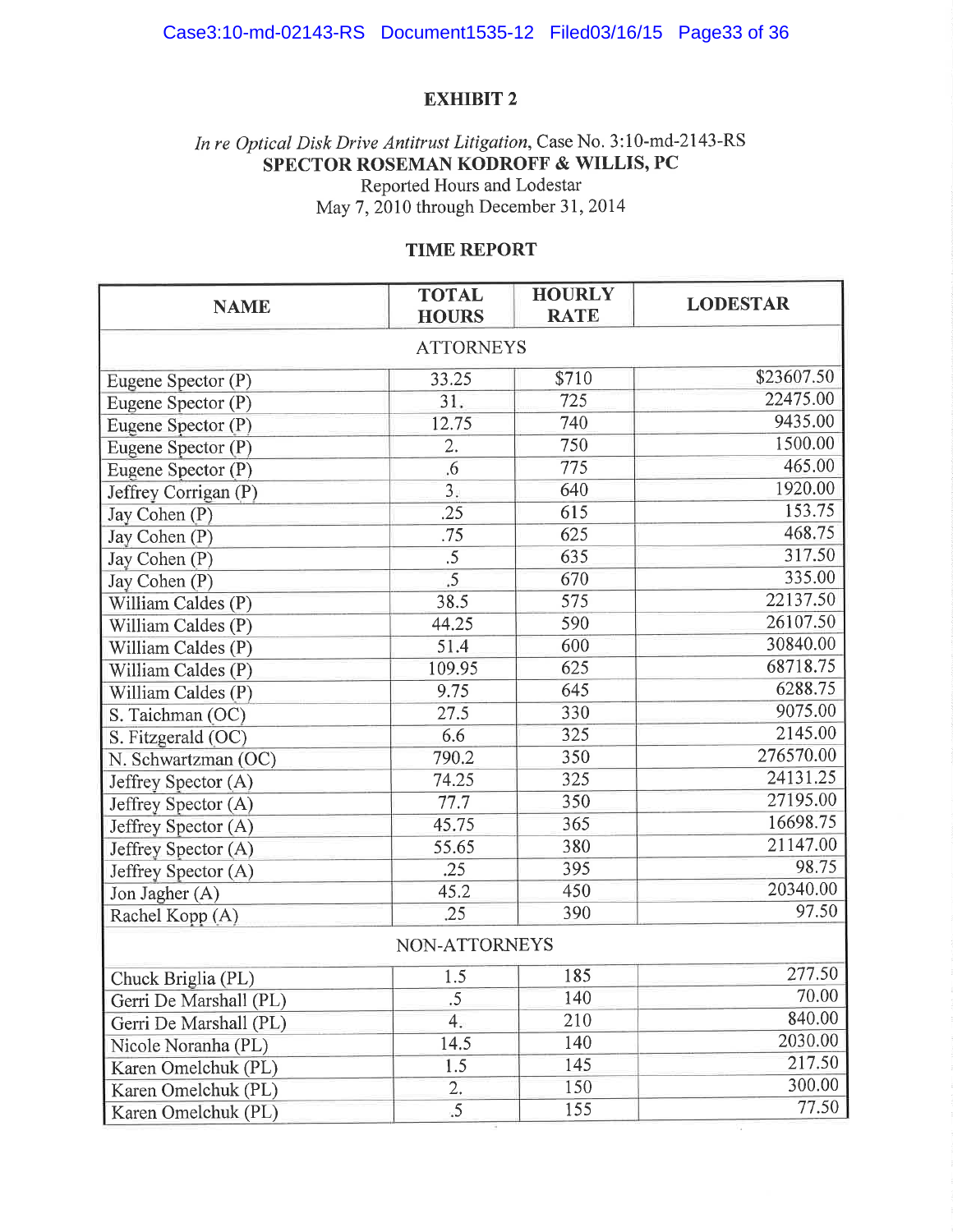## Case3:10-md-02143-RS Document1535-12 Filed03/16/15 Page34 of 36

| <b>NAME</b>        | <b>TOTAL</b><br><b>HOURS</b> | <b>HOURLY</b><br><b>RATE</b> | <b>LODESTAR</b> |
|--------------------|------------------------------|------------------------------|-----------------|
| Rosie Briones (PL) | 3.25                         | 160                          | 520.00          |
|                    |                              |                              |                 |
| Van Strother (PL)  |                              | 140                          | 140.00          |
|                    |                              |                              |                 |
| <b>TOTAL:</b>      | 1490.55                      |                              | \$616,740.75    |

(P) Partner<br>(OC) Of Counsel<br>(A) Associate<br>(PL) Paralegal<br>(LC) Law Clerk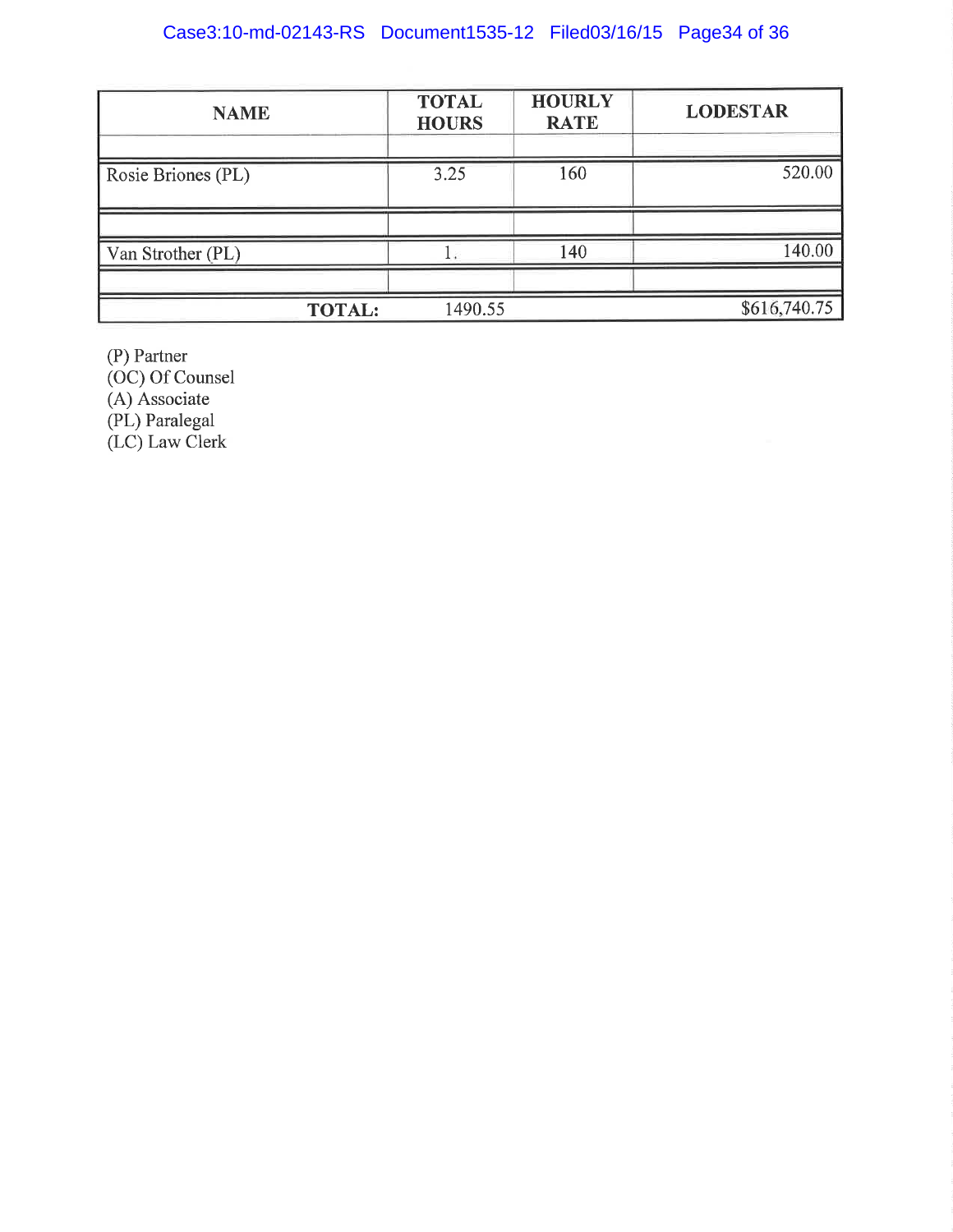# **EXHIBIT 3**